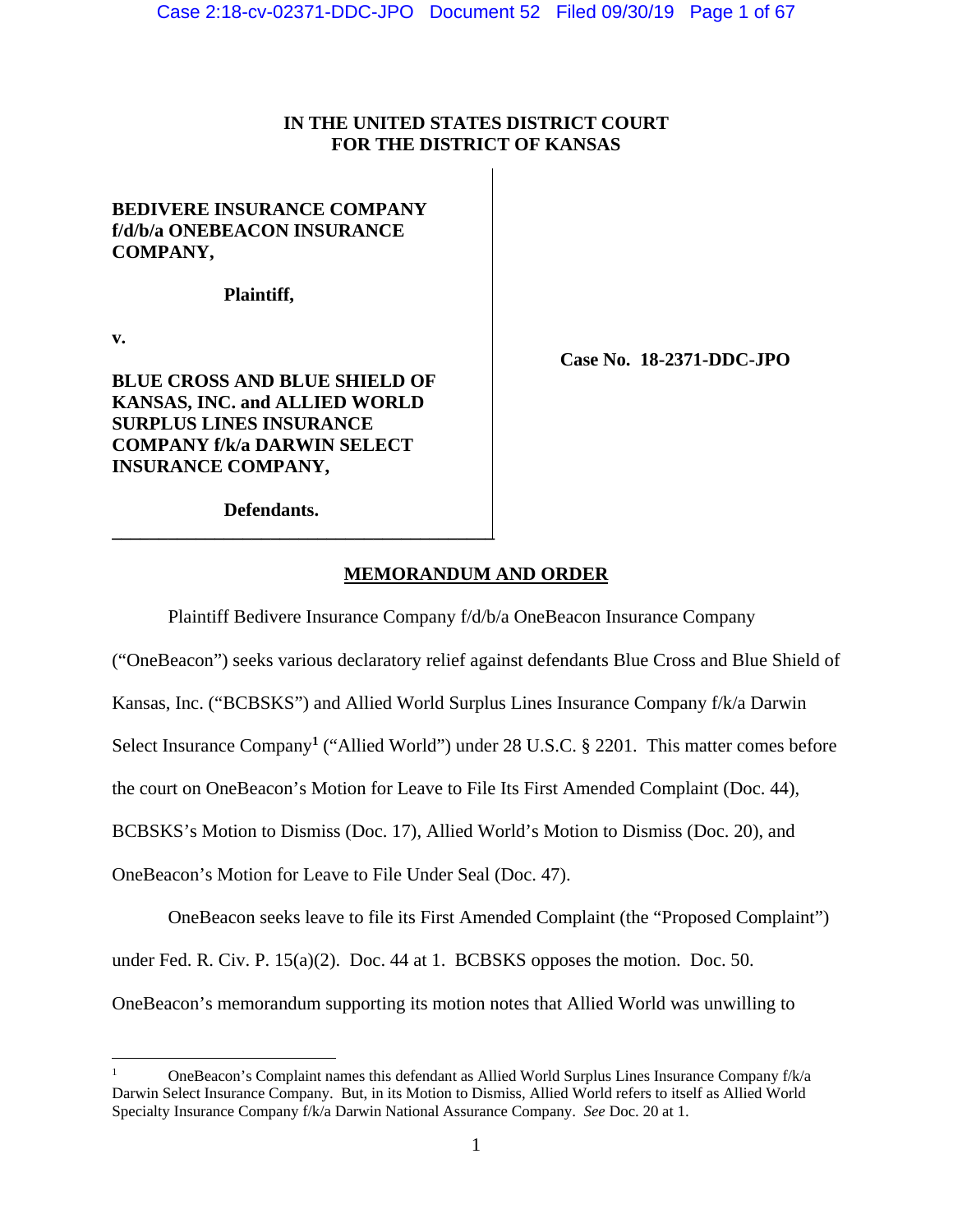# Case 2:18-cv-02371-DDC-JPO Document 52 Filed 09/30/19 Page 2 of 67

stipulate to filing the Proposed Complaint, but Allied World has not filed a response to the motion. *See* Doc. 46 at 3. With respect to the pending Motions to Dismiss, OneBeacon opposes both motions and each defendant has replied. *See* Docs. 19, 26, 31, 32.

For reasons explained below, the court (1) grants OneBeacon's Motion for Leave to File Its First Amended Complaint (Doc. 44), (2) denies BCBSKS's Motion to Dismiss (Doc. 17), (3) denies Allied World's Motion to Dismiss (Doc. 20), and (4) denies OneBeacon s Motion for Leave to File Under Seal (Doc. 47). The court orders OneBeacon to file its Proposed Complaint within 14 days of the filing of this Order.

# **I. Procedural Background**

OneBeacon filed this lawsuit against BCBSKS and Allied World on July 17, 2018 (Doc. 1). On August 30, 2018, BCBSKS moved to dismiss all Counts against it (Doc. 17). Allied World moved to dismiss the single Count against it under the existing Complaint on September 21, 2018 (Doc. 20). On September 25, 2018, Allied World filed a related lawsuit against BCBSKS seeking declaratory relief, *Allied World Specialty Insurance Company v. Blue Cross & Blue Shield of Kansas, Inc.*, Case No. 18-2515 (the "Related Case"), which is also pending before this court.<sup>2</sup> The parties fully briefed the Motions to Dismiss, but agreed that the court should not rule on the motions while the parties mediated their claims in both lawsuits. Doc. 39 at 3. All discovery in this case was stayed as well. *Id.* And, the deadline to amend the pleadings in this case was "deferred until after mediation." *Id.* at 4.

<sup>2</sup> The court may take judicial notice of the Related Case. *Tal v. Hogan*, 453 F.3d 1244, 1264, n.24 (10th Cir. 2006) ("[F]acts subject to judicial notice may be considered in a rule 12(b)(6) motion without converting the motion to dismiss into a motion for summary judgment. This allows the court to take judicial notice of its own files and records, as well as facts which are a matter of public record. However, the documents may only be considered to show their contents, not to prove the truth of matters asserted therein." (internal citations and quotations omitted)).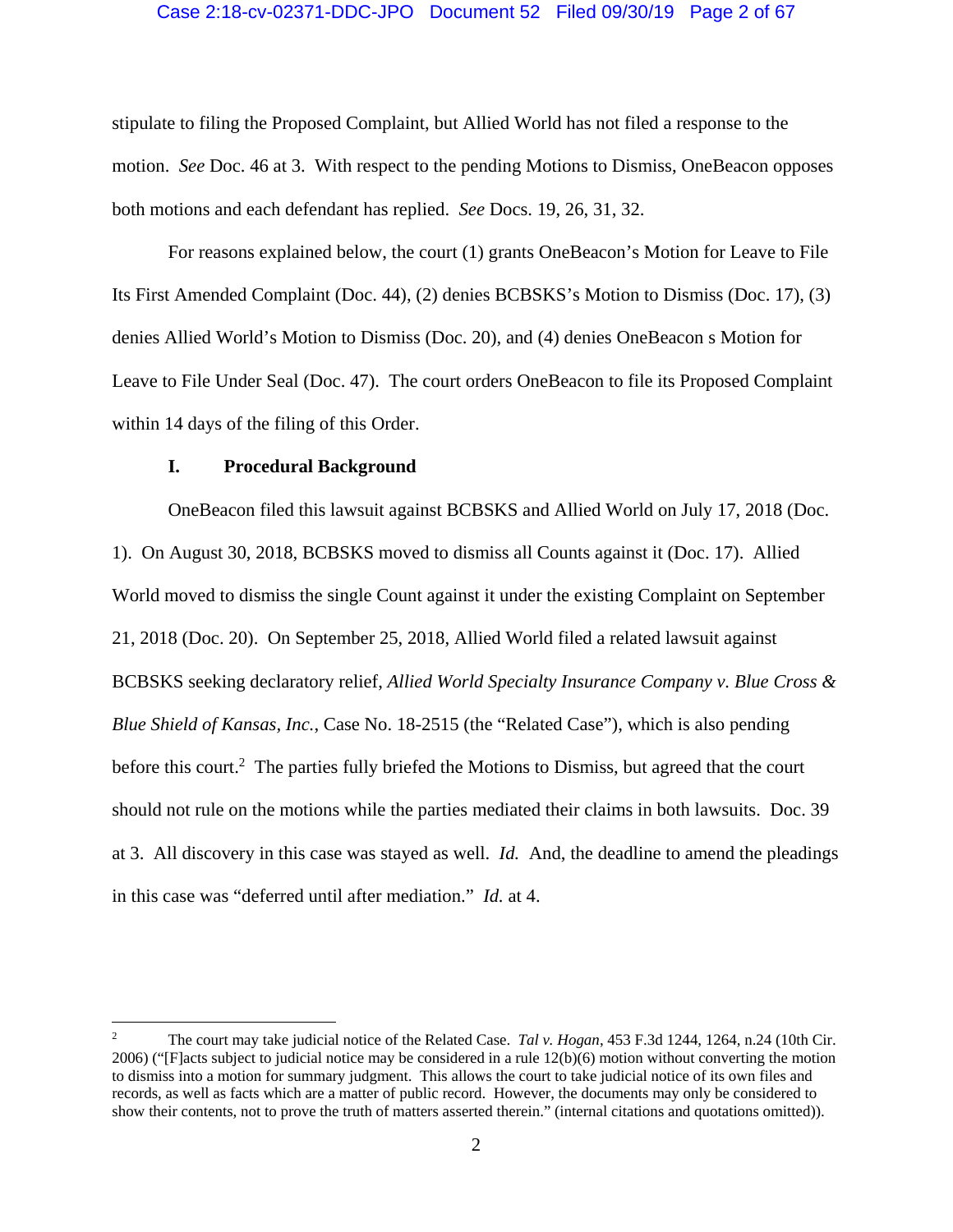# Case 2:18-cv-02371-DDC-JPO Document 52 Filed 09/30/19 Page 3 of 67

OneBeacon had requested the opportunity to file supplemental briefing to "address issues raised in the Related Case that was filed after [OneBeacon filed] its opposition" to BCBSKS's Motion to Dismiss. Doc. 35 at 3. But, Judge O'Hara—noting the extensive briefing already on file—determined that the court should decide whether to permit supplemental briefing after meditation, if unsuccessful, and only after a new motion explaining why supplemental briefing is necessary. Doc. 39 at 3–4. Judge O'Hara also directed the parties to file motions to consolidate this case and the Related Case once the court has resolved the pending Motions to Dismiss. Doc. 39 at 4–5. Meditation was unsuccessful. Doc. 43. OneBeacon now seeks leave to file its Proposed Complaint because, OneBeacon contends, the facts have developed since its original pleading and it desires to update its existing claims, add additional claims, and add an additional defendant. Docs. 44, 46.

# **II. Factual Background**

The court takes the following facts from OneBeacon's Proposed Complaint (Doc.  $44-1$ )<sup>3</sup> and attached supporting documents and views them in the light most favorable to OneBeacon. *S.E.C. v. Shields*, 744 F.3d 633, 640 (10th Cir. 2014) (explaining that the court must "accept as true all well-pleaded factual allegations in the complaint and view them in the light most favorable to the [plaintiff]" (citation and internal quotation marks omitted)); *Hall v. Associated Int'l Ins.*, 494 F. App'x 902, 904 (10th Cir. 2012) (explaining that a court may also consider "attached exhibits[] and documents incorporated into the complaint by reference").

BCBSKS purchased three insurance policies: (1) a Primary Managed Care Organization Errors and Omissions Liability Policy issued by Allied World, with a \$10 million coverage limit

<sup>3</sup> The court considers the Motion for Leave to Amend based upon the facts alleged in the Proposed Complaint, but the Motions to Dismiss based upon the facts alleged in the existing Complaint. The court has footnoted the differences between the two Complaints throughout this Order.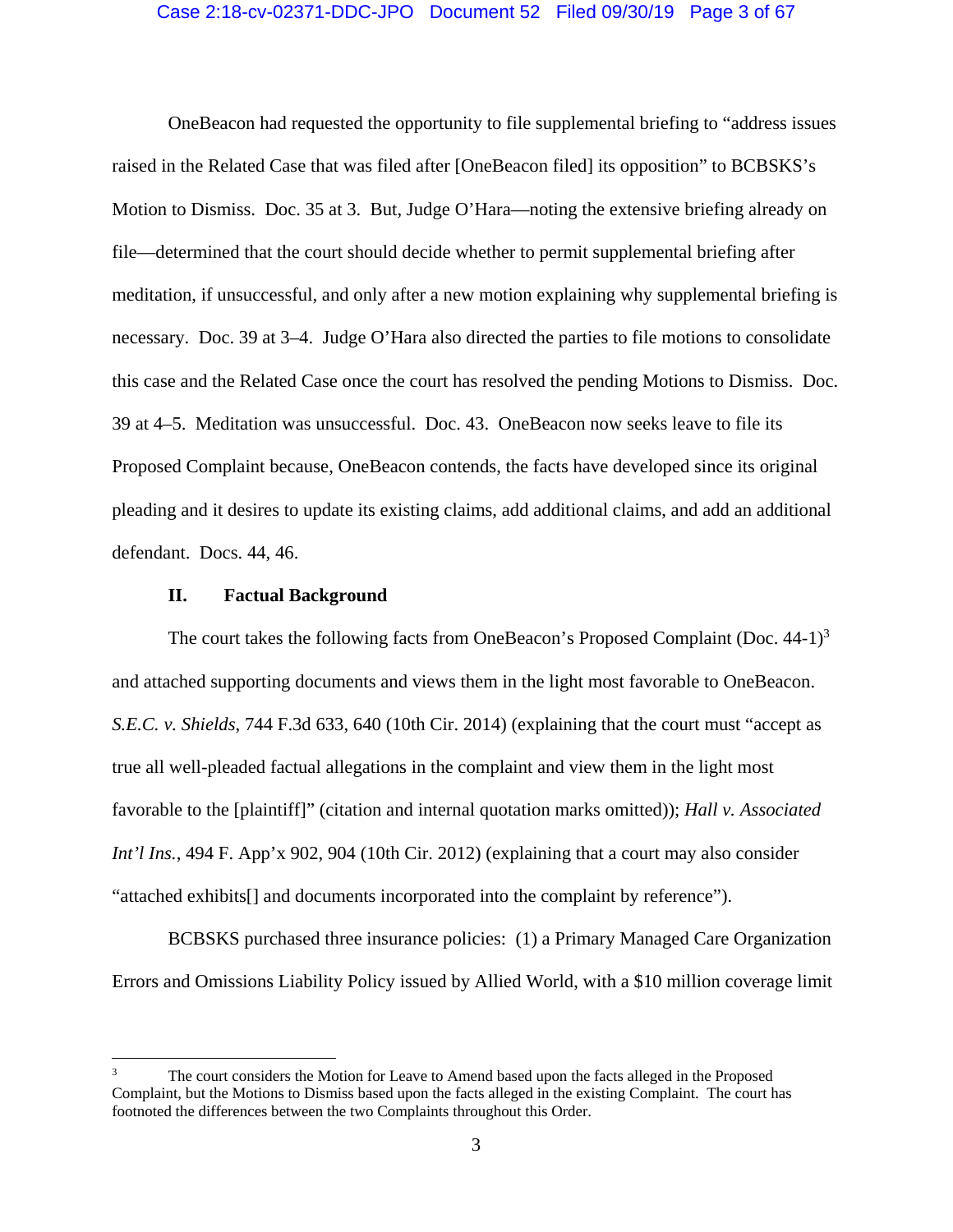("Allied World E&O Policy"); (2) a Primary Healthcare Organizations Directors and Officers Liability Policy issued by Allied World, with a \$15 million coverage limit ("Allied World D&O Policy"); and (3) a Managed Care Errors and Omissions Excess Indemnity Policy issued by OneBeacon ("OneBeacon Policy"). Doc. 44-1 at 1–2 (Am. Compl.  $\P$ [ 2–3).<sup>4</sup> BCBSKS has requested coverage from Allied World under both the Allied World E&O Policy and the Allied World D&O Policy in connection with several antitrust class actions (the "Antitrust Litigation") against BCBSKS and Blue Cross Blue Shield Association ("BCBSA"), which have been "consolidated for pretrial discovery proceedings in the Northern District of Alabama." *Id.* at 2  $(Am. Compl. \P\$  5–6).<sup>5</sup> BCBSKS requested reimbursement of defense expenses and indemnity under both Allied World policies. *Id.* at 2 (Am. Compl. 16).<sup>6</sup> While Allied World, subject to a reservation of rights, agreed to provide coverage under the Allied World E&O Policy, it denied coverage under the Allied World D&O Policy. *Id.* (Am. Compl. 17).<sup>7</sup> BCBSKS believes it is entitled to coverage under the Allied World D&O Policy and has filed a counterclaim against Allied World for wrongful denial of coverage in the Related Case. *Id.* at 2–3 (Am. Compl. ¶¶ 8– 9).<sup>8</sup> The Allied World E&O Policy has been exhausted and OneBeacon has started to reimburse BCBSKS for defense expenses under the OneBeacon Policy. *Id.* at 3 (Am. Compl. 12).<sup>9</sup>

 4 These factual allegations are identical to the existing Complaint. Doc. 1 at  $1-2$  (Compl.  $\P$ [ $\Box$  $-3$ ).

<sup>5</sup> The original Complaint alleges substantially similar facts, without references to BCBSA. Doc. 1 at 2 (Compl. ¶¶ 4–5).

<sup>6</sup> This factual allegation is identical to the existing Complaint. Doc. 1 at 2 (Compl. ¶ 5).

<sup>7</sup> This factual allegation is identical to the existing Complaint. Doc. 1 at 2 (Compl. ¶ 6).

<sup>8</sup> This allegation has been updated from the original Complaint, which asserted that BCBSKS had not formally challenged the denial of coverage. Doc. 1 at 2 (Compl. ¶¶ 7–8).

<sup>9</sup> This allegation has been updated from the original Complaint, which asserted that the coverage limit on the Allied World E&O policy was nearing exhaustion, but OneBeacon had not begun reimbursing defense expenses yet. Doc. 1 at 3, 19 (Compl. ¶ 9, 65).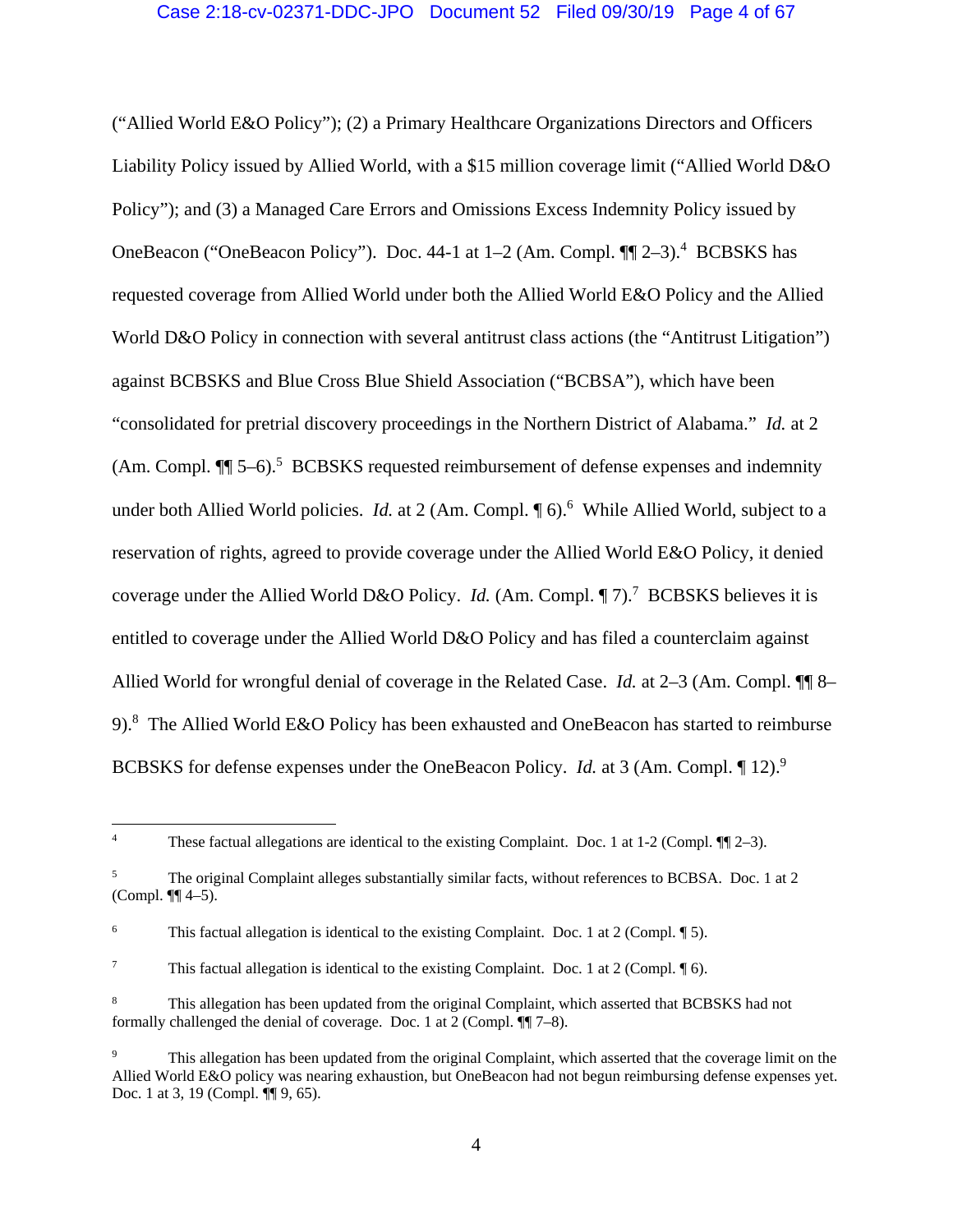# Case 2:18-cv-02371-DDC-JPO Document 52 Filed 09/30/19 Page 5 of 67

New allegations in OneBeacon's Proposed Complaint assert that BCBSKS has a Blue Cross License Agreement (the "License Agreement") with BCBSA, under which BCBSA agrees to defend and hold BCBSKS harmless against claims arising from the Antitrust Litigation. Doc. 44-1 at 2–3 (Am. Compl. ¶¶ 4, 9). But, BCBSKS "has not tendered its defense or sought indemnity from BCBSA, nor has BCBSA paid any defense expenses on behalf of BCBSKS." *Id.* at 3 (Am. Compl. ¶¶ 10–11). OneBeacon's Proposed Complaint describes the Antitrust Litigation as alleging that BCBSKS, BCBSA, and other member plans "conspired to leverage their economic power and market dominance to under-compensate healthcare providers for their services and to increase healthcare costs to subscribers by coordinating their operations and limiting their activities through restrictions in their trademark licenses." *Id.* at 7 (Am. Compl. ¶ 29).

# **A. Proposed Count I and Original Count I against BCBSKS and Allied World**

Proposed Count I against BCBSKS and Allied World requests a judicial declaration that BCBSKS must exhaust "all other insurance and indemnity to which it is entitled" before the OneBeacon Policy is triggered, including coverage from BCBSA under the License Agreement and coverage from Allied World under the Allied World Primary D&O Policy. Doc. 44-1 at 28– 29 (Am. Compl.  $\P$  84–91).<sup>10</sup> The OneBeacon Policy contains several provisions relevant to proposed Count I's request for declaratory relief.<sup>11</sup> First, the OneBeacon Policy, when outlining its insuring agreement for excess coverage, provides:

<sup>&</sup>lt;sup>10</sup> The original Complaint makes similar allegations about exhaustion of the Allied World D&O policy. The Proposed Complaint updates the alleged facts to reflect that the Allied World E&O Policy now has been exhausted and BCBSKS is formally contesting Allied World's denial of coverage under the Allied World D&O Policy. It also adds allegations about exhaustion of *indemnity*, in addition to other insurance, and asserts that its policy "is not yet triggered given the liability of Allied World *and BCBSA*" to plaintiff. *Compare* Doc. 1 at 21–22 (Compl. ¶¶ 70–78) (italicized emphasis added) *with* Doc. 44-1 at 28–29 (Am. Compl. ¶¶ 84–91).

<sup>&</sup>lt;sup>11</sup> Although this case is before the court on a motion to dismiss under Fed. R. Civ. P. 12(b), the court is permitted to consider the language of the insurance policies underlying this action. *See Jacobsen v. Deseret Book*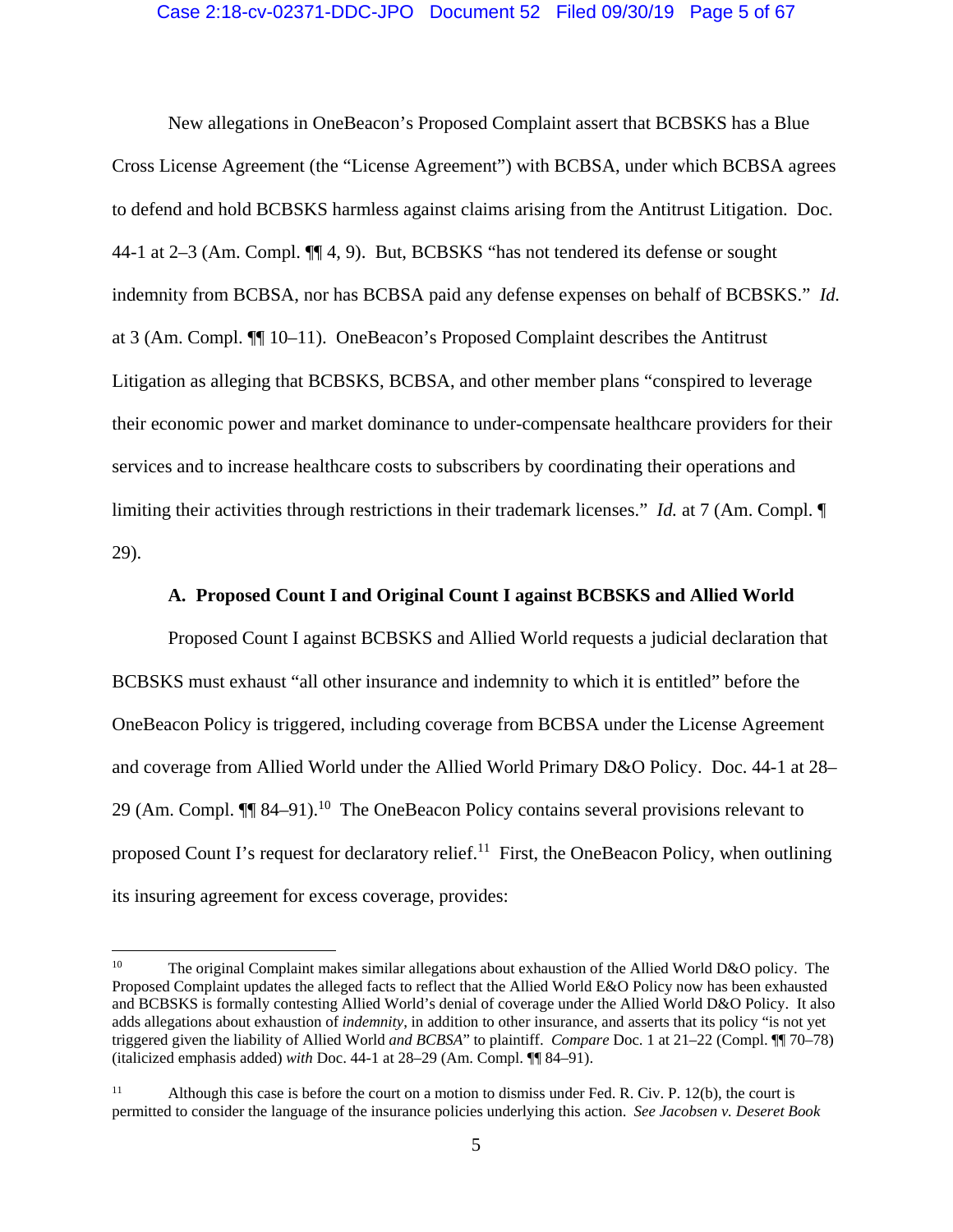The Underwriter shall provide the **Insured** with insurance excess of the **Underlying Insurance** set forth in ITEM [5][12] of the Declarations for **Claims** first made against the **Insured** during the **Policy Period,** provided that the **Underlying Insurance** also applies and has been exhausted by actual payment thereunder, or would apply but for the exhaustion of the applicable limit(s) of liability thereunder.

Doc. 1-3 at 10. The OneBeacon Policy defines "**Underlying Insurance**" and "**Primary Policy**"

as the Allied World E&O Policy. *Id*. at 3, 11. As OneBeacon acknowledges, the OneBeacon

Policy makes no reference to the Allied World D&O Policy. *See id.*; Doc. 19 at 11.

The OneBeacon Policy does state, however, that it "will apply in conformance with, and

will follow the form of, the terms, conditions, agreements, exclusions, definitions and

endorsements of the **Underlying Insurance**." Doc. 1-3 at 10. It goes on to identify exceptions

to conformance with the Allied World E&O Policy, including that OneBeacon, as underwriter,

"will not have any obligation to make any payment hereunder unless and until the full amount of

the applicable limit of liability of the **Underlying Insurance** has been paid by the issuer(s) of the

**Underlying Insurance**." *Id.* at 11. Meanwhile, Allied World's E&O Policy, from which the

OneBeacon Policy follows form, contains a provision entitled "**Other Insurance; Other** 

**Indemnification**." It provides:

This Policy shall be excess of and shall not contribute with:

- (a) any other insurance or plan or program of self-insurance (whether collectible or not), unless such other insurance or self-insurance is specifically stated to be in excess of this Policy; and
- (b) any indemnification to which an **Insured** is entitled from any entity other than another **Insured**.

 *Co.*, 287 F.3d 936, 941 (10th Cir. 2002) ("In addition to the complaint, the district court may consider documents referred to in the complaint if the documents are central to the plaintiff's claim and the parties do not dispute the documents' authenticity."). The court notes that plaintiff attached an incomplete version of the Allied World E&O Policy to the Complaints, but Allied World attached a separate exhibit of what it claims is an authentic, complete copy of the policy to its Memorandum in Support of its Motion to Dismiss. *See* Doc. 21 at 6, n.1. Except where it uses the complete copy to fill in missing gaps, as noted by the court, the policy terms set out in this Order are from the policy plaintiff attached to the Complaints, which aligns with the policy attached to Allied World's Memorandum in Support. The parties have not disputed the Doc. 21-1 provisions.

<sup>&</sup>lt;sup>12</sup> Through Endorsement Number 1, "all references in [the OneBeacon] Policy to 'ITEM 4 of the Declarations' [were] replaced with 'ITEM 5 of the Declarations.'" Doc. 1-3 at 5.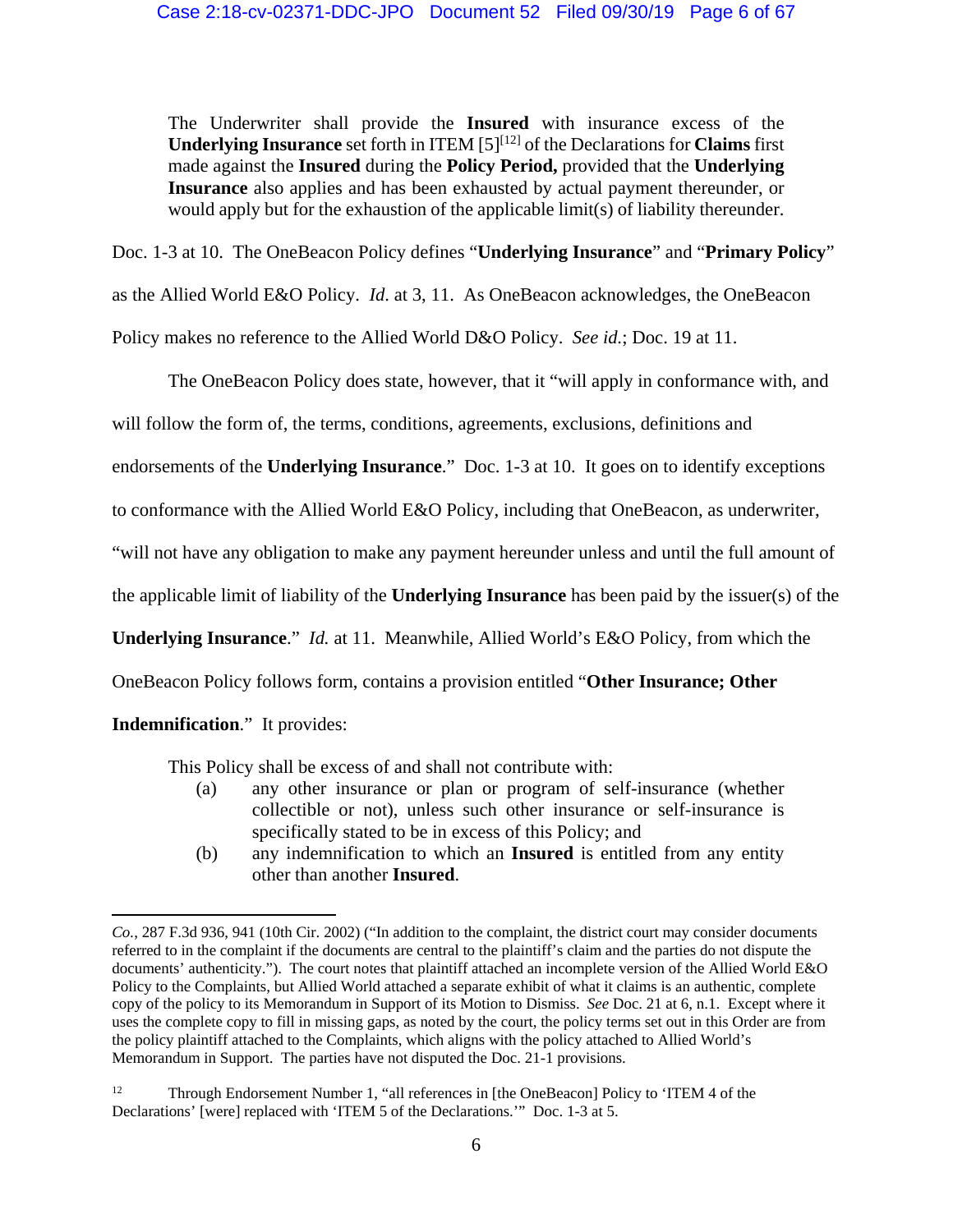This Policy shall not be subject to the terms of any other policy of insurance or plan or program of self-insurance.

Doc. 1-1 at 24.

The Allied World D&O Policy also contains an "Other Insurance" provision, which

states, in relevant part:

The insurance provided by this Policy shall apply only as excess over any other valid and collectible insurance, whether such other insurance is stated to be primary, contributory, excess, contingent or otherwise, unless such other insurance is written specifically as excess insurance over the applicable Limit of Liability provided by this Policy. This Policy shall specifically be excess of any other valid and collectible insurance pursuant to which any other insurer has a duty to defend a **Claim** for which this Policy may be obligated to pay **Loss**. This Policy shall not be subject to the terms and conditions of any other insurance policy.

Doc. 1-2 at 45–46.

The Allied World E&O Policy, and the OneBeacon Policy by following form, provide

coverage for any "**Loss** which the **Insured** is legally obligated to pay as a result of a **Claim**"

made during the policy period. Doc. 1-1 at 52 (insuring agreement). The relevant portions of

definitions related to this coverage are summarized below:

- "**Loss**" includes "**Defense Expenses** and any monetary amount which an **Insured**  is legally obligated to pay as a result of a **Claim**" but does not include punitive or exemplary or multiplied damages for **Claims** for **Antitrust Activity**. Doc. 1-1 at 7.
- "**Defense Expenses**" include "reasonable legal fees and expenses incurred in the investigation, adjustment, defense, or appeal of a **Claim**." Doc. 1-1 at 61; Doc. 1- 3 at 11 (defining "**Defense Expenses**" by referencing the Allied World E&O Policy definition).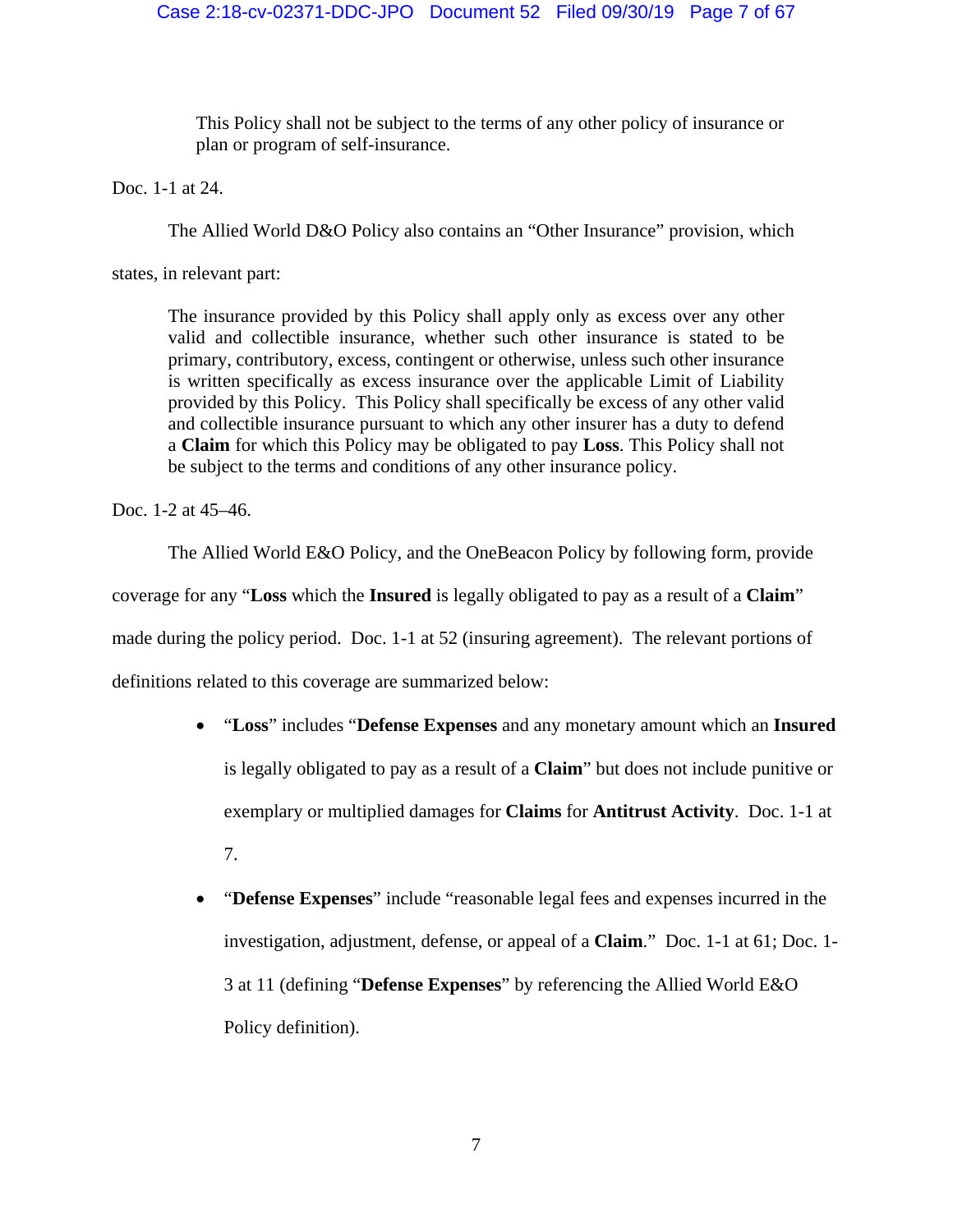- "Claim" is defined to mean "any written notice . . . that a person intends to hold an **Insured** responsible for a **Wrongful Act**." Doc. 1-1 at 61; Doc. 1-3 at 11 (defining "**Claim**" by referencing the Allied World E&O Policy definition).
- "**Insured**" includes any "**Insured Entity"** (defined as BCBSKS, as the "**Named Insured**")13 and any "**Insured Person**" (defined to include "any past, present, or future . . . employee, director, officer, trustee, [or] member of the board of managers for" BCBSKS). Doc. 1-1 at 1, 17, 61; Doc. 1-3 at 11 (defining "**Insured**" to mean the insured under the Allied World E&O Policy).
- "**Wrongful Act**" is defined as "any actual or alleged act, error or omission in the performance of, or any failure to perform, a **Managed Care Activity** by any **Insured Entity** or by any **Insured Person** acting within the scope of his or her duties or capacity as such." Doc. 44-1 at  $11.^{14}$
- "**Antitrust Activity"** means "any actual or alleged: price fixing; restraint of trade; monopolization; unfair trade practices; or violation of the Federal Trade Commission Act, the Sherman Act, the Clayton Act or any other federal statute involving antitrust, monopoly, price fixing, price discrimination, predatory pricing or restraint of trade activities . . . ." Doc. 1-1 at 61.

<sup>13</sup> The court referred to Doc. 21-1 at 62 (the complete Allied World E&O Policy attached to Allied World's Memorandum in Support) to clarify the definition of "Named Insured," as the policies attached to OneBeacon's Complaints were incomplete. Doc. 21-1 at 62 (defining "Named Insured" as the entity in Item 1 of the Declarations). The parties' briefs have not disputed Doc. 21-1's authenticity. *See Mavrovich v. Vanderpool*, 427 F. Supp. 2d 1084, 1090 (D. Kan. 2006) (explaining "a defendant may submit an indisputably authentic copy to the court to be considered on a motion to dismiss" where plaintiff did not attach or incorporate by reference to its complaint).

<sup>&</sup>lt;sup>14</sup> The page including the definition of "Wrongful Act" was not included in the copy of the policy attached to plaintiff's Complaints. The definition set forth in the Proposed Complaint (Doc. 44-1 at 11) matches the definition in the complete policy provided by Allied World (Doc. 21-1 at 62–63).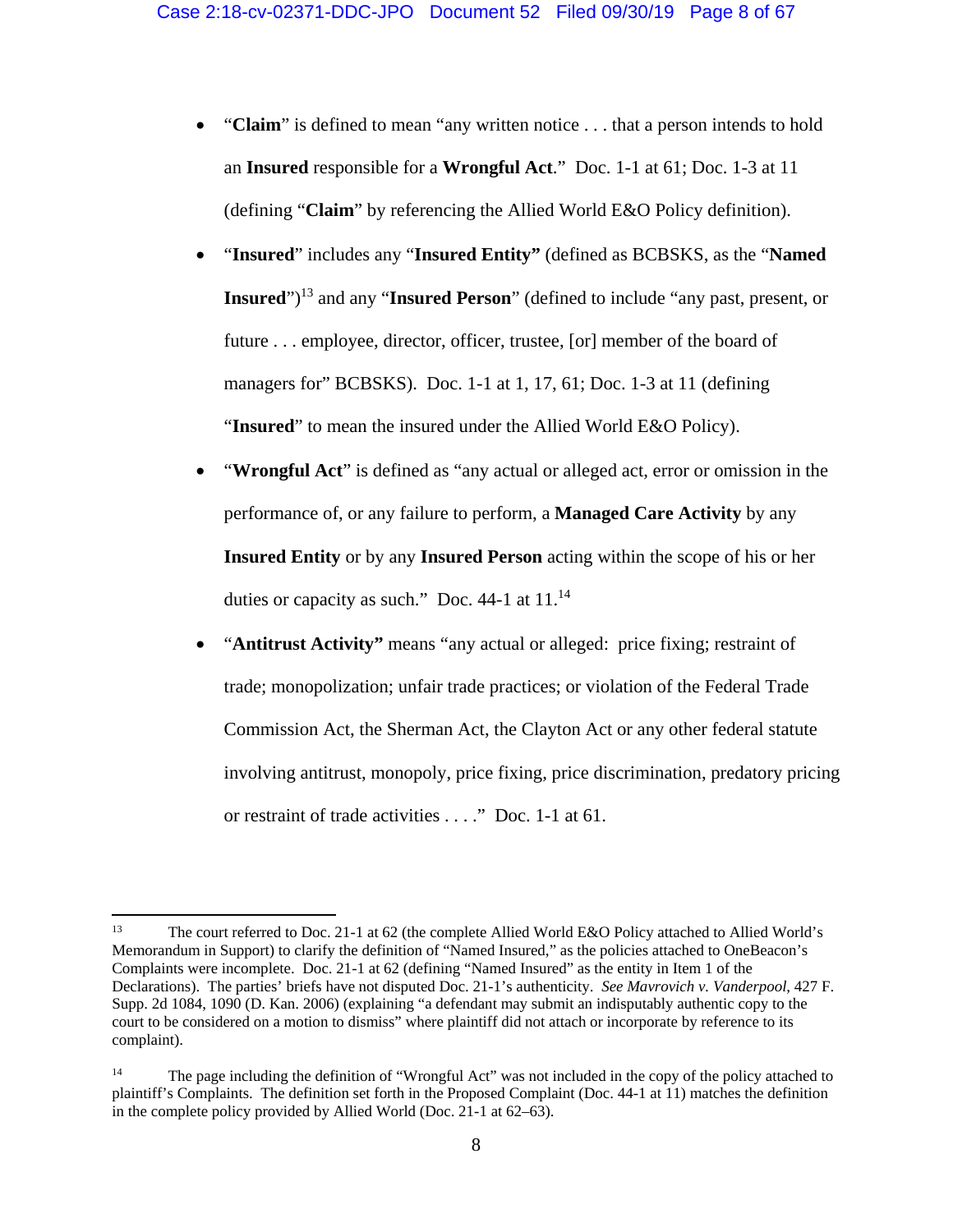# Case 2:18-cv-02371-DDC-JPO Document 52 Filed 09/30/19 Page 9 of 67

Under the "Conditions" of the Allied World E&O Policy, the Underwriter has no duty to defend any Claims, but "[u]pon written request of the **Named Insured**, the **Underwriter** will pay or reimburse, on a current basis, **Defense Expenses** for which this Policy provides coverage. Except for such **Defense Expenses**, the **Underwriter** will pay **Loss** only on the final disposition of a **Claim**." Doc. 1-1 at 26, 56.

The Allied World D&O Policy generally provides coverage during the policy period for, among other coverage, **Loss** arising from a **Claim** (i) against any **Insured Person** or the **Company** for a **Wrongful Act** or (ii) against the **Insureds** for **Antitrust Activities**. Doc. 1-2 at 28. The relevant portions of definitions related to this coverage are summarized below:

- "**Loss**" includes "damages, settlements or judgments" and "**Defense Costs**" among other items. Doc. 1-2 at 12.
- "**Defense Costs**" include "reasonable and necessary fees, costs, charges or expenses incurred by or on behalf of an **Insured** in the investigation, defense or appeal of a **Claim**." Doc. 1-2 at 33.
- "**Claim**" is defined to mean any "written demand for monetary, non-monetary or injunctive relief made against an **Insured**" and any "judicial, administrative or regulatory proceeding" for such relief. Doc. 1-2 at 31.
- "**Insured**" includes the "**Company**" (defined to include BCBSKS, the "**Named Insured**") and any **Insured Person** (defined to include any **Executive**, which includes any "past, present, or future duly elected or appointed director, officer, trustee . . . or member of the board of managers of the **Company**"). Doc. 1-2 at 32, 34–35, 37.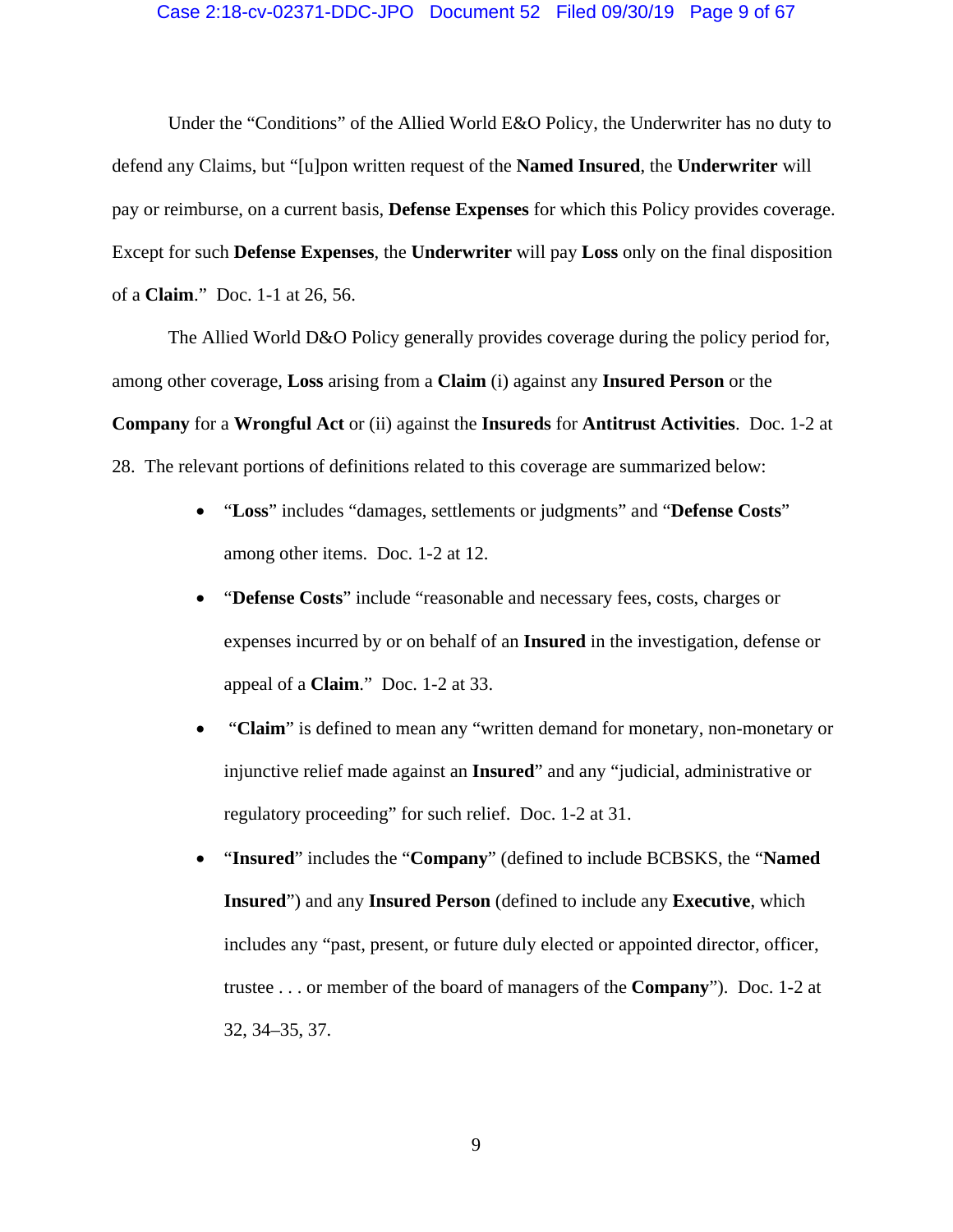- "**Wrongful Act**" means "any actual or alleged, act, error, omission, neglect, breach of duty, breach of trust, misstatement, or misleading statement by an **Insured Person** in his or her capacity as such, or any matter claimed against an **Insured Person** by reason of his or her status as such" or "with respect to the **Company** and **Insured Person**s, any actual or alleged act, error or omission in connection with the performance of or failure to perform **Provider Selection Practices**." Doc. 1-2 at 39.
- "**Antitrust Activities**" means "price fixing; restraint of trade; monopolization; unfair trade practices; or violation of the Federal Trade Commission Act, as amended, the Sherman Act[,] the Clayton Act, as amended, or any other federal statute involving antitrust, monopoly, price fixing, price discrimination, predatory pricing or restraint of trade activities . . . ." Doc. 1-2 at 31.

The Allied World D&O Policy explicitly states that it "shall not cover any **Loss** in connection with any **Claim**" that arises out of, is based on, or is attributable to "any actual or alleged act, error or omission in the performance of, or failure to perform, **Managed Care Activities** by any **Insured** or by any individual or entity for whose acts, errors or omissions an **Insured** is legally responsible, except that this Exclusion shall not apply to that portion of an otherwise covered **Claim** for **Provider Selection Practices**." Doc. 1-2 at 24. The definitions of "Managed Care Activity and "Provider Selection" and "Managed Care Activities" and "Provider Selection Practices" from the Allied World E&O Policy and Allied World D&O Policy, respectively, which substantially align, are below: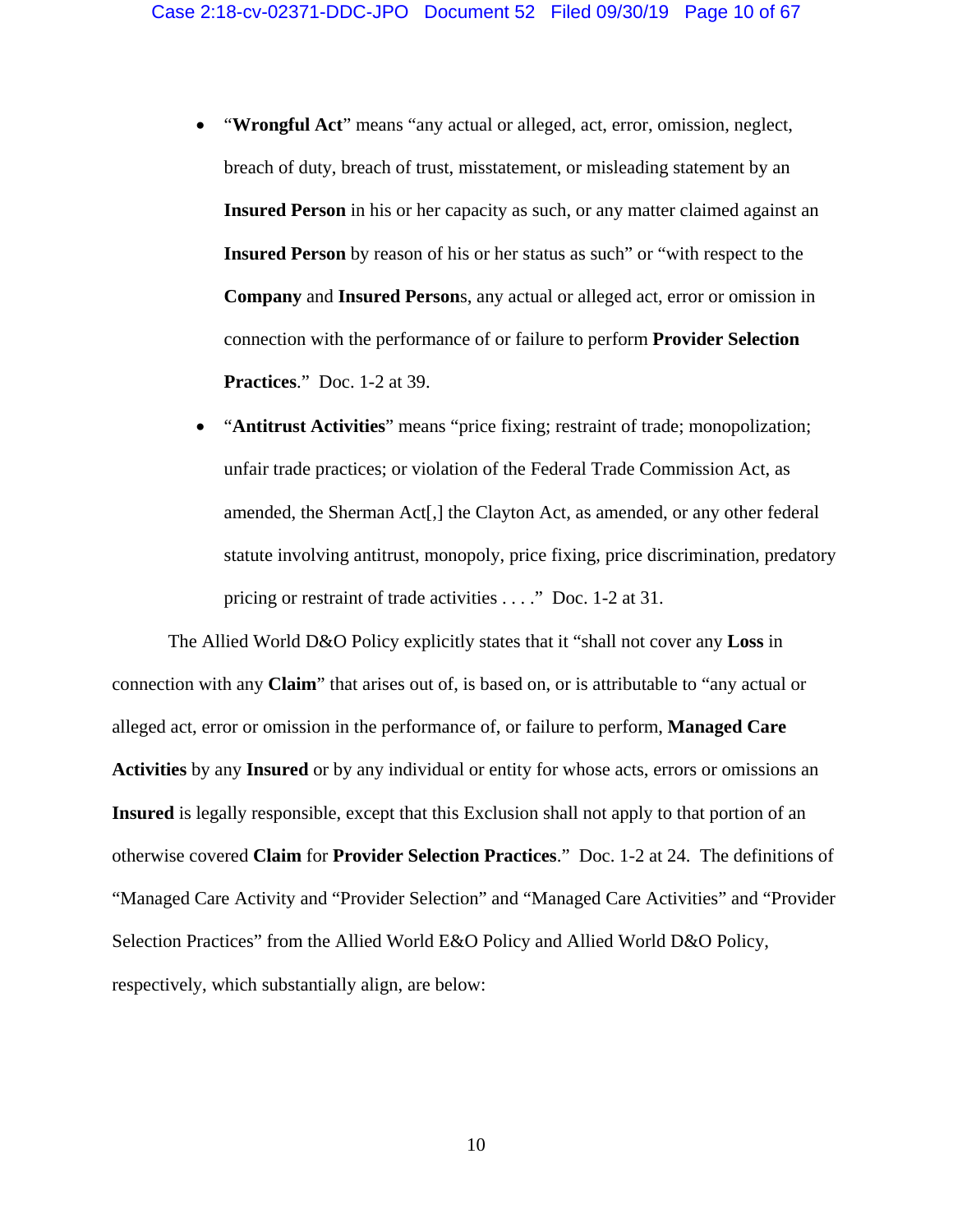| <b>Allied World E&amp;O Policy</b>                                                    | <b>Allied World D&amp;O Policy</b>                                                    |
|---------------------------------------------------------------------------------------|---------------------------------------------------------------------------------------|
| "Managed Care Activity' means any of the                                              | "Managed Care Activities" means any of the                                            |
| following services or activities: Provider                                            | following services or activities: Provider                                            |
| Selection; Utilization Review; advertising,                                           | <b>Selection Practices; Utilization Review;</b>                                       |
| marketing, selling, or enrollment for health                                          | advertising, marketing, selling, or enrollment                                        |
| care or workers' compensation plans; Claim                                            | for health care or workers' compensation                                              |
| Services; establishing health care provider                                           | plans; Claim Services; establishing health                                            |
| networks; reviewing the quality of <b>Medical</b>                                     | care provider networks; reviewing the quality                                         |
| <b>Services</b> or providing quality assurance;                                       | of Medical Services or providing quality                                              |
| design and/or implementation of financial                                             | assurance; design and/or implementation of                                            |
| incentive plans; wellness or health promotion                                         | financial incentive plans; wellness or health                                         |
| education; development or implementation of                                           | promotion education; development or                                                   |
| clinical guidelines, practice parameters or                                           | implementation of clinical guidelines, practice                                       |
| protocols; triage for payment of Medical                                              | parameters or protocols; triage for payment of                                        |
| Services; and services or activities performed                                        | Medical Services; and services or activities                                          |
| in the administration or management of health                                         | performed in the administration or                                                    |
| care, consumer directed health care,                                                  | management of health care, consumer                                                   |
| behavioral healthcare, prescription drug,                                             | directed health care, behavioral health,                                              |
| dental, vision, long or short term disability,                                        | prescription drug, dental, vision, long or short                                      |
| life, automobile medical payments, workers<br>compensation plans, long term care, EAP | term disability, life, automobile medical<br>payment, or workers' compensation plans, |
| services, and TPA services, any and all of                                            | Employee Assistance Program services, Third                                           |
| which Managed Care Activity may be                                                    | Party Administrator services, or insurance                                            |
| referred or sponsored to or by the Insured                                            | broker/insurance agency services and                                                  |
| entity; insurance broker/agency services"                                             | activities. Doc. 1-2 at 17.                                                           |
| (Doc. 1-1 at 45, as amended at Doc. 1-1 at                                            |                                                                                       |
| 62). It also includes "all such services and                                          |                                                                                       |
| activities, listed above, whether provided on                                         |                                                                                       |
| paper, in person, electronically, or via any                                          |                                                                                       |
| other medium." Doc. 1-1 at 15.                                                        |                                                                                       |
|                                                                                       |                                                                                       |
| "Provider Selection' means any of the                                                 | "Provider Selection Practices' means the                                              |
| following, but only if performed by an                                                | process of evaluating, by members of a                                                |
| <b>Insured:</b> evaluating, selecting, credentialing,                                 | formal duly constituted professional review                                           |
| contracting with or performing peer review of                                         | board or committee, any individual or entity                                          |
| any provider of <b>Medical Services</b> ." Doc. 21-                                   | for the purpose of selecting, contracting with                                        |
| 1 at $62^{15}$                                                                        | or credentialing providers for Medical                                                |
|                                                                                       | Services, including peer review, but only if                                          |
|                                                                                       | performed by a <b>Company</b> which is not a                                          |
|                                                                                       | Managed Care Organization. Doc. 1-2 at                                                |
|                                                                                       | 38.                                                                                   |

 <sup>15</sup> The court refers to Doc. 21-1 at 62 for this definition, as the policy attached to the Complaints was missing this portion of the definitions section, plaintiff did not include the detail of this definition in its Complaints, and the parties have not disputed Doc. 21-1's authenticity. *See Mavrovich*, 427 F. Supp. 2d at 1090.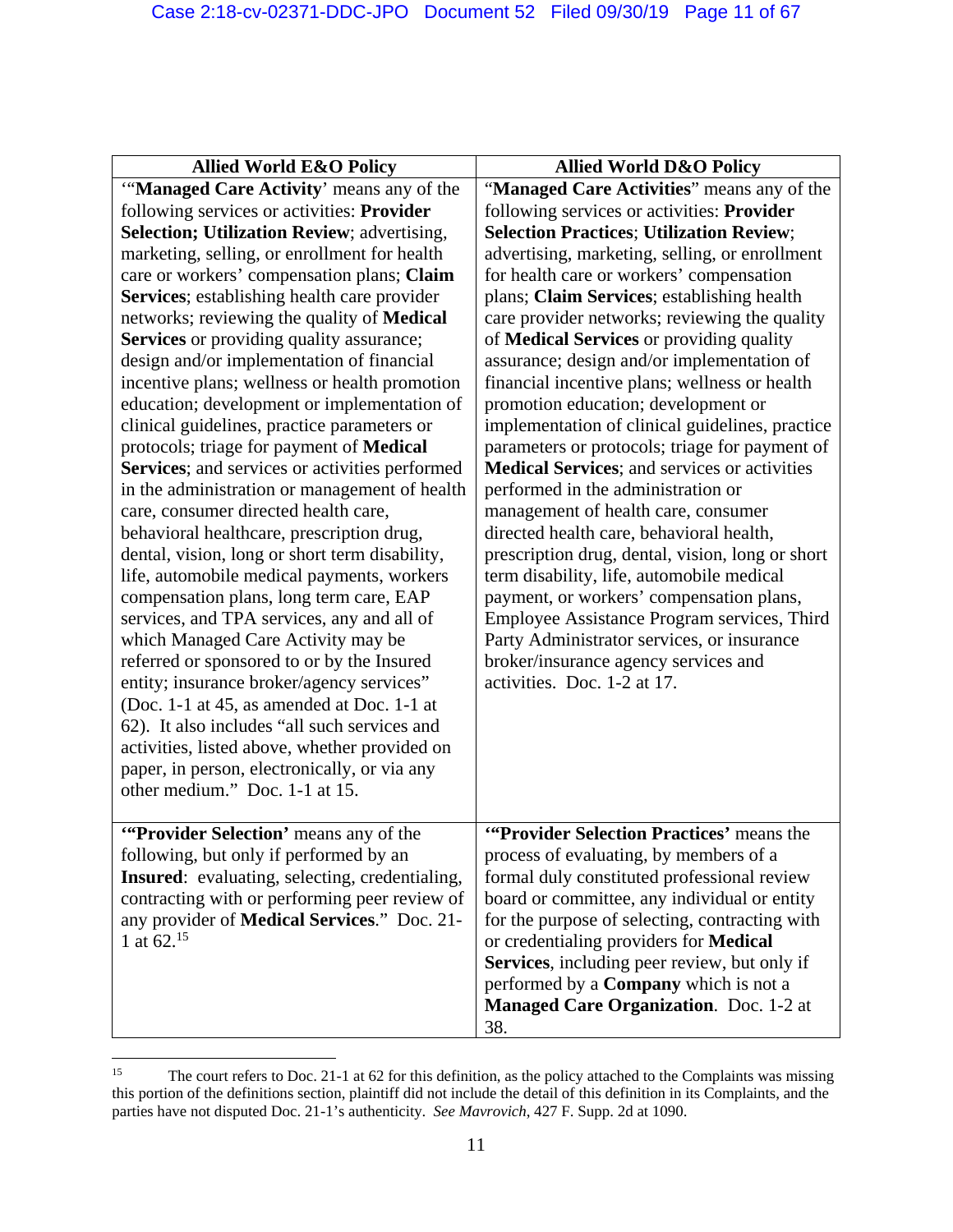# **B. Proposed Counts II, III, and IV and Original Counts II, IV, and V against BCBSKS**

Relative to proposed Counts II–IV of the Proposed Complaint, the OneBeacon Policy

contains a "Claim Participation" clause, stating:

The Underwriter may, at its sole discretion, elect to associate in the investigation, settlement or defense of any **Claim** against the **Insured,** even if the **Underlying Insurance** has not been exhausted. If the Underwriter so elects, *the Insured will cooperate with the Underwriter and will make available all such information and records as the Underwriter may reasonably require*.

Doc. 1-3 at 12 (italicized emphasis added). The Allied World E&O Policy, from which the OneBeacon Policy follows form, also contains a provision entitled "Assistance and Cooperation" which states: "In the event of a **Claim**, the **Insured**s shall provide the Underwriter with all information, assistance and cooperation that the **Underwriter** reasonably requests." Doc. 1-1 at 56. The court refers to the "Claim Participation" and "Assistance and Cooperation" clauses collectively as the "Cooperation Clauses." OneBeacon alleges it requested a series of documents to help it assess the possibility of a potential settlement of BCBSKS's liability in the Antitrust Litigation, and to determine what coverage it owed BCBSKS. Doc. 44-1 at 3–4 (Am. Compl. ¶ 14).16 Paragraph 95 of OneBeacon's Proposed Complaint identifies 20 different types of requested documents, including documents acquired or produced during discovery in the Antitrust Litigation, analysis of events in the Antitrust Litigation and BCBSKS's potential liability in it, and documents about settlement discussions in the Antitrust Litigation. *Id.* at 30– 32 (Am. Compl. ¶ 95).<sup>17</sup> Thereafter, OneBeacon alleges BCBSKS "has not provided the

 <sup>16</sup> This factual allegation is identical to the one in the existing Complaint. Doc. 1 at 3 (Compl. 11).

<sup>&</sup>lt;sup>17</sup> This factual allegation is substantially the same as the list of information requested in the existing Complaint. The court notes that, unlike the Proposed Complaint, the existing Complaint also included "A list of all persons deposed in the MDL action and their employer/affiliation." *Compare* Doc. 1 at 23–24 (Compl. ¶ 82) *with* Doc. 44-1 at 30–32 (Am. Compl. ¶ 95).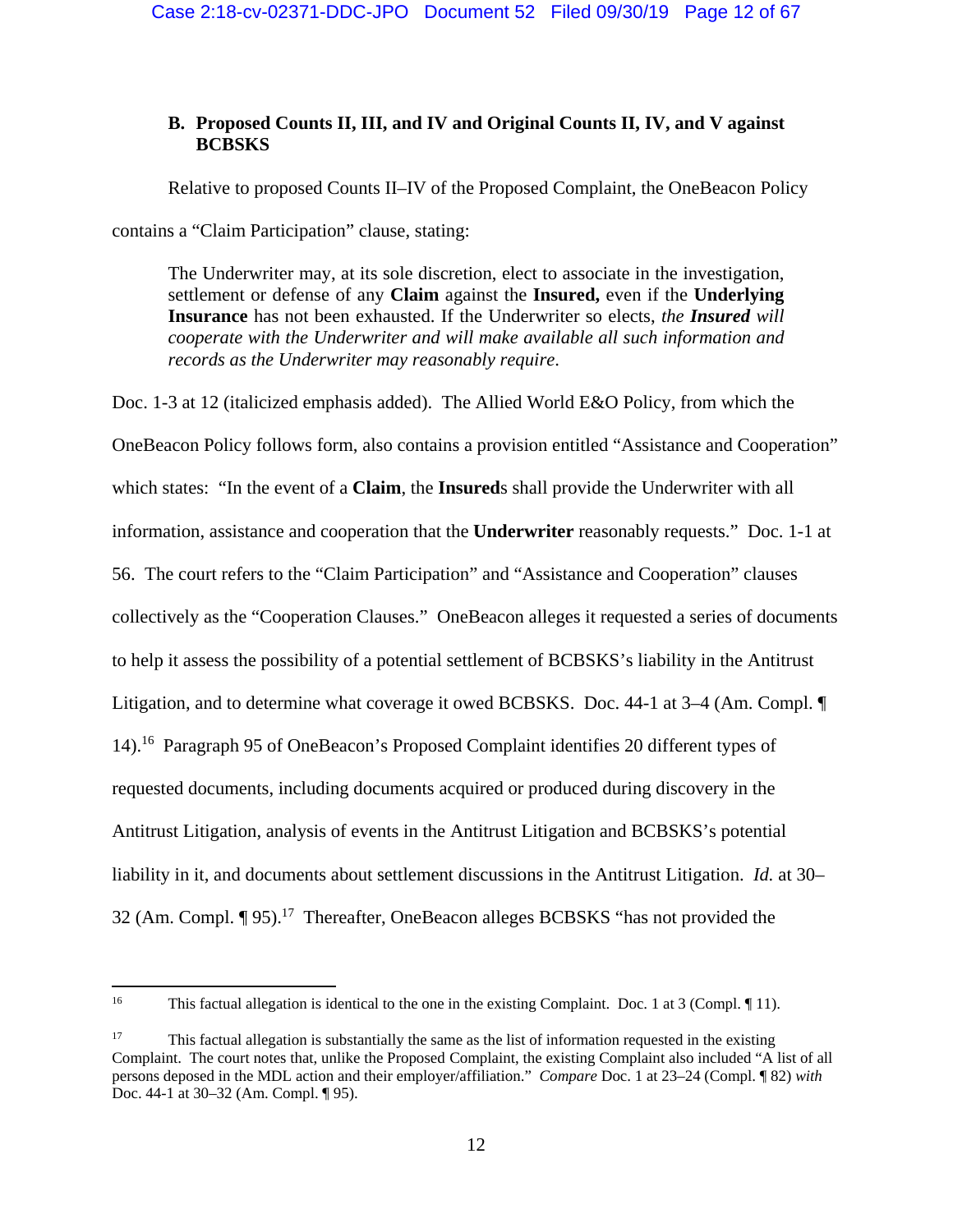# Case 2:18-cv-02371-DDC-JPO Document 52 Filed 09/30/19 Page 13 of 67

majority of the information or documents" requested in Paragraph 95, as BCBSKS asserted attorney-client privilege and/or work-product doctrine in response to OneBeacon's requests. *Id.* at 32–33 (Am. Compl. ¶¶ 96–97).18

 From these allegations, OneBeacon seeks several seemingly alternative forms of relief. In the proposed Counts II and III, OneBeacon seeks a judicial declaration (i) that (a) BCBSKS must cooperate with OneBeacon in compliance with the Cooperation Clauses, (b) BCBSKS has failed to do so, and (c) the failure to cooperate "prevents it from seeking coverage," and (ii) "concerning the scope of the rights and obligations of the parties" under the Cooperation Clauses. Doc. 44-1 at 5, 29–34 (Am. Compl.  $\P\P$  17, 92–104).<sup>19</sup> In the proposed Count IV, OneBeacon requests "specific compliance" in the form of a declaratory judgment requiring BCBSKS to produce the requested information and documents. Doc. 44-1 at 34–35 (Am.

Compl.  $\P\P$  105–111).<sup>20</sup>

# **C. Proposed Count V and Original Count VI against BCBSKS**

Material to proposed Count V of the Proposed Complaint, the OneBeacon Policy

contains a "Subrogation and Recoveries Clause" clause. It provides:

In the event of any payment under this Policy, the Underwriter will be subrogated to all the **Insured**'s rights of recovery against any person or entity, and the **Insured** shall execute and deliver all instruments and papers and do whatever else is necessary to secure such rights. The **Insured** shall do nothing that may prejudice the Underwriter's position or potential or actual right of recovery. The obligations

<sup>&</sup>lt;sup>18</sup> These factual allegations are identical to the ones in the existing Complaint. Doc. 1 at 24 (Compl. ¶¶ 83– 84).

<sup>&</sup>lt;sup>19</sup> Counts II and III of the original Complaint essentially make the same allegations as proposed Counts II and IV, respectively, of the Proposed Complaint. *Compare* Doc. 1 at 22–25 (Compl. ¶¶ 79–85) *with* Doc. 44-1 at 29–33 (Am. Compl. ¶¶ 92–98) and Doc. 1 at 26 (Compl. ¶¶ 91–96) *with* Doc. 44-1 at 33–34 (Am. Compl. ¶¶ 99–104).

<sup>&</sup>lt;sup>20</sup> Count V of the original Complaint asks for similar relief as proposed Count IV of the Proposed Complaint, with the former being asserted as a breach of contract claim requesting "specific performance" and the latter being asserted as declaratory relief requesting "specific compliance," *i.e*., a court order "stating that it is entitled to compliance by way of production of the requested information and documents." *Compare* Doc. 1 at 27 (Compl. ¶¶ 97–103) *with* Doc. 44-1 at 34–35 (Compl. ¶¶ 105–111).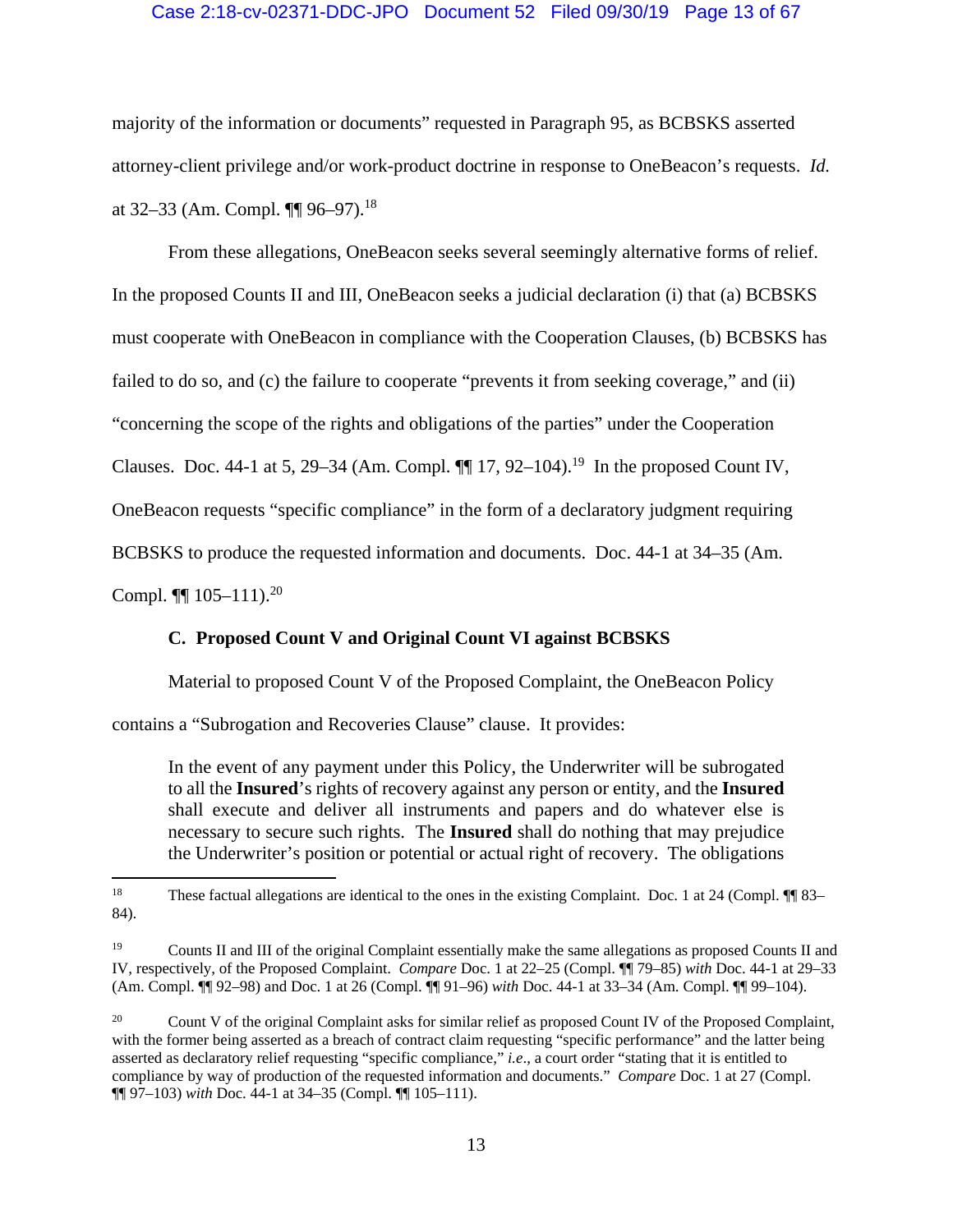of the **Insured** under this provision shall survive the expiration or termination of this Policy. The expenses of all such recovery proceeds shall first be subtracted from the amount of any recovery and the remaining amount so recovered shall be apportioned in the inverse order of payment to the extent of actual payment.

Doc. 44-1 at 23–24 (Am. Compl.  $\P$  66).<sup>21</sup> The Allied World E&O Policy, from which the

OneBeacon Policy follows form, contains a provision entitled "**Subrogation**." It states:

In the event of any payment hereunder, the **Underwriter** shall be subrogated to the extent of any payment to all of the rights of recovery of the **Insured**s. The **Insured**s shall execute all papers and do everything necessary to secure such rights, including the execution of any documents necessary to enable the **Underwriter** effectively to bring suit in their name. The **Insured**s shall do nothing that may prejudice the **Underwriter**'s position or potential or actual rights of recovery. The obligations of the **Insured**s under this CONDITION (F) shall survive the cancellation or other termination of this Policy.

Doc. 1-1 at 56–57.

OneBeacon alleges BCBSKS "has not agreed to assist OneBeacon with its efforts to obtain subrogation from BCBSA and Allied World and, in failing to provide the requested cooperation, has prejudiced OneBeacon's potential or actual right of recovery and forced it to prematurely reimburse defense expenses," leading OneBeacon to file this action trying to secure the information it requests. Doc. 44-1 at 4 (Am. Compl.  $\P\P$  16–17).<sup>22</sup> In the proposed Count V, OneBeacon seeks a declaratory judgment about OneBeacon's right to subrogation against Allied World and BCBSA for any sums OneBeacon reimburses BCBSKS for under the OneBeacon Policy. Doc. 44-1 at 36–37 (Am. Compl.  $\P$  112–118).<sup>23</sup> In a new but related proposed Count

<sup>&</sup>lt;sup>21</sup> The policy language in the OneBeacon Policy provided as an exhibit to plaintiff's existing Complaint and the Proposed Complaint cuts off after "whatever else", and the exhibit appears incomplete. *See* Doc. 1-3 at 12. The court thus cites the provision included in plaintiff's Proposed Complaint (and existing Complaint). See Doc. 44-1 at 23–24 (Am. Compl. ¶ 66) and Doc. 1 at 18 (Compl. ¶ 59).

<sup>&</sup>lt;sup>22</sup> The court finds no similar allegations in the existing Complaint. Notably, when the existing Complaint was filed, OneBeacon had not made any payments under its policy that would provide the subrogation rights it now alleges it is entitled to receive.

<sup>&</sup>lt;sup>23</sup> Count VI of the original Complaint requests the same declaratory relief as proposed Count V of the Proposed Complaint, though the alleged facts have changed in the Proposed Complaint (the Allied World E&O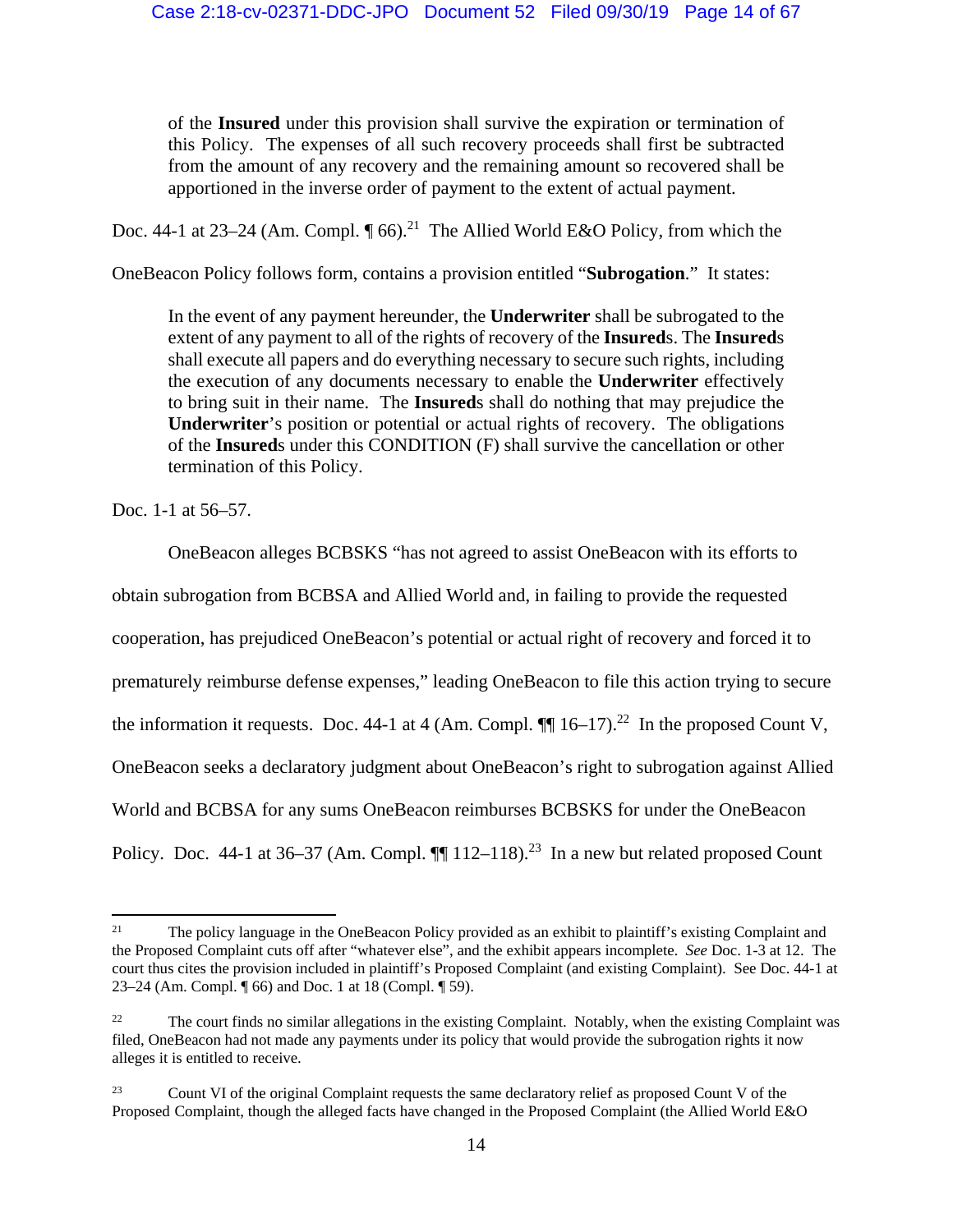VI, OneBeacon requests a declaratory judgment (a) that BCBSKS has failed to comply with the Other Insurance/Other Indemnification clause and the Subrogation/Subrogation and Recoveries clauses in the One Beacon Policy and the Allied World E&O Policy by (i) not agreeing to cooperate in its subrogation efforts, (ii) failing to "provide information and documentation in order to assist OneBeacon with its subrogation efforts," and (iii) failing to pursue indemnification from BCBSA, and (b) that such failures "preclude[] it from seeking reimbursements or coverage under the OneBeacon Policy." Doc. 44-1 at 37–39 (Am. Compl. ¶¶  $119-126$ .<sup>24</sup>

# **III. Legal Standards for Motion for Leave to Amend and Motions to Dismiss**

The court first addresses the standards courts must apply when considering a motion for leave to amend a complaint. Next, because the decision whether to grant leave to amend depends in part on defendants' arguments for dismissal, the court sets forth the law governing motions to dismiss under Fed. R. Civ. P.  $12(b)(1)$  and  $12(b)(6)$ .

#### **A. Leave to Amend**

Federal Rule of Civil Procedure 15(a)(1) permits a party to amend its pleadings in one of two ways: (A) first, as a matter of course within 21 days after serving it, or (B) second, within 21 days of service of a responsive pleading. Fed. R. Civ. P.  $15(a)(1)(A)$ –(B). Outside those periods, any amendment to the pleadings requires leave, and courts should "freely give leave [to amend] when justice so requires." Fed. R. Civ. P. 15(a)(2); *Foman v. Davis*, 371 U.S. 178, 182 (1962). A court should refuse to grant leave to amend only on "a showing of undue delay, undue

Policy now has been exhausted, plaintiff has begun reimbursing expenses under the OneBeacon Policy, and plaintiff now is seeking a declaration of subrogation rights against BCBSA in addition to Allied World). *Compare* Doc. 1 at 28–29 (Compl. ¶¶ 104–109) *with* Doc. 44-1 at 36–37 (Am. Compl. ¶¶ 112–118).

<sup>&</sup>lt;sup>24</sup> The court has not addressed plaintiff's new factual allegations and claims in detail here. As explained below, defendants may address any arguments for dismissal following the court's grant of leave to amend.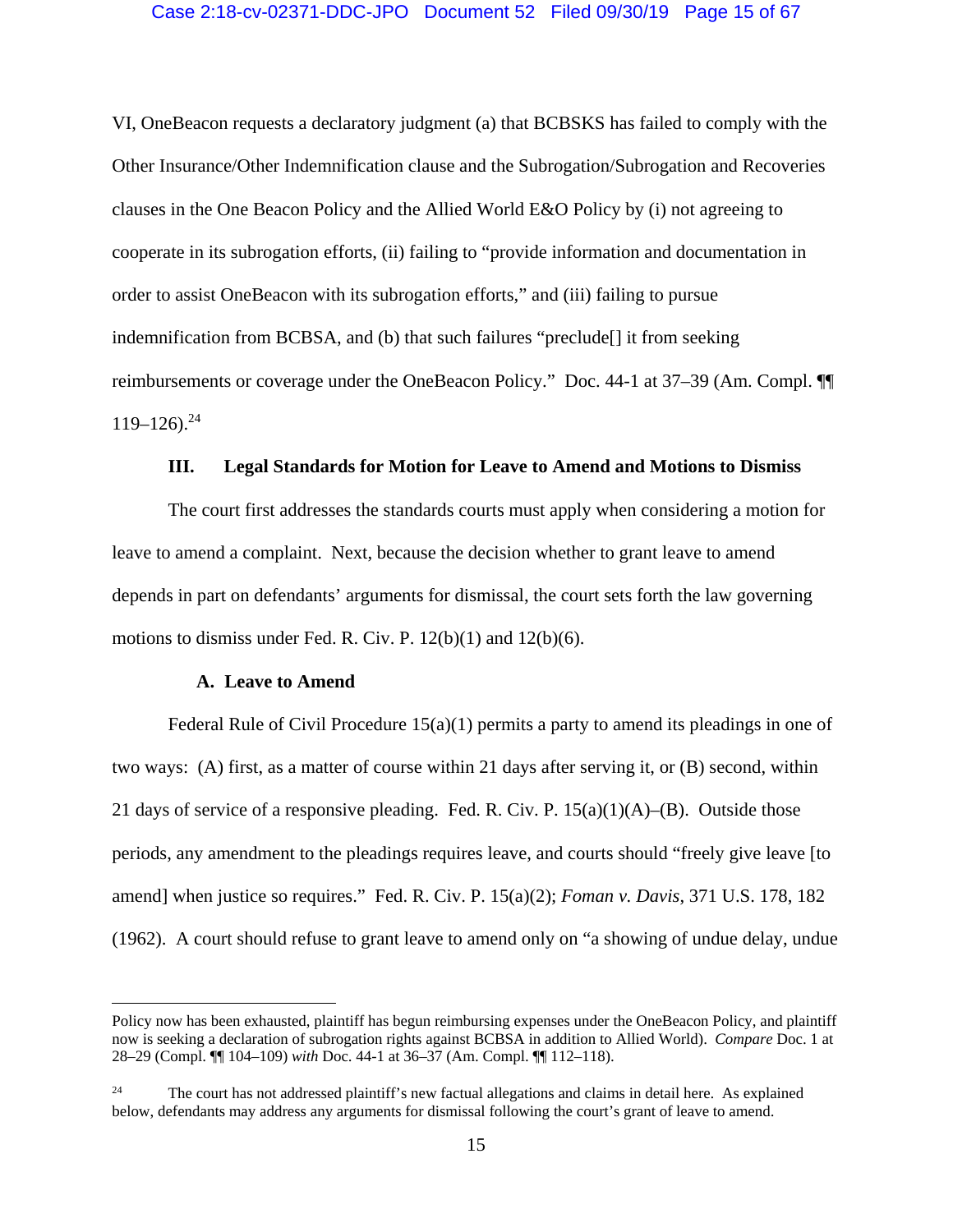## Case 2:18-cv-02371-DDC-JPO Document 52 Filed 09/30/19 Page 16 of 67

prejudice to the opposing party, bad faith or dilatory motive, failure to cure deficiencies . . . , or futility of amendment." *Bylin v. Billings,* 568 F.3d 1224, 1229 (10th Cir. 2009) (quoting *Frank v. U.S. West, Inc.*, 3 F.3d 1357, 1365 (10th Cir. 1993)).

The decision whether to grant leave to amend is within a court's sound discretion. *Minter v. Prime Equip. Co.*, 451 F.3d 1196, 1204 (10th Cir. 2006) (quoting *Zenith Radio Corp. v. Hazeltine Research, Inc.*, 401 U.S. 321, 330 (1971)). "In exercising its discretion, the court must be mindful that the Federal Rules of Civil Procedure are designed to facilitate decisions on the merits rather than on pleading technicalities." *Bank Midwest, N.A. v. Millard*, No. 10-2387-JAR-DJW, 2012 WL 4006423, at \*1 (D. Kan. Sept. 12, 2012) (citing *Koch v. Koch Indus*., 127 F.R.D. 206, 209 (D. Kan. 1989)). Also, the court must keep in mind that the Federal Rules of Civil Procedure "should be construed, administered and employed by the court and the parties to secure the just, speedy, and inexpensive determination of every action and proceeding." Fed. R. Civ. P. 1. As our court has explained, "[t]his discretionary approach of the federal rules fosters a full adjudication of the merits of the parties' disputes within a single comprehensive proceeding." *First Savings Bank, F.S.B. v. U.S. Bancorp*, 184 F.R.D. 363, 368 (quoting *Katzman v. Sessions*, 156 F.R.D. 35, 38 (E.D.N.Y. 1994)). The purpose is to '"promote as complete an adjudication of the dispute between the parties as is possible.'" *Id.* (quoting *LaSalvia v. United Dairymen of Ariz.*, 804 F.2d 1113, 1119 (9th Cir. 1986)).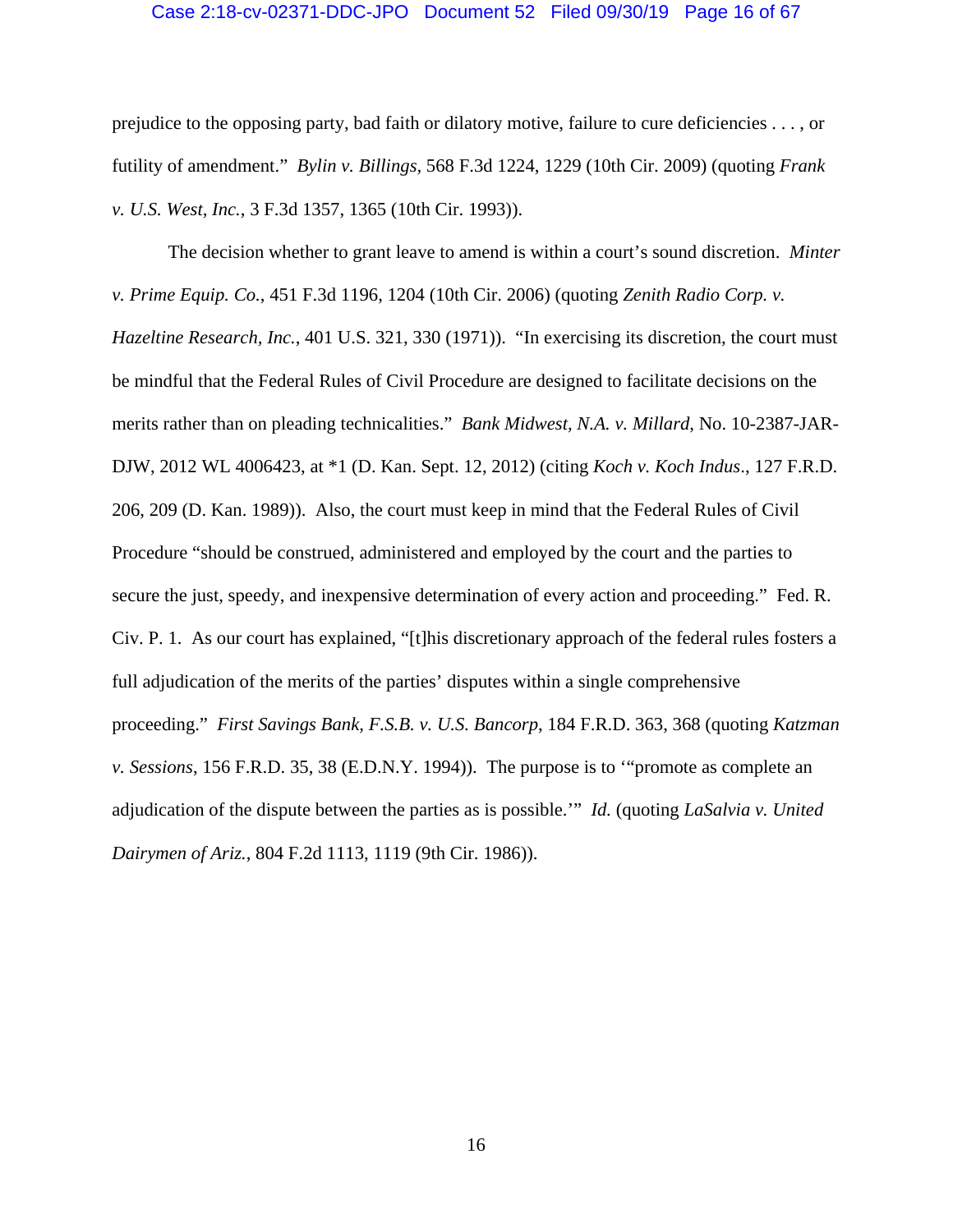#### Case 2:18-cv-02371-DDC-JPO Document 52 Filed 09/30/19 Page 17 of 67

BCBSKS opposes OneBeacon's motion, asserting the proposed claims against BCBSKS are futile.<sup>25</sup> Doc. 50 at 1–3. Except for a passing and generalized reference,<sup>26</sup> BCBSKS never argues the court should deny OneBeacon's motion for undue delay, undue prejudice, bad faith, or failure to cure deficiencies.

 "A proposed amendment is futile if the complaint, as amended, would be subject to dismissal for any reason . . . ." *Watson ex rel. Watson v. Beckel*, 242 F.3d 1237, 1239–40 (10th Cir. 2001) (citations omitted). "[A] district court is justified in denying a motion to amend if the amendment would be futile because it cannot withstand a motion to dismiss or otherwise fails to state a claim." *Lyle v. Commodity Credit Corp.*, 898 F. Supp. 808, 810 (D. Kan. 1995); *see also Little v. Portfolio Recovery Assoc., LLC*, 548 F. App'x 514, 515 (10th Cir. 2013); *Katzman*, 156 F.R.D. at 38.

Here, BCBSKS and Allied World argue that OneBeacon's original Complaint is subject to dismissal under Fed. R. Civ. P.  $12(b)(1)$  and  $12(b)(6)$ . The court thus applies the standard governing motions to dismiss under Rules  $12(b)(1)$  and  $12(b)(6)$  to determine whether OneBeacon's Proposed Complaint, which seeks in part the same relief as the existing Complaint, states plausible claims for relief or if amendment is futile.

<sup>&</sup>lt;sup>25</sup> BCBSKS also asserts that federal courts can decline jurisdiction over declaratory judgment claims under the *Mhoon* five-factor test—which the court discusses *infra*, Part IV.A.—and should do so here. Doc. 50 at 3. The court focuses on BCBSKS's futility arguments under its discussion of the legal standard explaining when courts should refuse to grant leave to amend. This is particularly appropriate as BCBSKS, except for a cursory reference, did not address the *Mhoon* factors in its response to plaintiff's motion. And, BCBSKS never asserted this argument in its Motion to Dismiss. Docs. 18, 26.

<sup>&</sup>lt;sup>26</sup> BCBSKS merely claims that the allegations in the Proposed Complaint "do not justify delaying the [c]ourt's ruling on BCBSKS's fully briefed Motion to Dismiss." Doc. 50 at 1–2.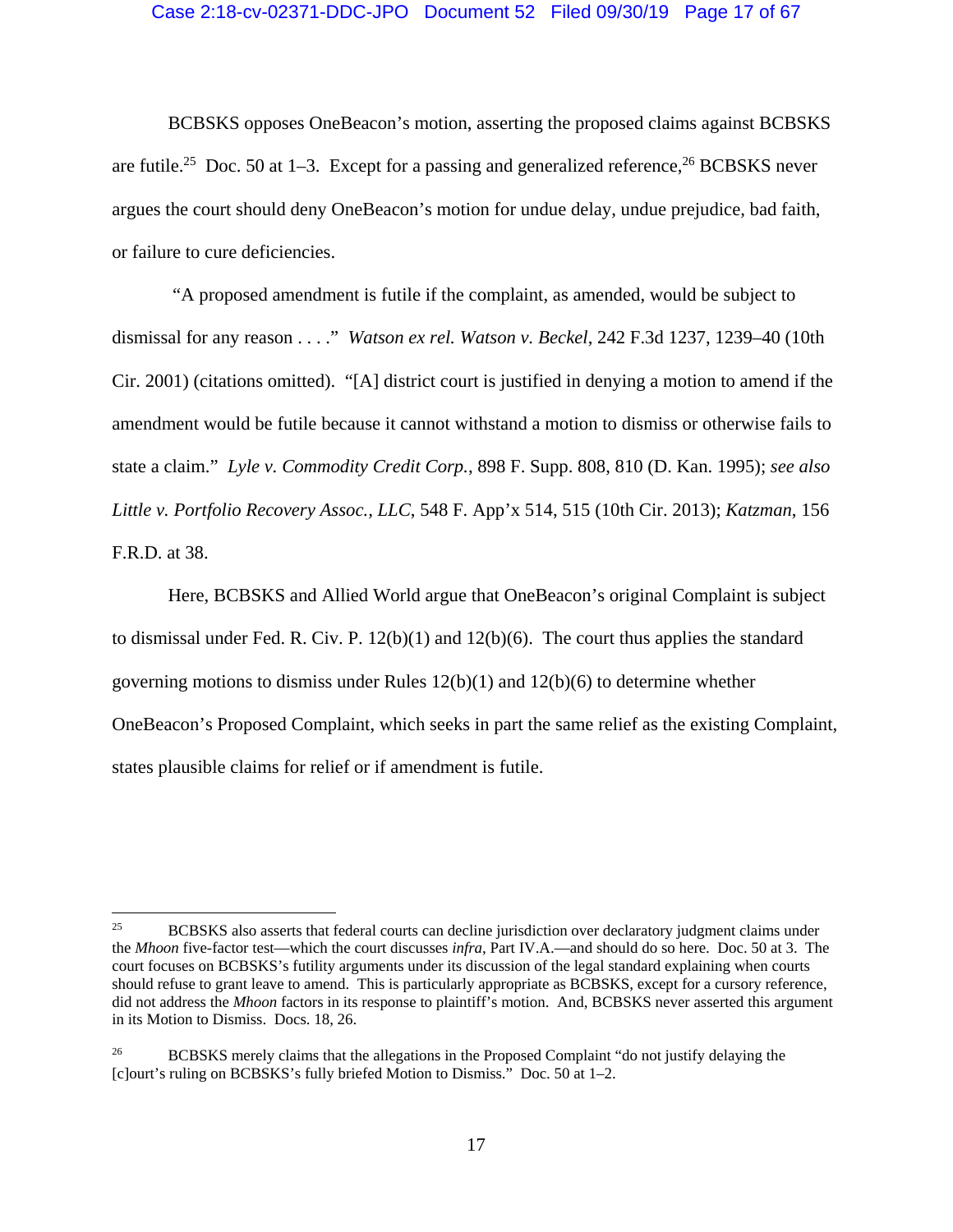# **B. Rule 12(b)(1)**

Under Rule 12(b)(1), a defendant may move to dismiss for lack of subject matter jurisdiction. Fed. R. Civ. P. 12(b)(1). Federal district courts have original jurisdiction over all civil actions arising under the constitution, laws, or treaties of the United States or where there is diversity of citizenship. 28 U.S.C. § 1331; 28 U.S.C. § 1332. "Federal courts are courts of limited jurisdiction and, as such, must have a statutory basis to exercise jurisdiction." *Montoya v. Chao*, 296 F.3d 952, 955 (10th Cir. 2002) (citation omitted). "A court lacking jurisdiction cannot render judgment but must dismiss the cause at any stage of the proceedings in which it becomes apparent that jurisdiction is lacking." *Basso v. Utah Power & Light Co.*, 495 F.2d 906, 909 (10th Cir. 1974) (citation omitted). Since federal courts are courts of limited jurisdiction, the party invoking federal jurisdiction bears the burden to prove it exists. *Kokkonen v. Guardian Life Ins. Co. of Am.*, 511 U.S. 375, 377 (1994); *see also Kinney v. Blue Dot Servs. of Kan..*, 505 F. App'x 812, 814 (10th Cir. 2012) (explaining that the "court may not assume that a plaintiff can establish subject matter jurisdiction; it is the plaintiff's burden to prove it").

Generally, a Rule 12(b)(1) motion to dismiss consists of either a facial attack or a factual attack. *Davenport v. Wal-mart Stores, Inc.*, No. 14-2124-JAR-JPO, 2014 WL 3361729, at \*1 (D.

Kan. July 9, 2014). The Tenth Circuit has explained the difference between the two:

First, a facial attack on the complaint's allegations as to subject matter jurisdiction questions the sufficiency of the complaint. In reviewing a facial attack on the complaint, a district court must accept the allegations in the complaint as true. *Id.* Second, a party may go beyond allegations contained in the complaint and challenge the facts upon which subject matter jurisdiction depends. When reviewing a factual attack on subject matter jurisdiction, a district court may not presume the truthfulness of the complaint's factual allegations. A court has wide discretion to allow affidavits, other documents, and a limited evidentiary hearing to resolve disputed jurisdictional facts under Rule 12(b)(1).

*Holt v. United States*, 46 F.3d 1000, 1002–03 (10th Cir. 1995) (citations omitted).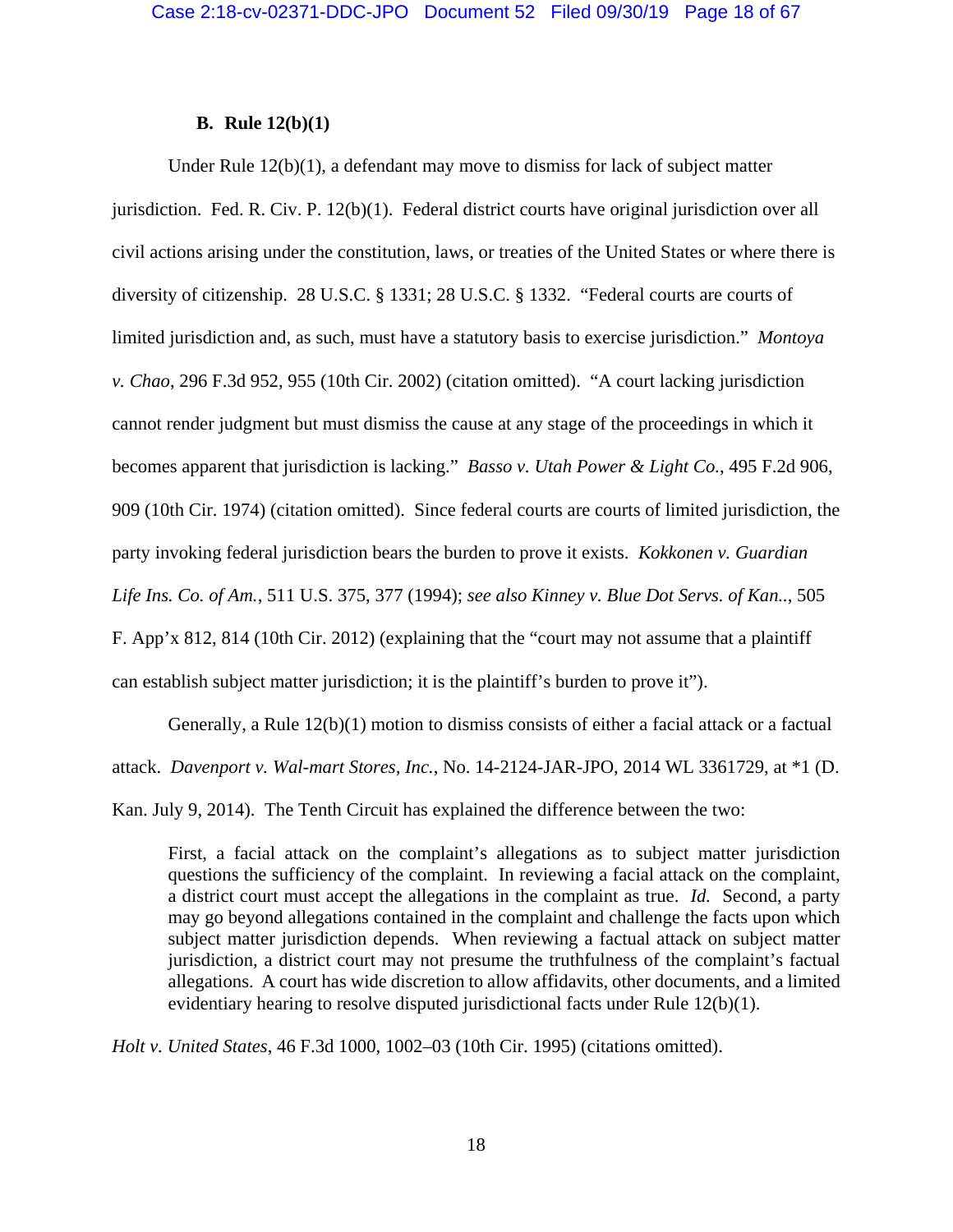### Case 2:18-cv-02371-DDC-JPO Document 52 Filed 09/30/19 Page 19 of 67

Here, defendants make a facial attack on certain Counts, arguing no case or controversy exists for the court to consider. Article III of the United States Constitution limits federal courts' jurisdiction to "cases" and "controversies." *Clapper v. Amnesty Int'l USA*, 568 U.S. 398, 408 (2013). To constitute a "live, concrete controversy" in an action seeking declaratory relief, the "crucial question is whether granting a *present* determination of the issues offered will have some effect in the real world." *Rio Grande Silvery Minnow v. Bureau of Reclamation*, 601 F.3d 1096, 1109–10 (10th Cir. 2010) (internal citations and quotations omitted). To make such relief a "case or controversy"—as opposed to an impermissible advisory opinion—the resolution must "settl[e] [ ] some dispute which affects the behavior of the defendant toward the plaintiff." *Id.* at 1109–1110; *see also Jordan v. Sosa*, 654 F.3d 1012, 1025 (10th Cir. 2011) ("[W]here a plaintiff seeks declaratory judgment against his opponent, he must assert a claim for relief that, if granted, would affect the behavior of the parties listed in his complaint."). "The difference between an abstract question and a 'controversy' contemplated by the Declaratory Judgment Act is necessarily one of degree, and it would be difficult, if it would be possible, to fashion a precise test for determining in every case whether there is such a controversy. Basically, the question in each case is whether the facts alleged, under all the circumstances, show that there is a substantial controversy, between parties having adverse legal interests, of sufficient immediacy and reality to warrant the issuance of a declaratory judgment." *Maryland Cas. Co. v. Pac. Coal & Oil Co.*, 312 U.S. 270, 273 (1941).

#### **C. Rule 12(b)(6)**

Under Rule 12(b)(6), a defendant may move to dismiss for failing to state a claim upon which relief can be granted. Fed. R. Civ. P.  $12(b)(6)$ . Fed. R. Civ. P.  $8(a)(2)$  provides that a complaint must contain "a short and plain statement of the claim showing that the pleader is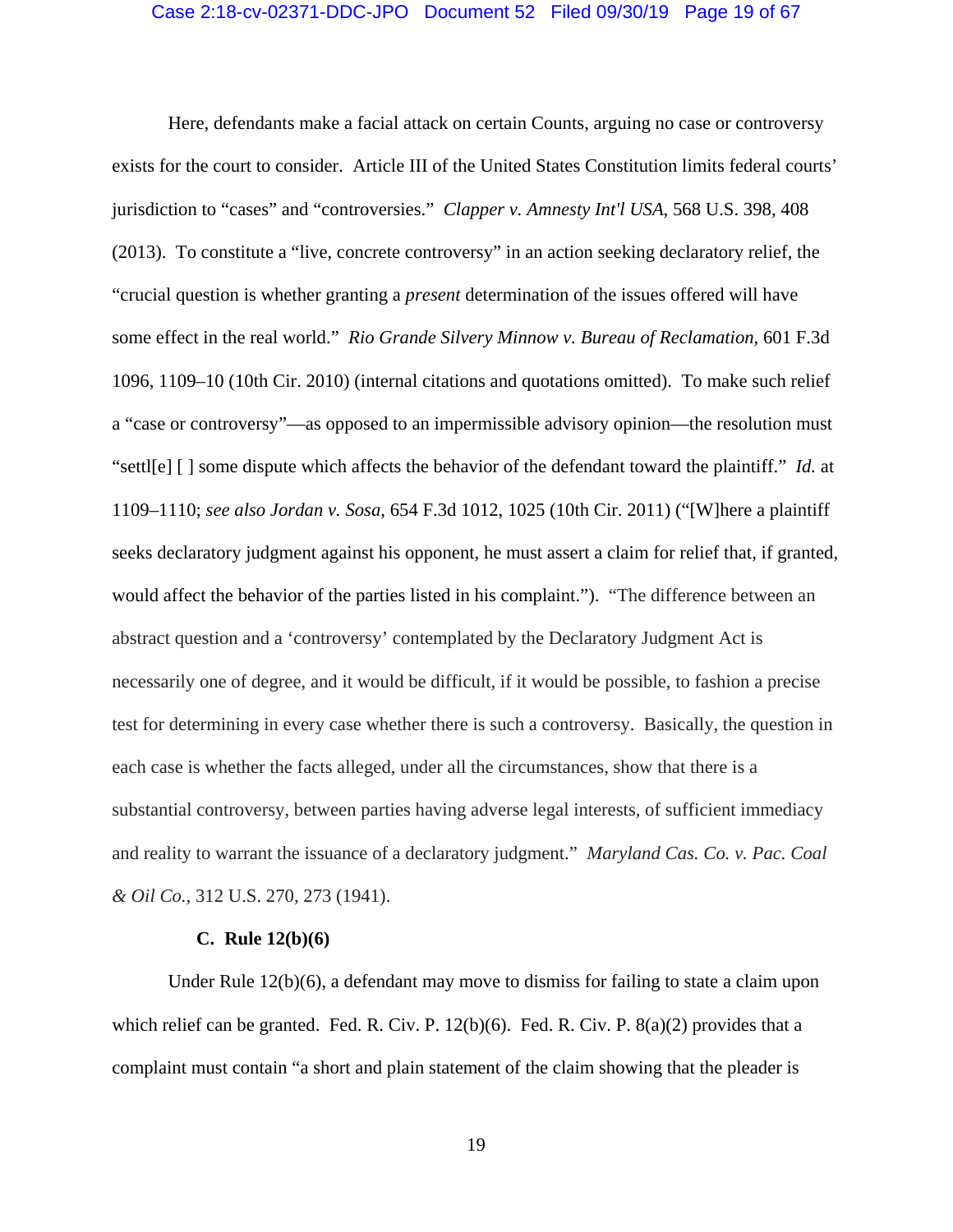## Case 2:18-cv-02371-DDC-JPO Document 52 Filed 09/30/19 Page 20 of 67

entitled to relief." Although this Rule "does not require 'detailed factual allegations,"' it demands more than "[a] pleading that offers 'labels and conclusions' or 'a formulaic recitation of the elements of a cause of action'" which, as the Supreme Court explained, '"will not do."' *Ashcroft v. Iqbal*, 556 U.S. 662, 678 (2009) (quoting *Bell Atl. Corp. v. Twombly*, 550 U.S. 544, 555 (2007)).

When considering a motion to dismiss under Federal Rule of Civil Procedure 12(b)(6), the court must assume that the factual allegations in the complaint are true. *Id*.But this requirement does not extend to every assertion made in a complaint. The court is "'not bound to accept as true a legal conclusion couched as a factual allegation.'" *Id.* (quoting*. Twombly*, 550 U.S. at 555). '"Threadbare recitals of the elements of a cause of action, supported by mere conclusory statements, do not suffice"' to state a claim for relief. *Bixler v. Foster*, 596 F.3d 751, 756 (10th Cir. 2010) (quoting *Ashcroft*, 556 U.S. at 678). Also, the complaint's "[f]actual allegations must be enough to raise a right to relief above the speculative level." *Twombly*, 550 U.S. at 555 (citations omitted).

To survive a motion to dismiss under Rule 12(b)(6), "a complaint must contain sufficient factual matter, accepted as true, to 'state a claim to relief that is plausible on its face.'" *Ashcroft*, 556 U.S. at 678 (quoting *Twombly*, 550 U.S. at 570). "A claim has facial plausibility when the plaintiff pleads factual content that allows the court to draw the reasonable inference that the defendant is liable for the misconduct alleged." *Id.* at 678 (citing *Twombly*, 550 U.S. at 556). "The plausibility standard is not akin to a 'probability requirement,' but it asks for more than a sheer possibility that a defendant has acted unlawfully." *Id.* (quoting *Twombly*, 550 U.S. at 556); *see also Christy Sports, LLC v. Deer Valley Resort Co., Ltd.*, 555 F.3d 1188, 1192 (10th Cir. 2009) ("The question is whether, if the allegations are true, it is plausible and not merely possible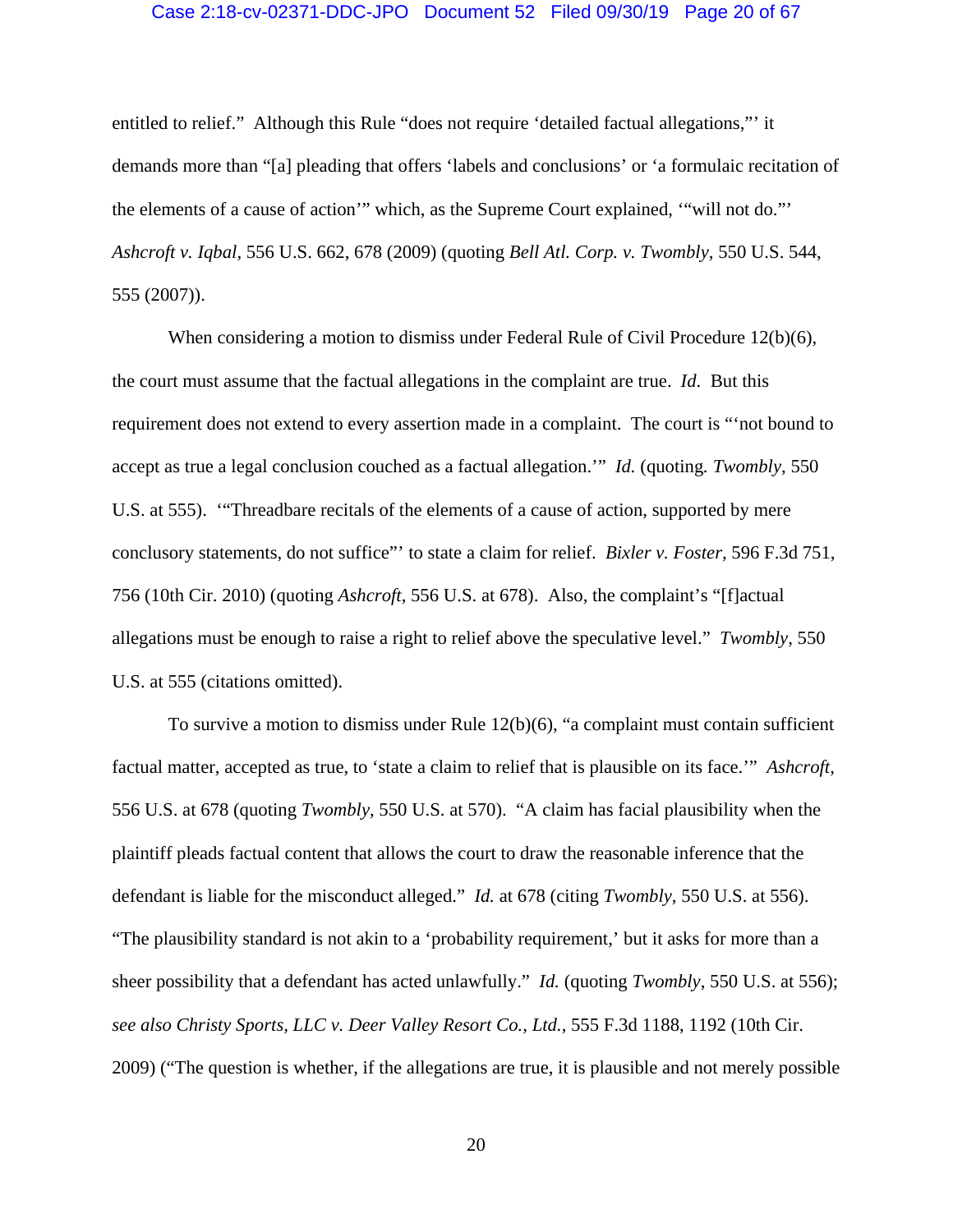#### Case 2:18-cv-02371-DDC-JPO Document 52 Filed 09/30/19 Page 21 of 67

that the plaintiff is entitled to relief under the relevant law." (citation omitted)). Essentially, "the complaint must give the court reason to believe that *this* plaintiff has a reasonable likelihood of mustering factual support for *these* claims." *Ridge at Red Hawk, LLC v. Schneider*, 493 F.3d 1174, 1177 (10th Cir. 2007). This plausibility standard reflects the requirement in Fed. R. Civ. P. 8 that pleadings must provide defendants with fair notice of the nature of the claims as well as the grounds upon which each claim rests. *See Khalik v. United Air Lines*, 671 F.3d 1188, 1191– 92 (10th Cir. 2012).

The court also will grant a motion to dismiss under Fed. R. Civ. P. 12(b)(6) if an issue of law is dispositive. *Neitzke v. Williams*, 490 U.S. 319, 326 (1989). "[I]f as a matter of law 'it is clear that no relief could be granted under any set of facts that could be proved consistent with the allegations,' a claim must be dismissed, without regard to whether it is based on an outlandish legal theory or on a close but ultimately unavailing one." *Id.* at 327 (quoting *Hishon v. King & Spalding*, 467 U.S. 69, 73 (1984)).

#### **IV. Analysis—Motion for Leave to Amend and Motions to Dismiss**

OneBeacon asserts that the Proposed Complaint will (1) add another party and (2) "add additional claims against the existing parties based upon significant new developments and additional information developed since the filing of the original complaint." Doc. 46 at 1. OneBeacon argues the court should grant leave to amend because factual developments have rendered certain portions of the pending motions to dismiss moot and filing an amended complaint will "promote efficiency and judicial economy." *Id.* at 2–3.

BCBSKS argues that the court should not allow OneBeacon to amend to assert any of the proposed Counts against it. BCBSKS asserts that proposed Counts I–IV of the Proposed Complaint "essentially replead" Counts I, II, IV, and V of the original Complaint, and the new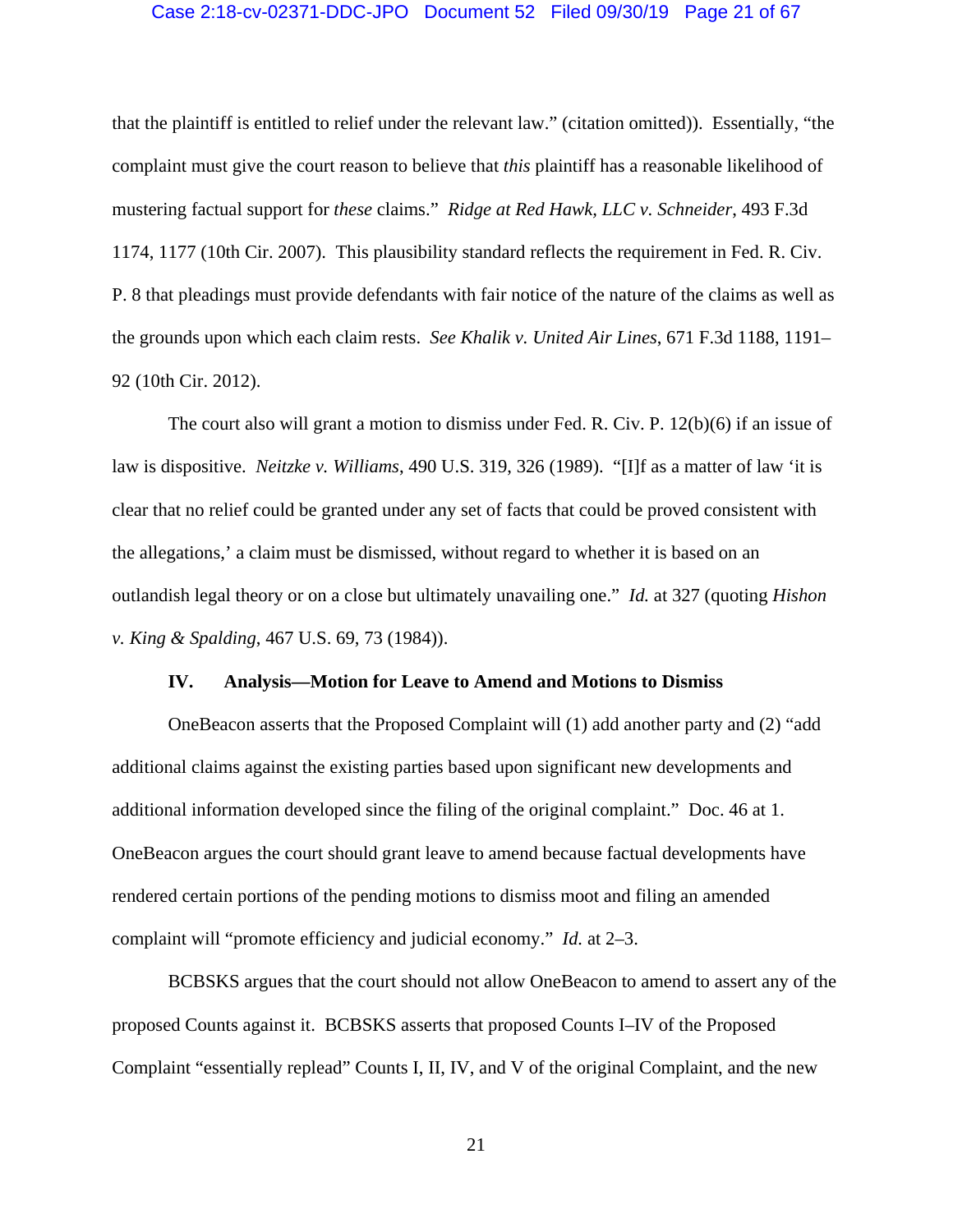#### Case 2:18-cv-02371-DDC-JPO Document 52 Filed 09/30/19 Page 22 of 67

factual allegations do not affect BCBSKS's arguments for dismissal of those Counts. *Id.* at 4–6. So, BCBSKS argues, OneBeacon's proposed amendments are futile. For proposed Count V, which modifies existing Count VI but seeks similar relief, BCBSKS argues OneBeacon seeks an impermissible advisory opinion and thus the Count is futile. For the new, proposed Counts VI, X, and XI, BCBSKS similarly argues futility because the claims are premature. Doc. 50 at 6–12.

BCBSKS and Allied World filed separate Motions to Dismiss under Fed. R. Civ. P.  $12(b)(1)$  and  $12(b)(6)$ . In its motion, BCBSKS contends (1) Count I (new and existing) fails to state a claim because the OneBeacon Policy is in excess of the Allied World E&O Policy, but not the Allied World D&O Policy; (2) Counts II through V in the original Complaint (proposed Counts II–IV) fail to state claims because the Complaint does not specify which documents BCBSKS failed to produce and because the requested documents are protected by attorney-client privilege, the work-product doctrine, and joint-defense privilege; (3) Count IV (proposed Count III) also fails because BCBSKS did not adequately plead how it was substantially prejudiced by BCBSKS's failure to produce documents; and (4) the court lacks jurisdiction over Count VI (proposed Count V) because no controversy exists between OneBeacon and BCBSKS over OneBeacon's ability to seek subrogation from Allied World. *See* Doc. 18. In its motion, Allied World argues the court should dismiss Count I (the only count asserted against Allied World in the original Complaint) because no justiciable case or controversy exists between OneBeacon and Allied World, and it fails to state a claim upon which relief can be granted for similar reasons, as argued in BCBSKS' Motion to Dismiss. *See* Doc. 21.

Below, the court first determines what law it should be apply to this insurance contract dispute over declaratory relief. Next, the court turns to each proposed Count and analyzes the parties' arguments raised in the briefing on the Motion for Leave to Amend and the Motions to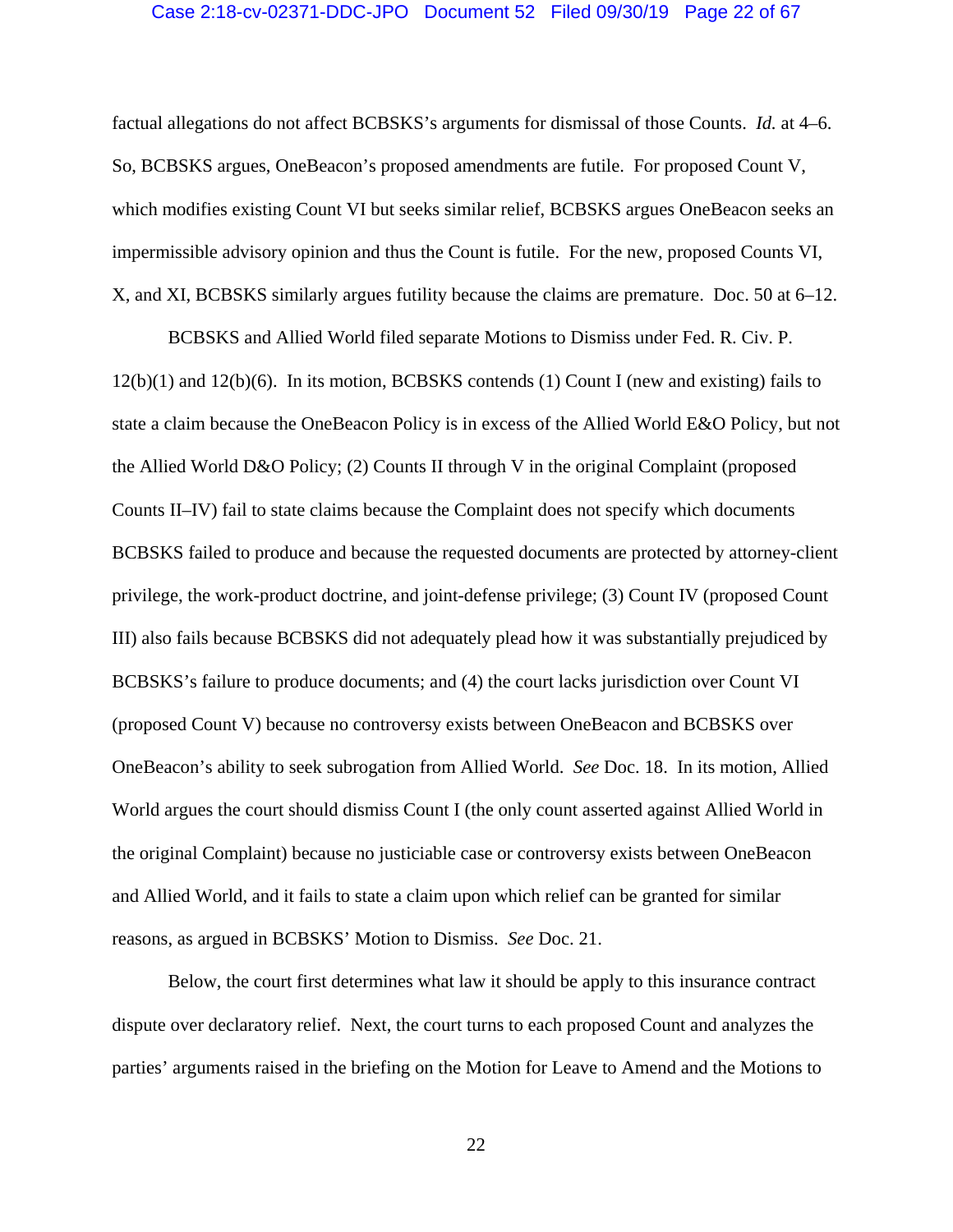## Case 2:18-cv-02371-DDC-JPO Document 52 Filed 09/30/19 Page 23 of 67

Dismiss. Because the court imposed an expedited briefing schedule with limited pages, the court reserves consideration of the merits of BCBSKS's arguments against leave to amend the new Counts against it, and, instead, will address any arguments for dismissal directed at OneBeacon's First Amended Complaint when filed.

# **A. Diversity Jurisdiction, Declaratory Judgments, and Choice of Law**

OneBeacon has pleaded facts sufficient to establish that the court has diversity subject matter jurisdiction under 28 U.S.C. § 1332(a). *See* Doc. 1 at 4–6; Doc. 44-1 at 5–6. OneBeacon seeks declaratory relief under 28 U.S.C. § 2201 about certain insurance policies provided to BCBSKS. The Declaratory Judgment Act "authorizes federal courts to declare the legal rights and obligations of adversaries, but does not impose a duty to do so." *Nat'l Union Fire Ins. Co. of Pittsburgh, Pa. v. Midland Bancor, Inc.*, 854 F. Supp. 782, 788 (D. Kan. 1994). "Whether to entertain a justiciable declaratory judgment action is a matter committed to the sound discretion of the trial court." *Id.* at 788 (internal quotations and citation omitted).

When determining whether to exercise this discretion, the Tenth Circuit has directed district courts to consider the following factors: "[1] whether a declaratory action would settle the controversy; [2] whether it would serve a useful purpose in clarifying the legal relations at issue; [3] whether the declaratory remedy is being used merely for the purpose of procedural fencing or to provide an arena for a race to *res judicata*; [4] whether use of a declaratory action would increase friction between our federal and state courts and improperly encroach upon state jurisdiction; and [5] whether there is an alternative remedy which is better or more effective." *State Farm Fire & Cas. Co. v. Mhoon*, 31 F.3d 979, 983 (10th Cir. 1994) (internal quotations omitted). "Declaratory judgment actions are particularly appropriate for situations in which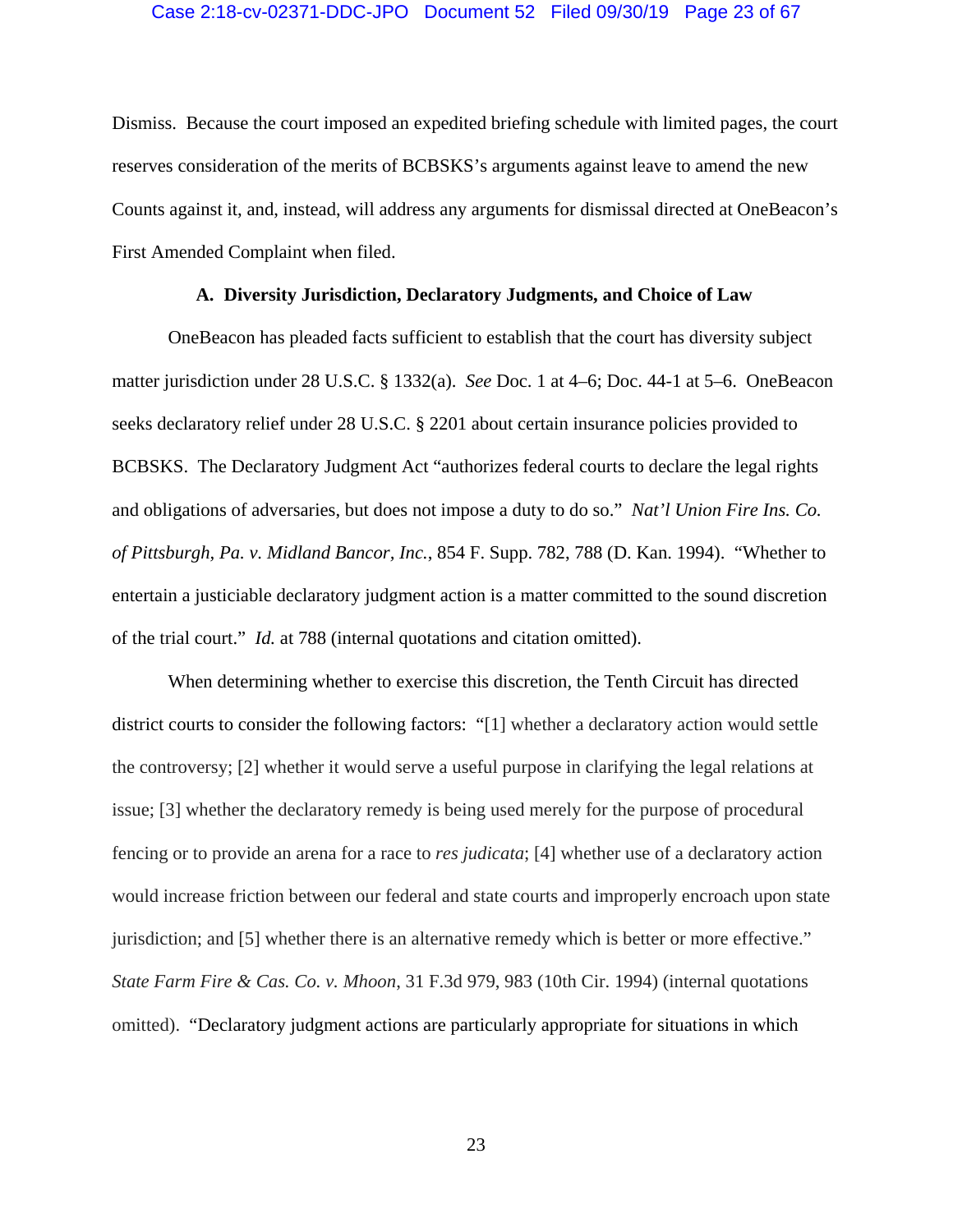#### Case 2:18-cv-02371-DDC-JPO Document 52 Filed 09/30/19 Page 24 of 67

insurance companies seek a declaration of their liability." *Nat'l Union Fire Ins.*, 854 F. Supp. at 789.

Here, the court finds actual controversies in the overlapping Counts between the existing and proposed Complaints. They suffice for the requested declaratory relief to clarify the legal relations at issue and settle at least part of the parties' disputes. The court finds an actual controversy exists between the parties in Count I in the existing and proposed Complaint over their respective obligations under the OneBeacon Policy and the Allied World D&O Policy; namely, do the two policies cover the same loss and is OneBeacon's Policy triggered only after the Allied World D&O Policy coverage is exhausted? The settlement of the controversies among the parties here, particularly when this case is consolidated with the Related Case, will settle a dispute among the parties and affect the way each insurer behaves under its insurance policy with BCBSKS. For the cooperation Counts II-IV in the Proposed Complaint and Counts II, IV, and V in the existing Complaint, again, the court finds a controversy exists between BCBSKS and OneBeacon over their obligations and rights under the OneBeacon Policy. Declaratory relief will help settle that controversy. Proposed Count V (existing Count VI), a dispute over the extent of OneBeacon's subrogation rights, is similar. And this is particularly true now that BCBSKS is presently tendering defense expenses to OneBeacon for reimbursement and, allegedly, it has not agreed to assist OneBeacon with its subrogation efforts or provide OneBeacon requested information. The declaratory relief sought in these Counts will "have some effect in the real world" and affect how the parties perform their contractual obligations. *See Rio Grande Silvery Minnow*, 601 F.3d at 1109–10; *Jordan*, 654 F.3d at 1025. The parties have not alleged, nor does the court find, that OneBeacon is using the declaratory remedy for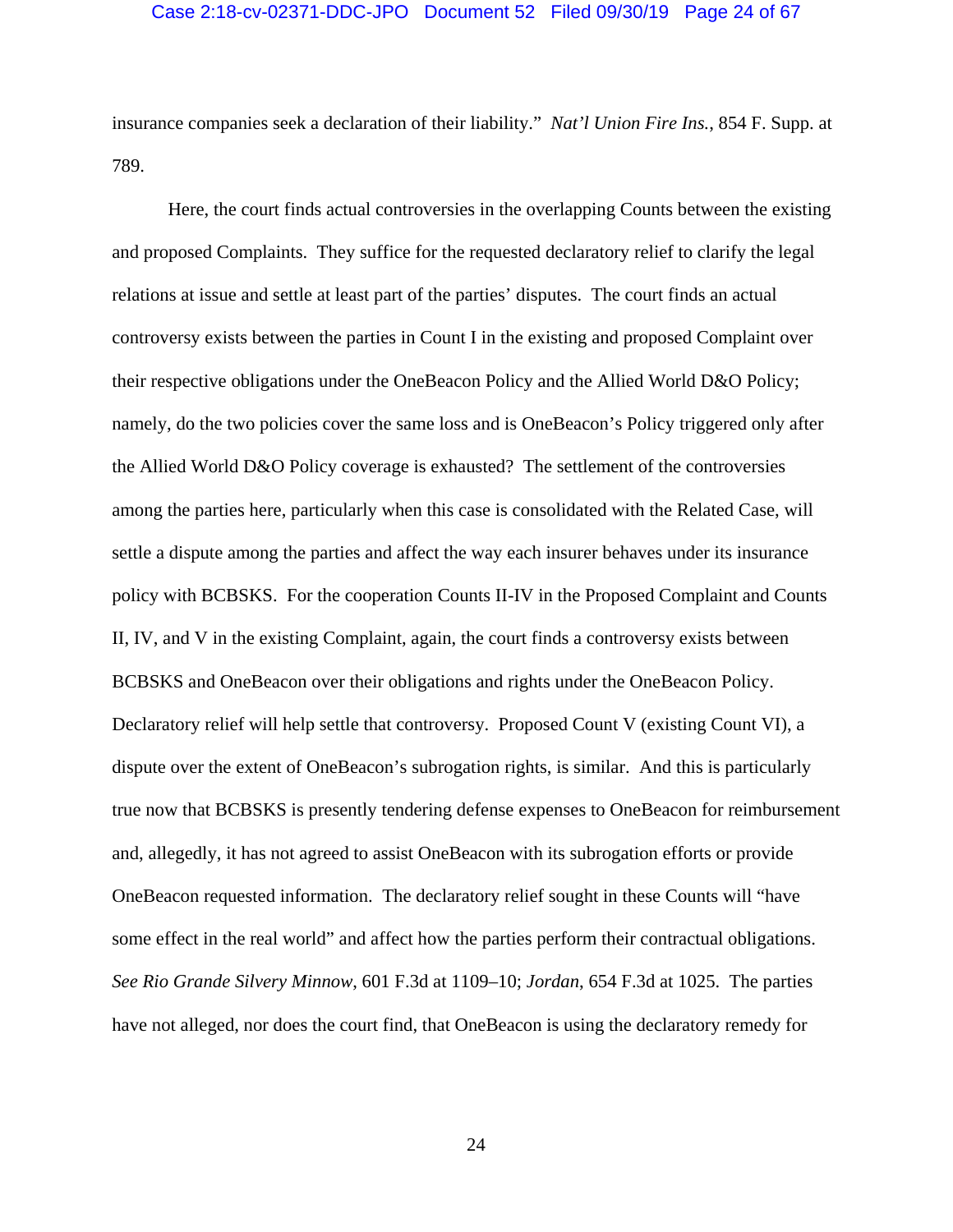#### Case 2:18-cv-02371-DDC-JPO Document 52 Filed 09/30/19 Page 25 of 67

procedural fencing, the remedy would improperly encroach upon state jurisdiction, or that an alternative remedy exists that would be more effective.

Before it can address defendants' dismissal and futility arguments, the court must determine which state's substantive law governs OneBeacon's claims. *Rigby v. Clinical Reference Lab., Inc.*, 995 F. Supp. 1217, 1221 (D. Kan. 1998) (citing *Erie R. Co. v. Tompkins*, 304 U.S. 64, 78 (1938)). Federal courts sitting in diversity apply the choice of law rules of the forum state. *See Klaxon Co. v. Stentor Elec. Mfg. Co.*, 313 U.S. 487, 496 (1941). This court is in Kansas, so it applies Kansas choice of law provisions.

When a dispute contests the "substance of [a party's contractual] obligation," Kansas courts apply the choice of law rule known as *lex loci contractus*, or "the law of the state where the contract is made." *Moses v. Halstead*, 581 F.3d 1248, 1252 (10th Cir. 2009) (applying Kansas law). "A contract is made where the last act necessary for its formation occurs." *In re K.M.H.*, 169 P.3d 1025, 1032 (Kan. 2007). And, in insurance policy disputes, "Kansas courts generally find that the contract is made in the state where the policy is delivered." *PetroSantander (USA), Inc. v. HDI Glob. Ins.*, 308 F. Supp. 3d 1207, 1211 (D. Kan. 2018) (applying Kansas law); *see also Cent. Power Sys. & Servs., Inc. v. Universal Underwriters Ins.*, 319 P.3d 562, 567–68 (Kan. Ct. App. 2014) (finding a contract is made "in the place in which the last act required for contract formation occurs," which typically is where the policy is delivered). The parties have failed to identify where the policy was delivered here. But, they cite Kansas law in their briefs and agree that Kansas law applies. The insured is a Kansas entity, with a Kansas address on the policy, and the insurance policies at times reference Kansas law within them. The court thus applies Kansas law.<sup>27</sup>

<sup>&</sup>lt;sup>27</sup> Such a "'[f]ailure to present facts sufficient to determine where the contract is made may justify a default to forum law.'" *In re K.M.H.*, 169 P.3d at 1032 (quoting *Layne Christensen Co. v. Zurich Canada*, 38 P.3d 757, 767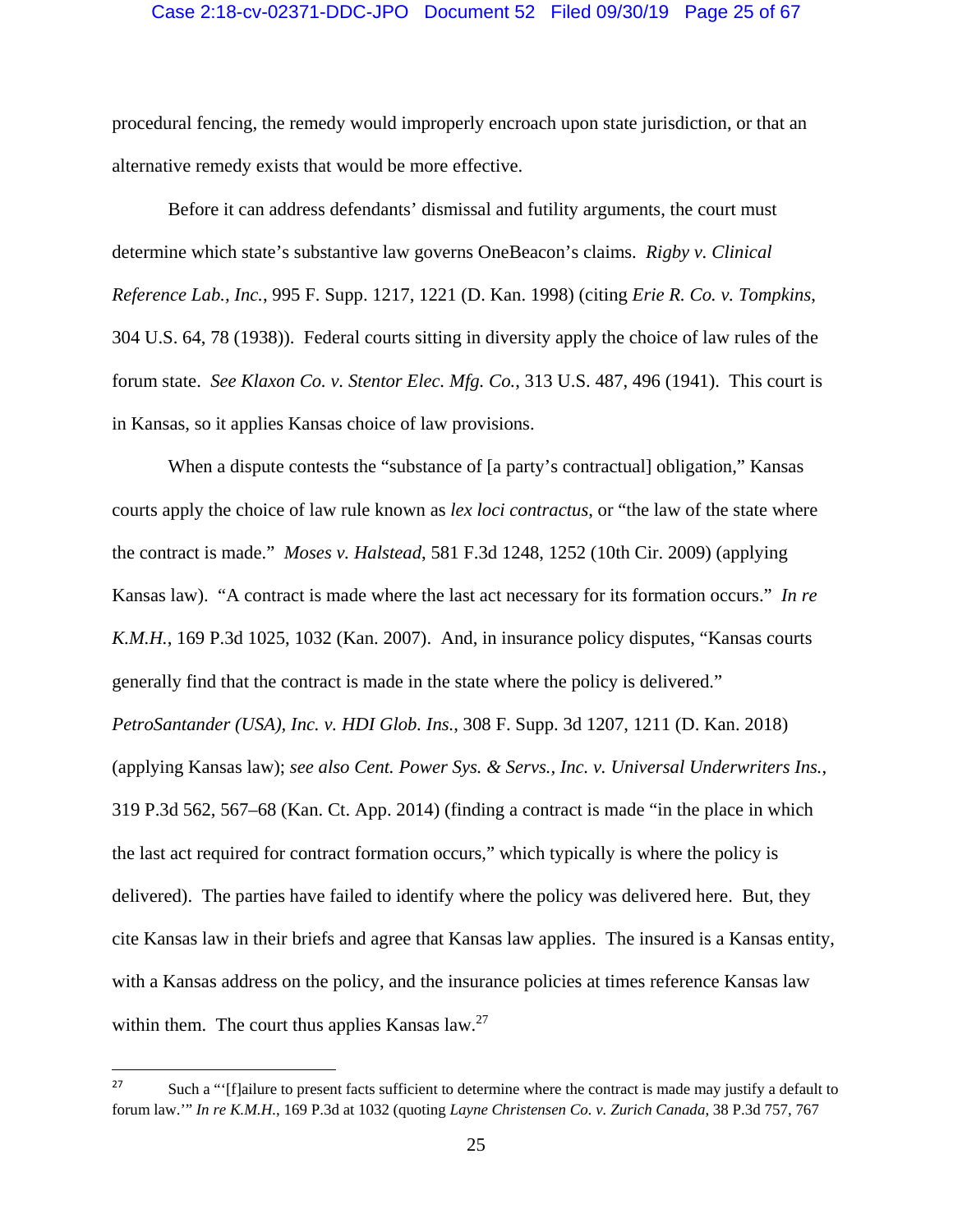# Case 2:18-cv-02371-DDC-JPO Document 52 Filed 09/30/19 Page 26 of 67

'"When the federal courts are called upon to interpret state law, the federal court must look to rulings of the highest state court, and, if no such rulings exist, must endeavor to predict how that high court would rule."' *Amparan v. Lake Powell Car Rental Cos.*, 882 F.3d 943, 947 (10th Cir. 2018) (quoting *Stickley v. State Farm Mut. Auto. Ins.*, 505 F.3d 1070, 1077 (10th Cir. 2007)). When a federal court must predict how a state's highest court would rule, the federal court should start its analysis with decisions from the state's intermediate court of appeals. *Id.*  And, in such a situation, a federal court should adopt the position of the state intermediate court of appeals "unless it is convinced by other persuasive data that the highest court of the state would decide otherwise." *West v. Am. Tel. & Tel. Co.*, 311 U.S. 223, 237 (1940).

The court next turns to OneBeacon's proposed claims for relief, analyzing each Count under Kansas law to determine whether leave to amend is appropriate or if defendants' arguments for dismissal render the amended Counts futile.

## **B. Proposed Count I and Original Count I against BCBSKS and Allied World**

In Count I of the Proposed Complaint and Count I of the existing Complaint, OneBeacon asks the court to declare, based on the "Other Insurance; Other Indemnification" provision in the OneBeacon Policy, because it follows form to the Allied World E&O Policy, that the OneBeacon Policy is not triggered until BCBSKS exhausts all "other insurance," including the Allied World D&O Policy. In the Proposed Complaint, OneBeacon asks the court also to declare that its policy is not triggered until BCBSKS looks to all other indemnity. BCBSKS argues that OneBeacon's proposed Count I is futile for the same reasons argued in its Motion to Dismiss.

<sup>(</sup>Kan. Ct. App. 2002)). Also, in Kansas, "'the law of the forum applies unless it is expressly shown that a different law governs, and in case of doubt, the law of the forum is preferred.'" *Brenner v. Oppenheimer & Co., Inc.*, 44 P.3d 364, 376 (Kan. 2002) (quoting *Sys. Design and Mgmt. Info., Inc. v. Kansas City Post Office Emps. Cred. Union*, 788 P.2d 878, 881 (Kan. Ct. App. 1990)). Because the parties have failed to present sufficient facts for the court to determine the choice of law question, the court defaults to the law of the forum state—Kansas.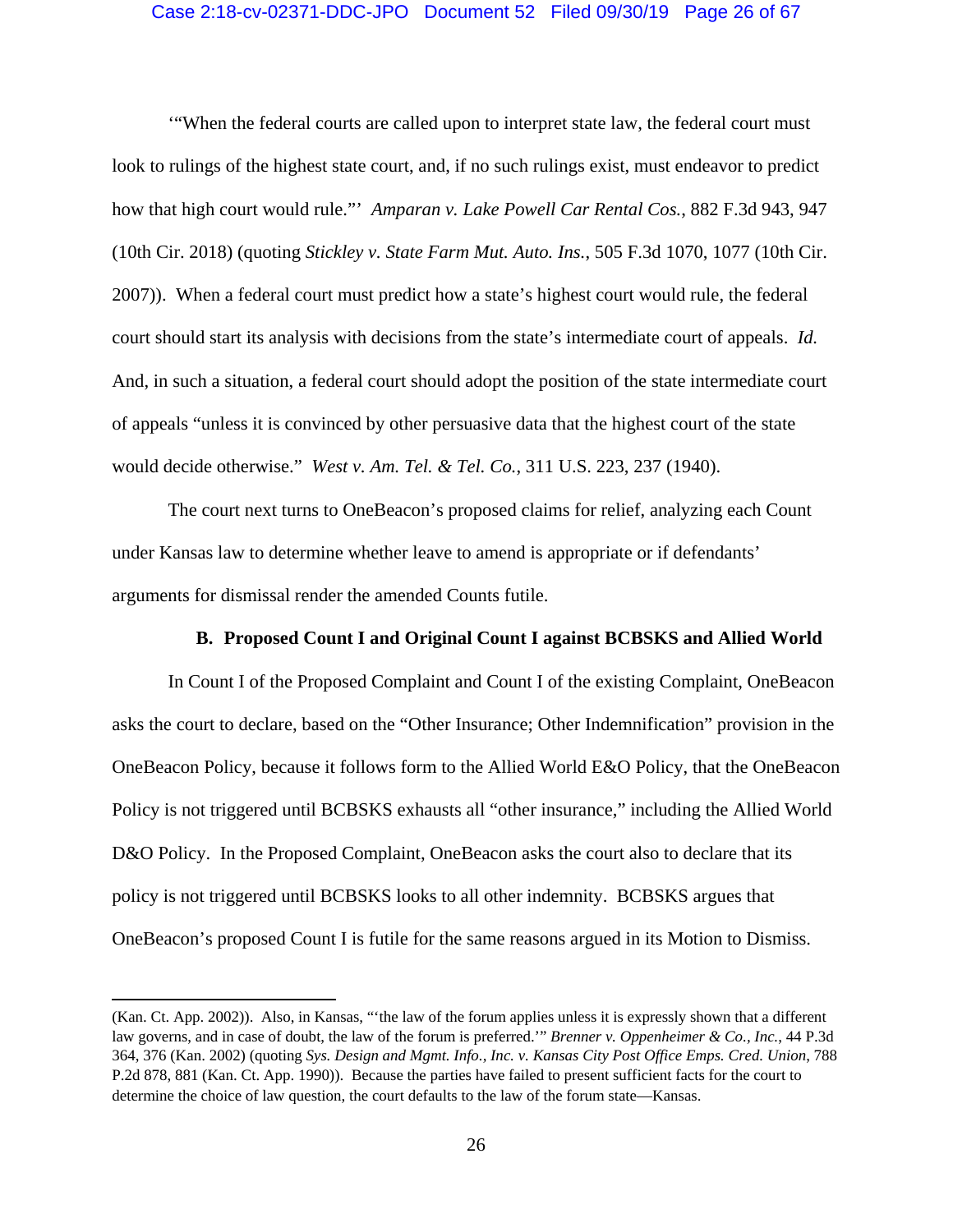#### Case 2:18-cv-02371-DDC-JPO Document 52 Filed 09/30/19 Page 27 of 67

The viability of OneBeacon's Count I claim hinges, in part, on whether the coverage provided in the OneBeacon Policy is in excess of and triggered upon exhaustion of just the Allied World E&O Policy, or in excess of and not triggered until "other insurance" and "other indemnification" provides coverage and is exhausted. If the latter, the court next must determine whether any other insurance or other indemnification that exists to invoke the clause. The court focuses on the parties' "other insurance" arguments, as the "other indemnification" provisions were not included in the existing Complaint and thus not briefed by the parties in connection with the Motions to Dismiss.

BCBSKS asserts that only the Allied E&O Policy must be exhausted before the OneBeacon Policy is triggered, despite the "other insurance" clause. Doc. 50 at 4. It argues that "the OneBeacon Policy is expressly written as in excess" of the Allied World E&O Policy and does not mention the Allied World D&O Policy. Doc. 18 at 2, 8. And, if the court finds the policy language to be ambiguous in its meaning of when coverage is triggered, Kansas law provides that "the construction most favorable to the insured must prevail." *Id.* at 7. BCBSKS also claims that the Allied World D&O policy provides a different type of coverage and that OneBeacon cannot force BCBSKS to litigate Allied World's denial of coverage under the Allied World D&O Policy before the OneBeacon Policy is triggered. *Id.* at 2. Instead, BCBSKS's position contends that OneBeacon must provide coverage now and can exercise its subrogation rights later against Allied World based on the "other insurance" clause. *Id.* 

OneBeacon responds that Kansas law follows the principles of horizontal exhaustion, which requires BCBSKS "to exhaust *all* primary insurance before looking to any excess insurance." Doc. 19 at 1–2, 4–5. In short, OneBeacon contends that the law does not require it first to provide coverage to BCBSKS, then seek contribution from Allied World, but instead it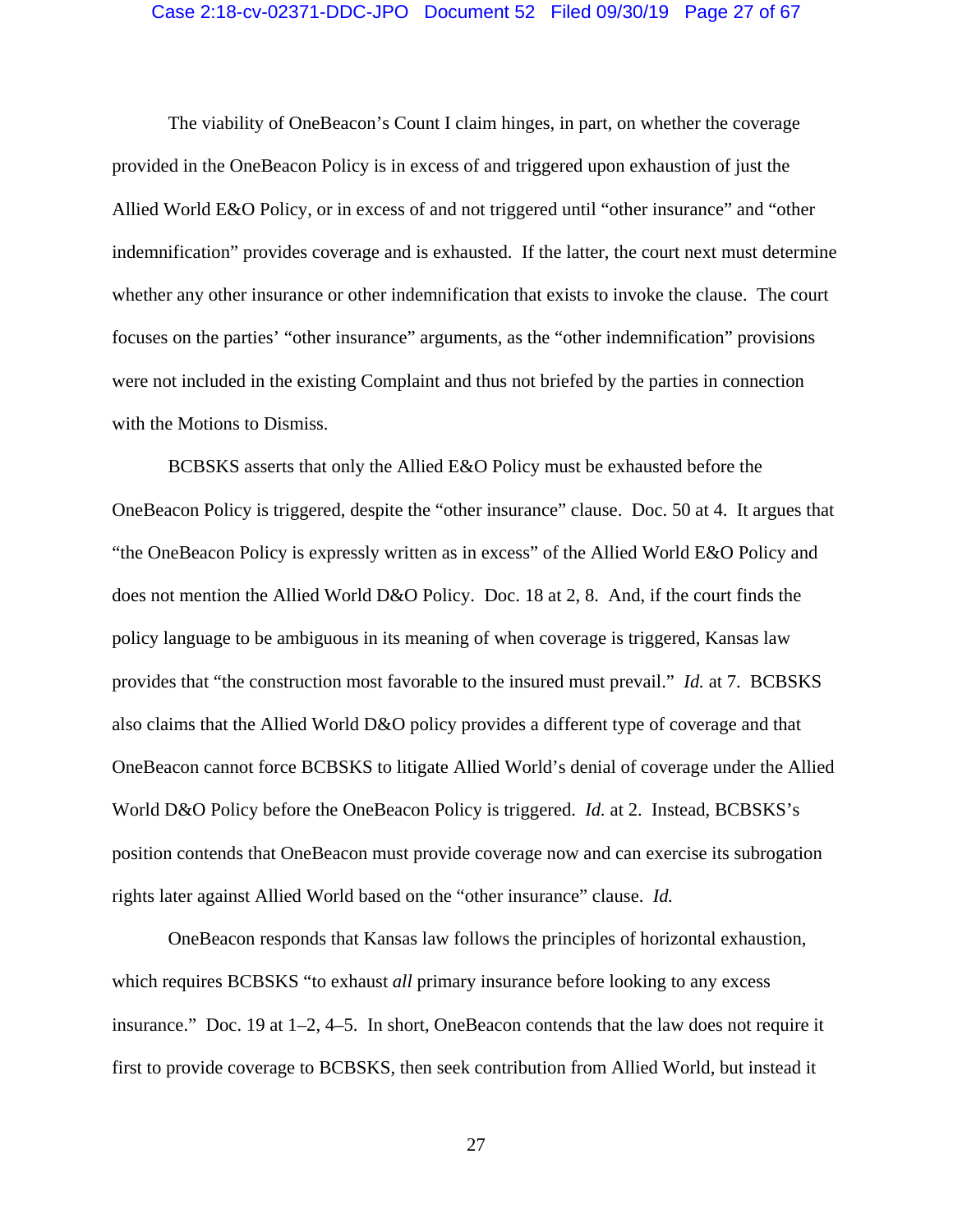#### Case 2:18-cv-02371-DDC-JPO Document 52 Filed 09/30/19 Page 28 of 67

can deny coverage until all other primary insurance is exhausted in addition to the Allied E&O Policy. *Id*. at 5.

As explained below, the court agrees that OneBeacon's Count I has stated a plausible claim for relief and thus is sufficient to survive BCBSKS's and Allied World's Motions to Dismiss. The court first addresses Allied World's argument for dismissal based on lack of subject matter jurisdiction. Next, the court describes Kansas rules of construction for insurance contracts and applies them to the OneBeacon Policy in connection with defendants' arguments for dismissal for failure to state a claim. Finally, the court addresses BCBSKS's argument that OneBeacon cannot plausibly state a claim that its policy is not yet triggered, because coverage under the Allied World D&O Policy is disputed.

# **1. Allied World's 12(b)(1) Argument**

Allied World argues that Count I fails to present a justiciable case or controversy. When made, this argument relied in part on the fact that BCBSKS had not formally challenged its denial of coverage under the Allied World D&O Policy. *See* Doc. 21 at 3. And, because OneBeacon is not a party to the Allied World D&O Policy, Allied World contends it has no basis to seek a declaration of coverage. *Id.* But, the Proposed Complaint now asserts that BCBSKS has challenged the denial of coverage in the Related Case and adds that OneBeacon is seeking reimbursement from Allied World for any costs it has paid to BCBSKS. The remainder of Allied World's arguments inhere in the language of the policies and the differences in the types of coverage, intertwining its arguments of no justiciable case or controversy with its arguments for dismissal for failure to state a claim based on interpretation of the policy language. *See* Doc. 21 at 5–10; Doc. 32 at 1–3.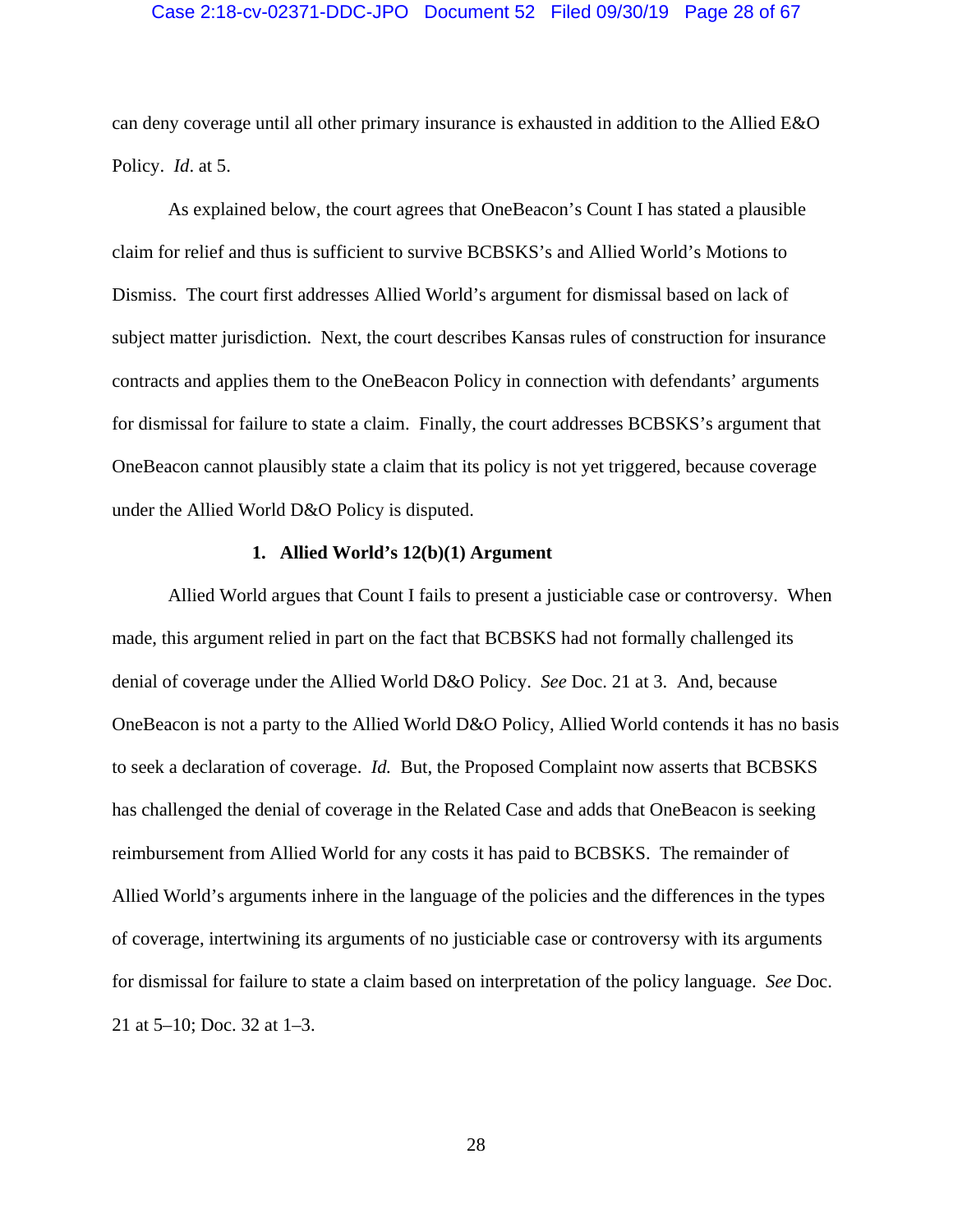# Case 2:18-cv-02371-DDC-JPO Document 52 Filed 09/30/19 Page 29 of 67

As discussed *supra* in Part IV.A., the court finds the *Mhoon* factors favor exercising jurisdiction over the declaratory action here. The court also concludes it has subject matter jurisdiction over Allied World with respect to proposed Count I as it is an interested party directly involved in the controversy, and for reasons explained below, OneBeacon has a present interest in determining how the two policies interact because of its "other insurance" clause. *See State Farm Mut. Auto. Ins. v. Mid-Continent Cas. Co.*, 518 F.2d 292, 296 (10th Cir. 1975) ("We recognize that all *interested parties* should be joined in a declaratory judgment action whenever possible and that a declaratory judgment should not be entered unless it disposes of a controversy and serves a useful purpose." (emphasis added)); *Rhone-Poulenc Inc. v. Int'l Ins.*, 71 F.3d 1299, 1302 (7th Cir. 1995) (explaining that where an excess policy's liability is contingent on the liability of a primary insurer, under Fed. R. Civ. P. 19(b), the suit "cannot proceed in the absence of the primary insurer[ ] until [it has] acknowledged [its] liability to the insured or [has] been determined by a court to be liable to him.")*.* The court thus denies Allied World's Motion to Dismiss Count I for lack of subject matter jurisdiction as it will become moot when OneBeacon files its First Amended Complaint.

#### **2. Kansas Law on Interpreting Insurance Contracts**

Kansas law classifies insurance contract construction and effect as issues of law that the court must decide. *Kindergartners Count, Inc. v. DeMoulin*, 249 F. Supp. 2d 1233, 1242 (D. Kan. 2003); *AMCO Ins. v. Beck*, 929 P.2d 162, 165 (Kan. 1996) ("Insurance policies are considered contracts. The interpretation and construction of a contract is a question of law." (internal citations omitted)). The Kansas Supreme Court has summarized Kansas law governing interpretation of insurance contracts:

The language of a policy of insurance, like any other contract, must, if possible, be construed in such manner as to give effect to the intention of the parties. Where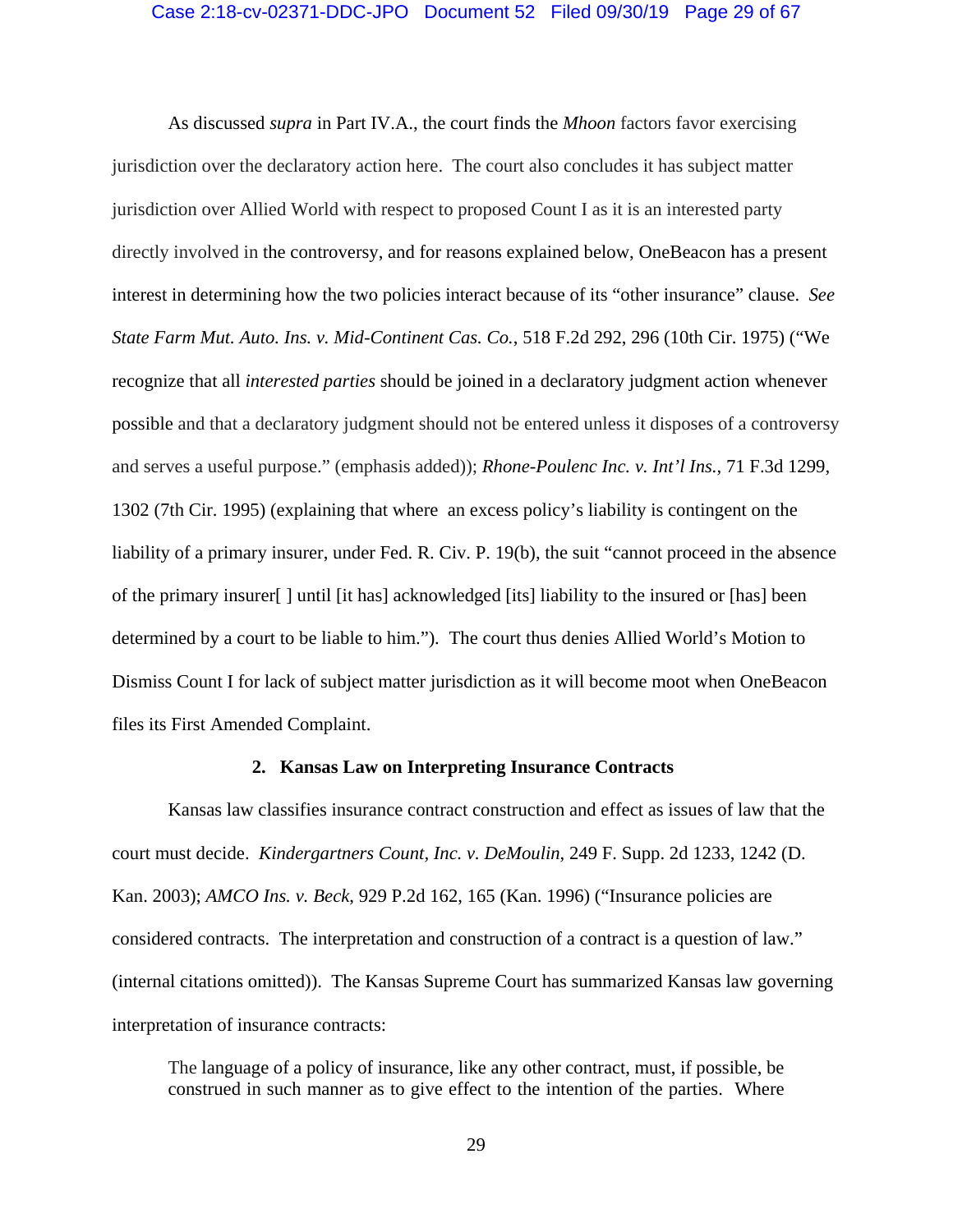the terms of a policy of insurance are ambiguous or uncertain, conflicting, or susceptible of more than one construction, the construction most favorable to the insured must prevail. Since the insurer prepares its own contracts, it has a duty to make the meaning clear. If the insurer intends to restrict or limit coverage provided in the policy, it must use clear and unambiguous language in doing so; otherwise, the policy will be liberally construed in favor of the insured.

*Catholic Diocese of Dodge City v. Raymer*, 840 P.2d 456, 459 (Kan. 1992) (internal citations omitted).

"If the language in an insurance policy is clear and unambiguous, it must be construed in its plain, ordinary, and popular sense," and the court shall enforce the contract as made. *Bhd. Mut. Ins. v. M.M. ex rel. T.C.*, 292 F. Supp. 3d 1195, 1205 (D. Kan. 2017) (applying Kansas law); *see also City of Shawnee v. Argonaut Ins.*, 546 F. Supp. 2d 1163, 1173–74 (D. Kan. 2008) (applying Kansas law) ("If a policy is unambiguous, the intention of the parties and the meaning of the contract are determined from the instrument itself."). The question a court should ask when deciding whether a policy is ambiguous is this: What would a reasonably prudent insured understand the language to mean? *Id.* Ambiguity exists if the policy "contains language of doubtful or conflicting meaning based on a reasonable construction of the policy's language." *Id.* If the terms are ambiguous, "the construction most favorable to the insured must prevail." *Id.* But, "[c]ourts should not strain to find an ambiguity where common sense shows there is none. The court must consider the terms of an insurance policy as a whole, without fragmenting the various provisions and endorsements." *City of Shawnee*, 546 F. Supp. 2d at 1174. "An ambiguity does not exist merely because the parties disagree on the interpretation of the language . . . [it] arises only if language at issue is subject to two or more reasonable interpretations and its proper meaning is uncertain." *Id.*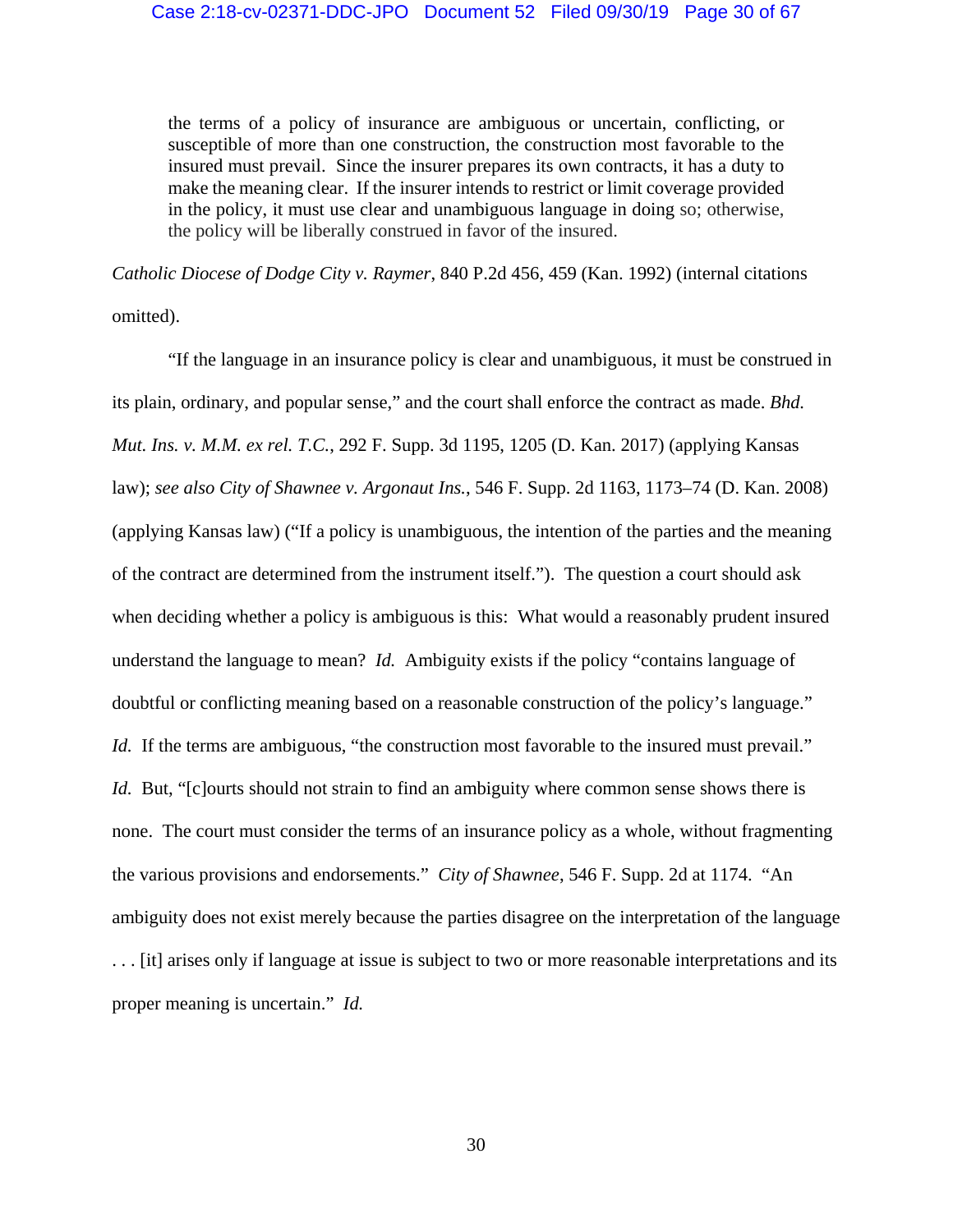#### **3. Interpretation of the OneBeacon Policy**

The parties have not cited nor has the court found any Kansas law directly answering the question posed here—*i.e.*, whether (a) OneBeacon's obligations to BCBSKS are triggered immediately upon the exhaustion of the Allied World E&O Policy before any "other insurance" is exhausted leaving only a subrogation right, or (b) OneBeacon can deny coverage entirely until exhaustion of any "other insurance" is complete, despite listing only the Allied World E&O Policy as scheduled underlying insurance. Indeed, cases from other jurisdictions appear split on how a court should apply "other insurance" clauses in primary and excess insurance policies.

To support its argument—that under the terms of the OneBeacon Policy, OneBeacon's coverage is triggered upon exhaustion of the Allied E&O Policy only—BCBSKS and Allied World cite *Continental Casualty Co. v. Amerisure Insurance Co.*, 886 F.3d 366 (4th Cir. 2018) (applying North Carolina law). *See* Doc. 18 at 8; Doc. 21 at 9–10. The facts in *Continental* are illustrative, but ultimately not persuasive.

There, Continental Casualty Company sued Amerisure Insurance Company seeking a declaration that Amerisure was obligated to reimburse Continental for the settlement amount and all attorneys' fees and expenses it had incurred defending an underlying personal injury lawsuit. *Amerisure*, 886 F.3d at 368. Three policies potentially covered the damages, costs, and fees. *Id.*  at 369. Amerisure provided two policies to a second-tier subcontractor—a commercial general liability policy with a \$1,000,000 limit and an umbrella policy with a \$5,000,000 limit. *Id.* Continental provided a commercial general liability contract to the first-tier subcontractor. *Id.*  Under the terms of a contract between the second-tier subcontractor and a first-tier subcontractor, the second-tier subcontractor was required to have its own insurance with minimum coverage of \$2,000,000 and such coverage had to be "primary and noncontributory" to the first-tier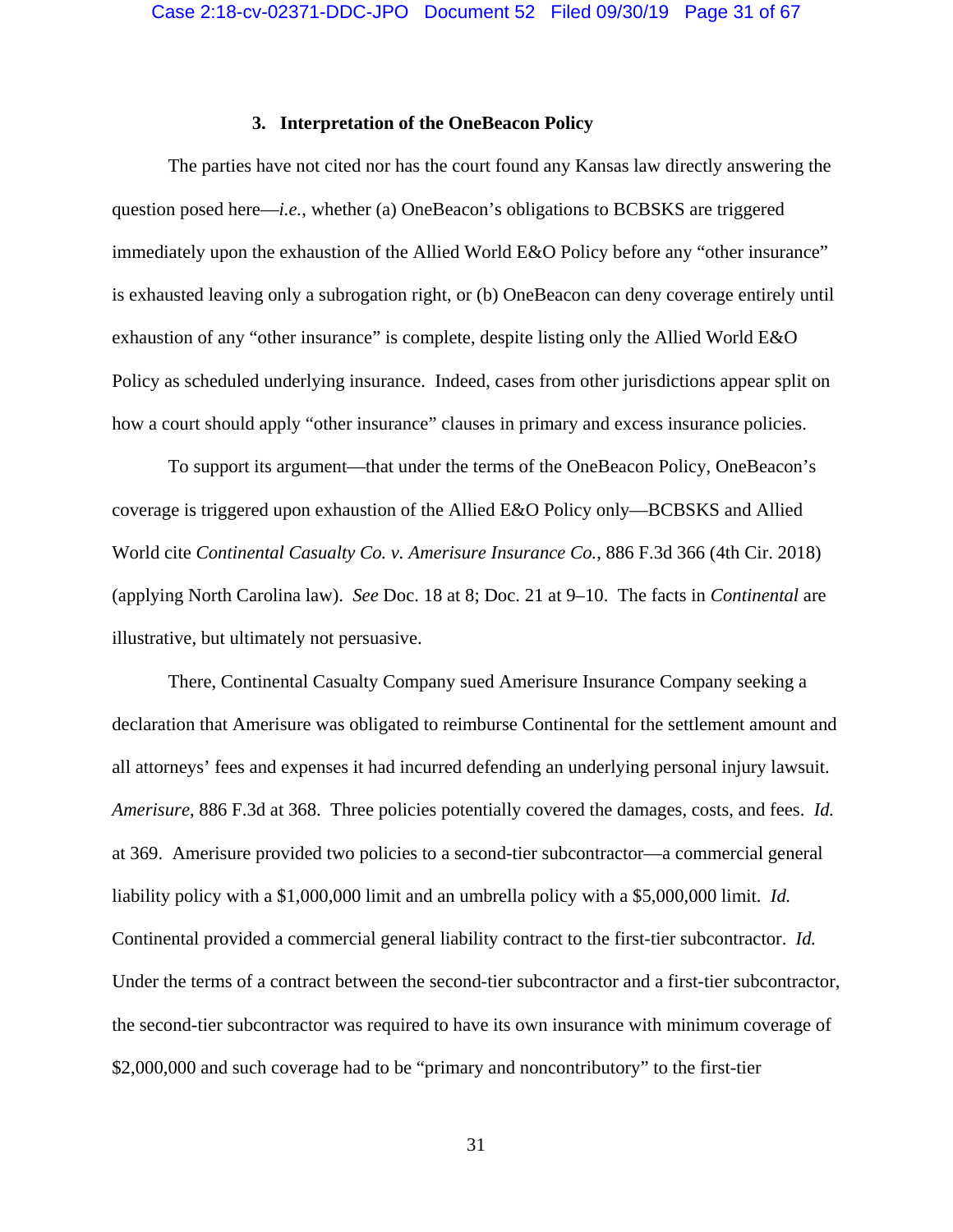#### Case 2:18-cv-02371-DDC-JPO Document 52 Filed 09/30/19 Page 32 of 67

subcontractor's insurance. *Id.* Amerisure refused to participate in the defense of the underlying lawsuit, claiming the suit fell within an exception in its policies that precluded coverage. *Id.* at 370. Continental defended the action through settlement and then sought reimbursement from Amerisure. *Id.* 

The Fourth Circuit found Amerisure's alleged coverage exclusion did not apply and that Amerisure's umbrella policy provided that it "will have the right and duty to defend the insured . . . *when* . . . the limits of the underlying insurance have been exhausted." *Amerisure*, 886 F.3d at 372–73 (emphasis added). "Underlying insurance" was defined as the Amerisure commercial general liability policy only and, "notably, the Continental [policy] was not listed." *Id.* at 373. So, the court held that "under the plain language of the Amerisure umbrella policy, coverage was triggered *when* the Amerisure [commercial general liability policy] had been exhausted." *Id.* (emphasis added).

But, Amerisure next argued that its umbrella coverage was not triggered until after the primary coverage provided by Continental's policy was exhausted based on the "other insurance" provisions in each policy. *Amerisure*, 886 F.3d at 373–74. The "other insurance" clause in the Continental policy stated that the policy provided primary coverage except when the insurance was excess over any other *primary* insurance available. *Id*. The "other insurance" clause in Amerisure's umbrella policy provided that the policy was excess over *any* other insurance *whether primary or excess*. *Id*. at 374. Yet, because Amerisure "did not issue its umbrella policy contingent on the existence of the Continental [ ] policy[,]" the Fourth Circuit held that "the umbrella policy coverage was triggered when the limit of the [Amerisure commercial general liability policy] was exhausted." *Id.* Even if some ambiguity arose from the "other insurance" clauses in the two policies, the court pointed to the contract between the first-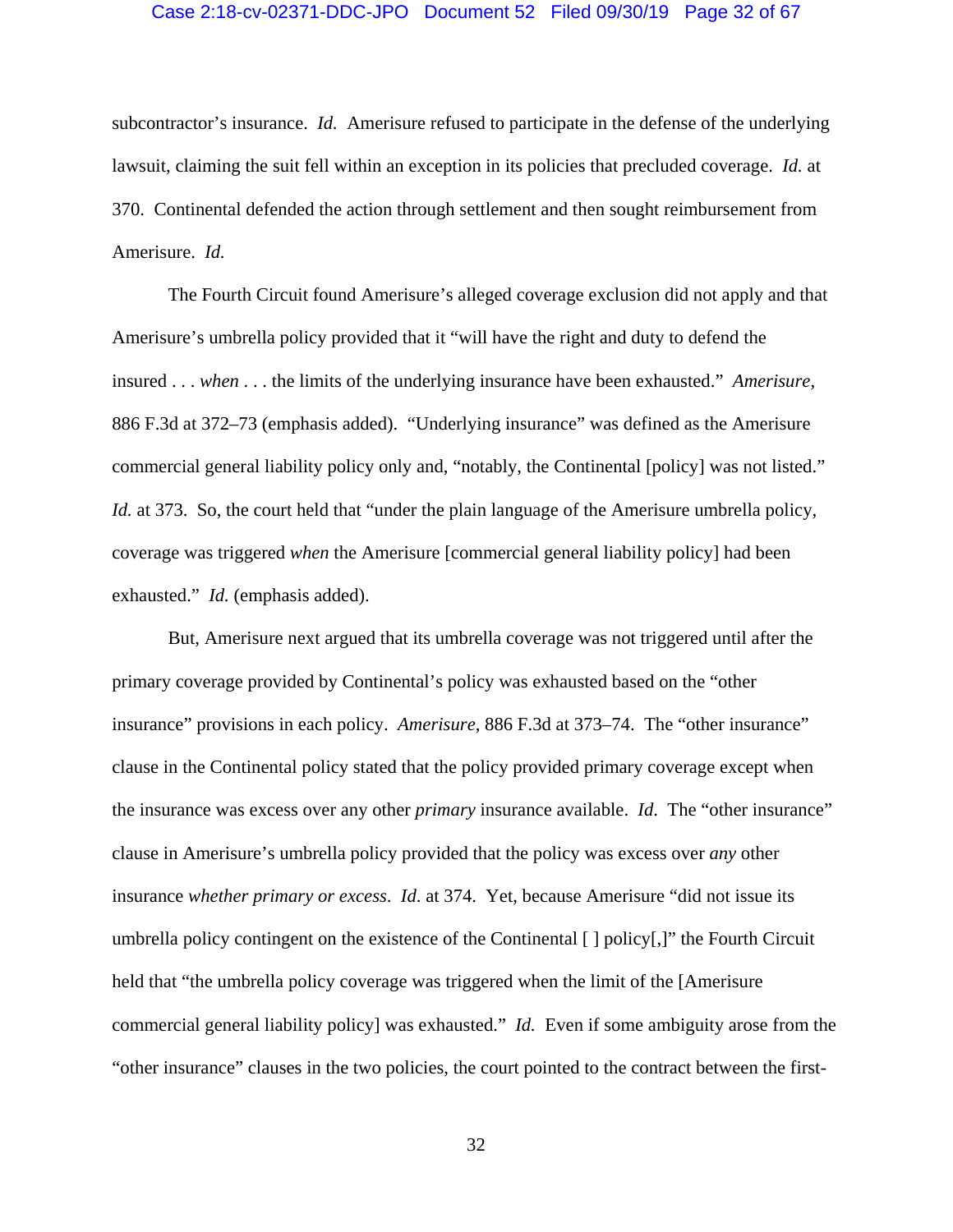## Case 2:18-cv-02371-DDC-JPO Document 52 Filed 09/30/19 Page 33 of 67

tier subcontractor and second-tier subcontractor, which required Amerisure's policies to be '"*primary and non-contributory*' to *all* other insurance provided" to the first-tier contractor. *Id.* (emphasis added). So, "the umbrella policy coverage was triggered immediately upon the exhaustion of the Amerisure [commercial general liability] policy, and [ ] the Continental [commercial general liability policy] did not take priority over the umbrella policy." *Id.* 

*Continental* is analogous to the policies at issue in this case, but the facts are not identical. Here, the face of the OneBeacon Policy establishes that it was issued contingent upon the existence of only the Allied World E&O Policy. Doc. 1-3 at 3, 10–11. And, under its plain language, OneBeacon agreed to "provide the **Insured** with insurance excess of the [Allied World E&O Policy] . . . provided that the [Allied World E&O Policy] also applies and has been exhausted." *Id*. at 10. *See also id.* at 11 (exclusionary provision explaining OneBeacon "will not have any obligation to make any payment . . . *unless and until* the full amount" of the Allied World E&O Policy has been paid (emphasis added)). But, unlike *Continental*, no underlying contract required the OneBeacon Policy to be a primary policy. So, no alternate basis exists here to support a conclusion that the OneBeacon Policy is triggered immediately upon exhaustion of the specified underlying insurance despite its "other insurance" clause. To reach such a conclusion, this court would have to interpret the insuring and exclusionary clauses, above, in a manner mirroring the Fourth Circuit's interpretation of the Amerisure insuring provision (which provided that coverage is triggered *when* the scheduled insurance was exhausted), despite the "other insurance" provision.

The OneBeacon Policy's "other insurance" provision, similar to the provision in Amerisure's umbrella policy, provides that it will be "excess of and shall not contribute with . . . *any* other insurance . . . (whether collectible or not)." Doc. 1-1 at 24 (emphasis added). Based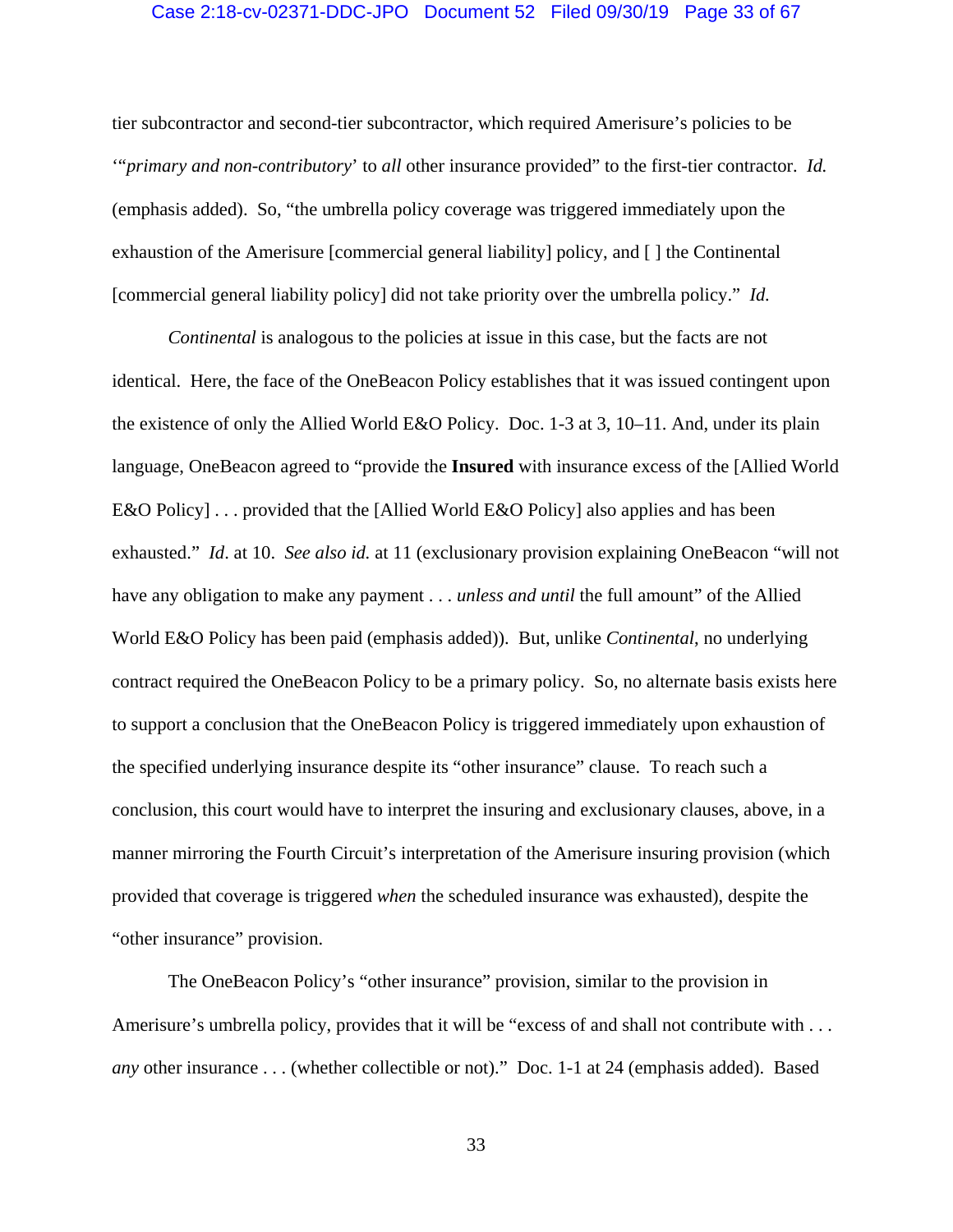# Case 2:18-cv-02371-DDC-JPO Document 52 Filed 09/30/19 Page 34 of 67

on policy interpretation alone, other jurisdictions may have reached a different conclusion than *Continental* when determining priority of two contracts with "other insurance" clauses. These other cases hold that *any* primary insurance should apply before holding an excess insurer responsible—even if the other primary insurance is not specifically listed as "underlying insurance" in the excess policy.

Thus, it appears that a split of authority exists. On one side, in what some courts have called the majority position, "other insurance" clauses are not considered on the same level, *i.e.*, one policy is, by its general nature, primary and the other is a true excess policy. So, the primary policy must provide coverage first.28 *Farmers Ins. Exch. v. Fed. Ins.*, No. 10-611 JP/GBW, 2011 WL 13116736, at \*9–10 (D.N.M. Nov. 21, 2011) (explaining that "a clear majority of courts" that have considered the issue, "have held that all primary insurance must be exhausted before an excess insurance policy is reached" and predicting New Mexico would follow the majority

<sup>28</sup> For cases applying the majority approach, *see*, *e.g.*, *Farmers Ins. Exch. v. Fed. Ins.*, No. 10-611 JP/GBW, 2011 WL 13116736, at \*9–10 (D.N.M. Nov. 21, 2011) (collecting and analyzing cases following both the majority and minority approach, and predicting that New Mexico would follow the majority rule); *Cont'l Cas. Ins. v. Armstrong World Indus., Inc.*, 776 F. Supp. 1296, 1298–1301 (N.D. Ill. 1991) (denying motion for summary judgment involving two umbrella excess insurance policies both with specific scheduled underlying insurance and "other insurance" provisions, finding non-movant could argue that the excess policies were not triggered until all applicable primary insurance (not just the underlying policies listed) was exhausted because, looking at the polices as a whole, the plain meaning did not support movant's "claim that only the listed underlying primary policies needed to be exhausted before the . . . excess coverage begins"); *U.S. Gypsum Co. v. Admiral Ins.*, 643 N.E.2d 1226, 1261 (Ill. Ct. App. 1994) (holding, in a case involving an excess insurance policy with an "other insurance" clause, that all triggered primary insurance first must be exhausted, not just the "underlying primary policy particular to the excess policy in question[,]" before the excess policy must provide coverage); *LeMars Mut. Ins. v. Farm & City Ins.*, 494 N.W.2d 216, 218–19 (Iowa 1992) (holding a primary policy with clause indicating it becomes excess if a nonowned vehicle is involved in the accident must be exhausted before umbrella insurance policy could be reached for payment because "a primary insurance provider cannot hide behind an excess insurance clause in its 'other insurance' provision to require an umbrella insurer to cover liability for its insured"); *Rivere v. Heroman*, 96-1568, p.4 (La. App.4 Cir. 2/5/97); 688 So.2d 1293, 1295 (holding that primary policy with "other insurance" provision must provide coverage before follow form excess insurance policy, even where excess policy did not provide umbrella coverage); *Utica Nat'l Ins. of Tex. v. Fid. & Cas. Co. of N.Y.*, 812 S.W.2d 656, 661 (Tex. App. 1991) (summarizing another Texas Court of Appeals decision interpreting contract language as a matter of law, which held "in conformity with the majority rule . . . and established practice in the insurance industry" (a) that umbrella insurer did not have to contribute to a settlement until both its scheduled underlying insurance and other applicable underlying insurance were exhausted because of the language in its "other insurance" clause that made it excess to any "other valid and collectible insurance with any other insurer" and (b) that primary insurer with its own applicable "excess insurance" provision must be held responsible first (summarizing the holding in *Carrabba v. Emp'rs Cas. Co.*, 742 S.W.2d 709 (Texas App. 1987)).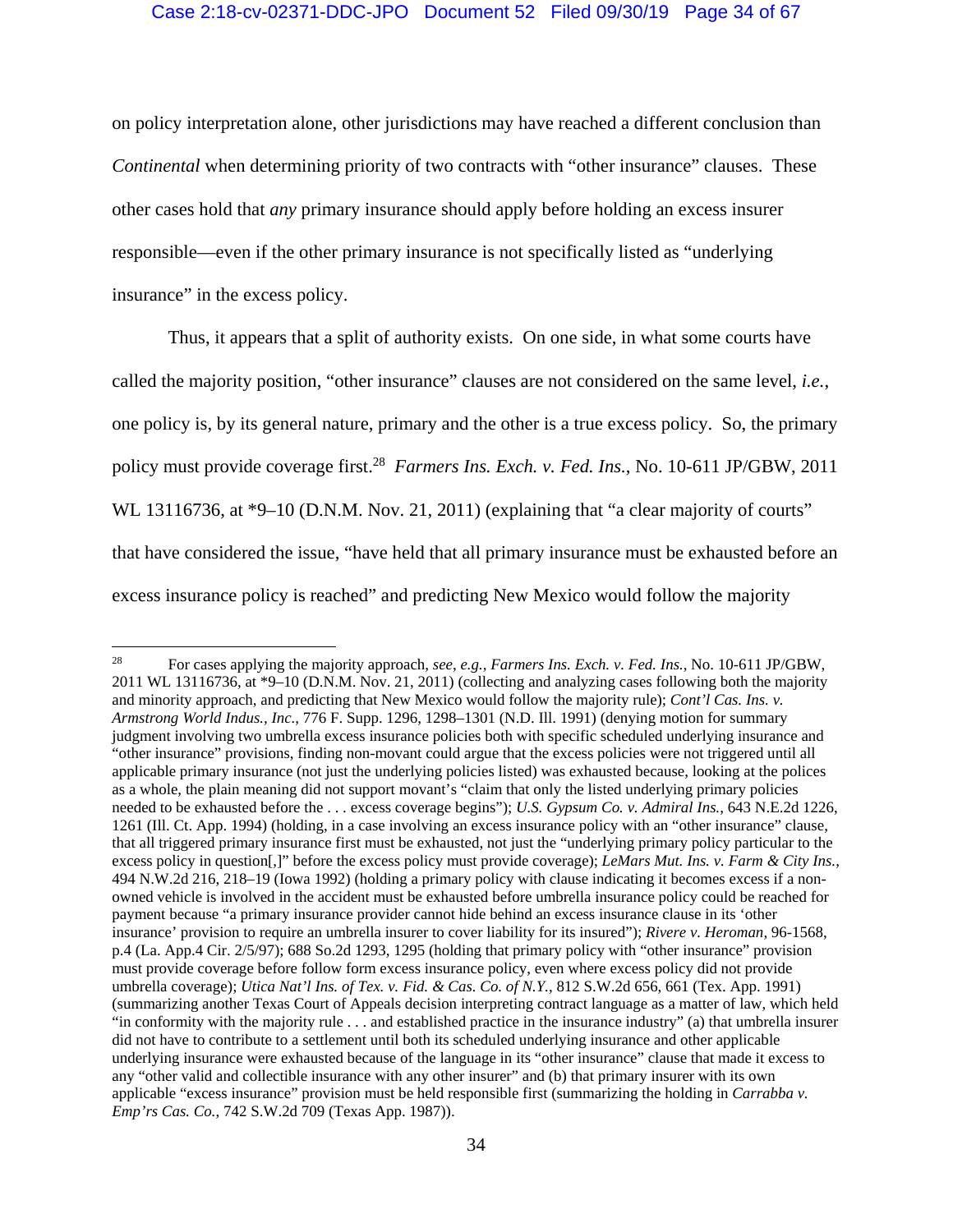# Case 2:18-cv-02371-DDC-JPO Document 52 Filed 09/30/19 Page 35 of 67

position); *Great Divide Ins. v. Lexington Ins.*, 84 N.E.3d 844, 846–51 (Mass. 2017)

(acknowledging that "the majority of courts in other States have held that a primary policy with an 'other insurance' clause is essentially a primary policy, and therefore must be exhausted before a 'true excess' policy is triggered" but adopting the minority approach that "primary insurance policies with 'other insurance' clauses cover the same level of risk as 'true excess' policies"); *see also* Steven Plitt et. al.; 15 *Couch on Insurance* § 218:5 (3d ed. Supp. 2019) ('"Other insurance' clauses become relevant only where several insurers insure the same risk at the same level of coverage. An 'other insurance' dispute cannot arise between primary insurers and true excess insurers."). The minority position is that the two "other insurance" clauses are competing if the primary policy is not the specified underlying policy that the excess insurance was issued to provide coverage above and, because they are thus considered on the same level, courts should interpret the language of the two clauses to determine priority.29

The *Emcasco* decision demonstrates the majority approach. Applying Illinois law, the Appellate Court of Illinois considered the priority between a primary policy provided by Illinois Emcasco Insurance Company ("Emcasco") and an umbrella policy provided by Continental

<sup>29</sup> For cases applying the minority position *see*, *e.g.*, *Liberty Mut. Ins. v. Fireman's Fund Ins.*, 479 A.2d 289, 292–93 (Del. Super. Ct. 1983) (considering umbrella policy and comprehensive automobile liability policy on same level both as excess policies, where underlying primary policy was exhausted and comprehensive policy had "excess insurance" endorsement); *Great Divide Ins. v. Lexington Ins.*, 84 N.E.3d 844, 846–51 (Mass. 2017) (adopting the minority approach that "primary insurance policies with 'other insurance' clauses cover the same level of risk as 'true excess' policies"); *Gaston Cty. Dyeing Mach. Co. v. Northfield Ins.*, 524 S.E.2d 558, 568 (N.C. 2000) (rejecting argument that a "pure" excess policy "can never be made primary" to a primary policy where the pure excess policy did not list the primary policy in its declarations as an underlying policy and the construction of the "other insurance" provisions in the primary policy made clear it was in excess of all other policies, including the pure excess policy). *Cf. Liberty Mut. Ins. v. Indian Harbor Ins.*, No. 11-0624 BEN (NLS), 2012 WL 642890, at \*5–6 (S.D. Cal. 2012) (holding, without the involvement of an "other insurance" clause, that vertical exhaustion (meaning "the policy limits under just one particular primary policy must be exhausted before the excess policy kicks in") was required and triggered excess policy when "the limits of a specifically scheduled underlying policy" were exhausted, and rejecting the applicability of horizonal exhaustion (meaning the exhaustion of "all applicable primary policies. . . before the excess policy kicks in") because the excess policy only provided that it was in excess of that *specific* underlying policy).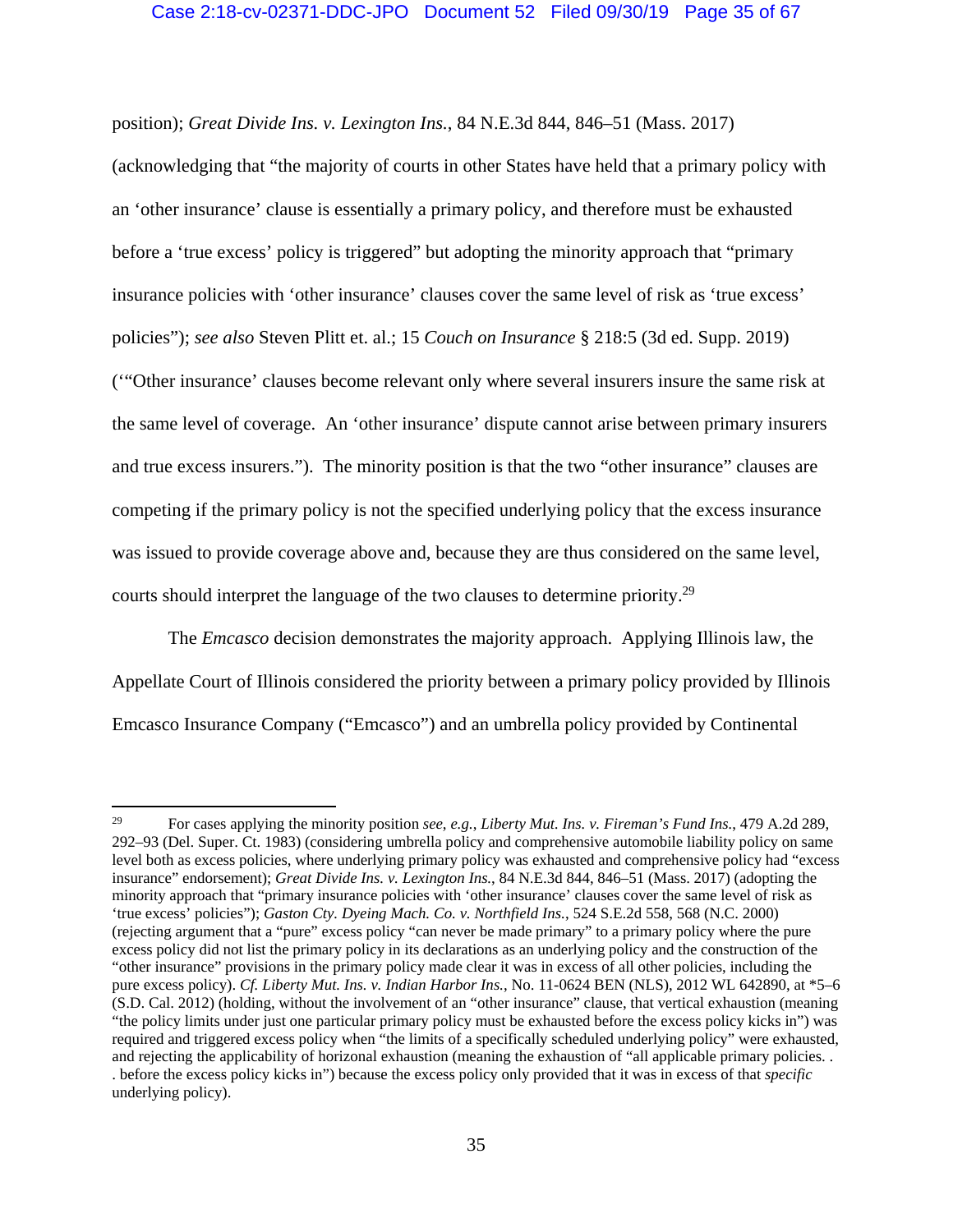#### Case 2:18-cv-02371-DDC-JPO Document 52 Filed 09/30/19 Page 36 of 67

Casualty Company ("CNA"), where a third policy provided by State Farm Mutual Insurance Company was the scheduled underlying insurance to the umbrella policy and already had been exhausted. *Ill. Emcasco Ins. v. Cont'l Cas. Co.*, 487 N.E.2d 110, 110–11 (Ill. Ct. App. 1985). The CNA policy required a primary automobile insurance policy—State Farm's policy—to be effective and provided excess coverage over the amount recoverable from the State Farm policy. *Id.* A dispute arose between CNA and Emcasco over which company was responsible for the damages arising from a car accident and subsequent lawsuit where each policy had an "other insurance" clause.<sup>30</sup> *Id.* CNA argued that its umbrella policy was "in excess of the primary coverage provided by Emcasco" and so, the coverage under the Emcasco policy "must be exhausted before the CNA policy is reached." *Id.* at 111–12. Emcasco, on the other hand, argued that the CNA policy was in excess only to State Farm's policy. *Id.* at 111. So, Emasco argued, the appellate court should examine the "other insurance" clauses on the same level, as the trial court had, and thus should affirm the conclusion that "the two other insurance clauses are irreconcilable and therefore coverage under each policy should be applied pro rata in proportion to their liability limits." *Id.* The appellate court disagreed.

The Emcasco policy's "other insurance" clause provided that "the insurance with respect to a non-owned automobile shall be excess over any valid any collectible insurance." *Emcasco*, 487 N.E.2d at 111. And the excess provision applied—the car involved in the accident was owned by someone other than the insured. *Id.* at 110–11. The CNA policy was "in excess of any other policy." *Id.* The Illinois Appellate Court examined the two policies, "construe[d] the policies as a whole and the underlying policy considerations[,]" concluding that the umbrella

<sup>&</sup>lt;sup>30</sup> In the Illinois case, the judgments from the underlying lawsuit were satisfied by the insurance companies first, then they filed a declaratory judgment action to determine responsibility between the insurance companies. *Emsasco*, 487 N.E.2d at 111.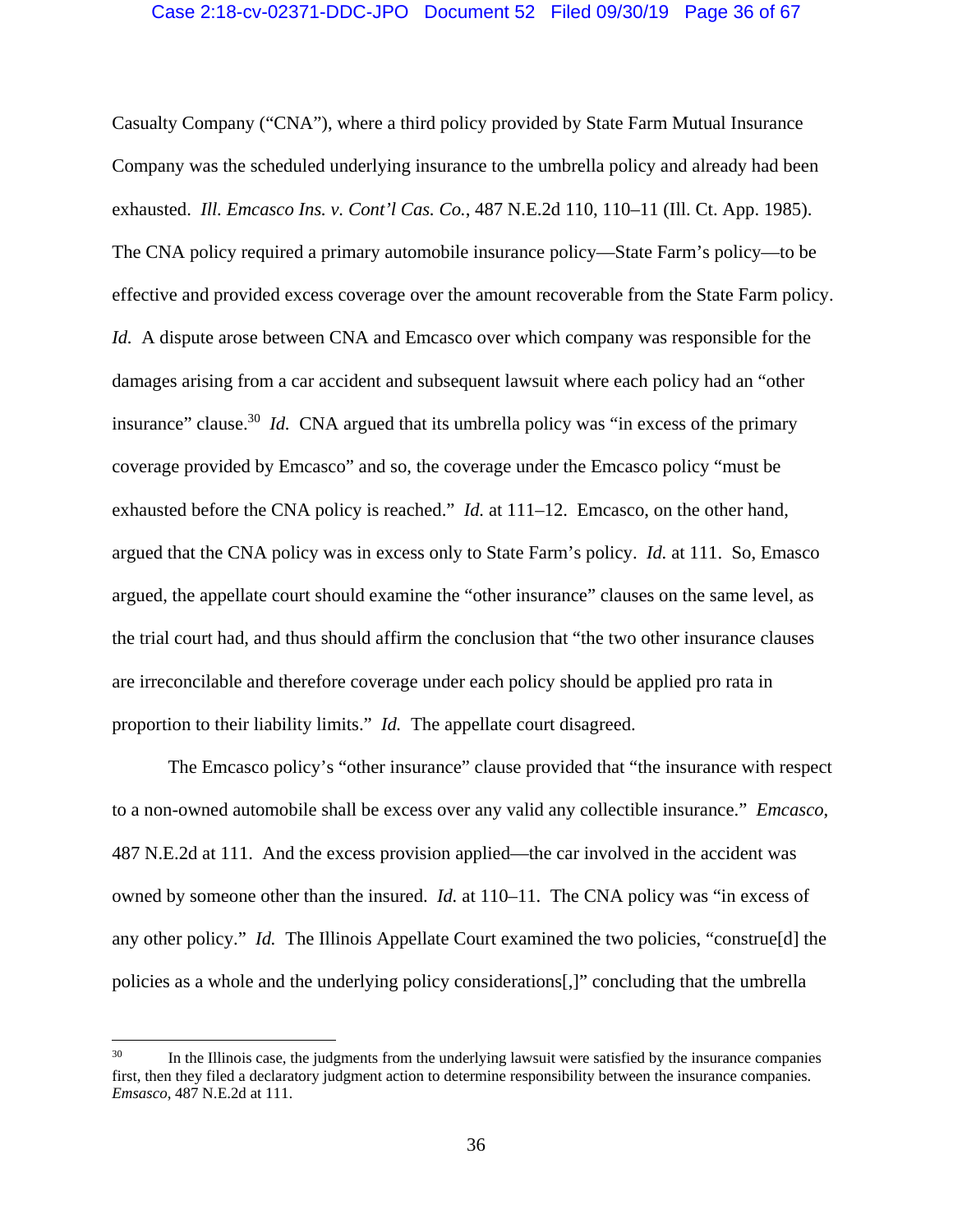#### Case 2:18-cv-02371-DDC-JPO Document 52 Filed 09/30/19 Page 37 of 67

policy was a true excess policy and "CNA should be required to contribute only after the limits of the Emcasco policy have been reached." *Id.* at 112.

To reach its conclusion, the Illinois Appellate Court recognized that umbrella policies "provid[e] unique and special coverage" and, agreeing with a treatise discussing "other insurance" clauses as applied to umbrella policies, found that such policies are "almost without dispute . . . regarded as true excess over and above any type of primary coverage, excess provisions arising in regular policies in any manner, or escape clauses." *Emcasco*, 487 N.E.2d at 112–13. The court also compared the coverage limits and premiums charged between the CNA policy and Emscaco policy, finding that CNA's significantly lower premiums were "indicative of the reduced risk assumed by the umbrella policy." *Id.* at 112. Also, the court considered that the Emcasco policy provided primary coverage under most circumstances, while the CNA policy provided for primary coverage in only limited circumstances. *Id.* And, the court noted, only the CNA policy required underlying insurance as a condition to coverage. *Id*.

Kansas case law supports a prediction that Kansas would follow the majority position, requiring exhaustion of all primary insurance before an excess insurance policy with an "other insurance" clause like OneBeacon's is required to provide coverage. In *Associated Wholesale Grocers, Inc. v. Americold Corp.*, 934 P.2d 65, 80 (Kan. 1997), the Kansas Supreme Court considered whether an excess insurer had raised a material issue of fact when it argued that it had no obligation to provide coverage yet based on its "other insurance" clause. The scheduled underlying policy had been exhausted and the "other insurance" clause provided that "[i]f other insurance applies to claims covered by this policy, the insurance under this policy is excess and we will NOT make any payments until the other insurance has been used up." *Americold*, 934 P.2d at 80. "Other insurance" was defined as "[i]nsurance other than Scheduled Underlying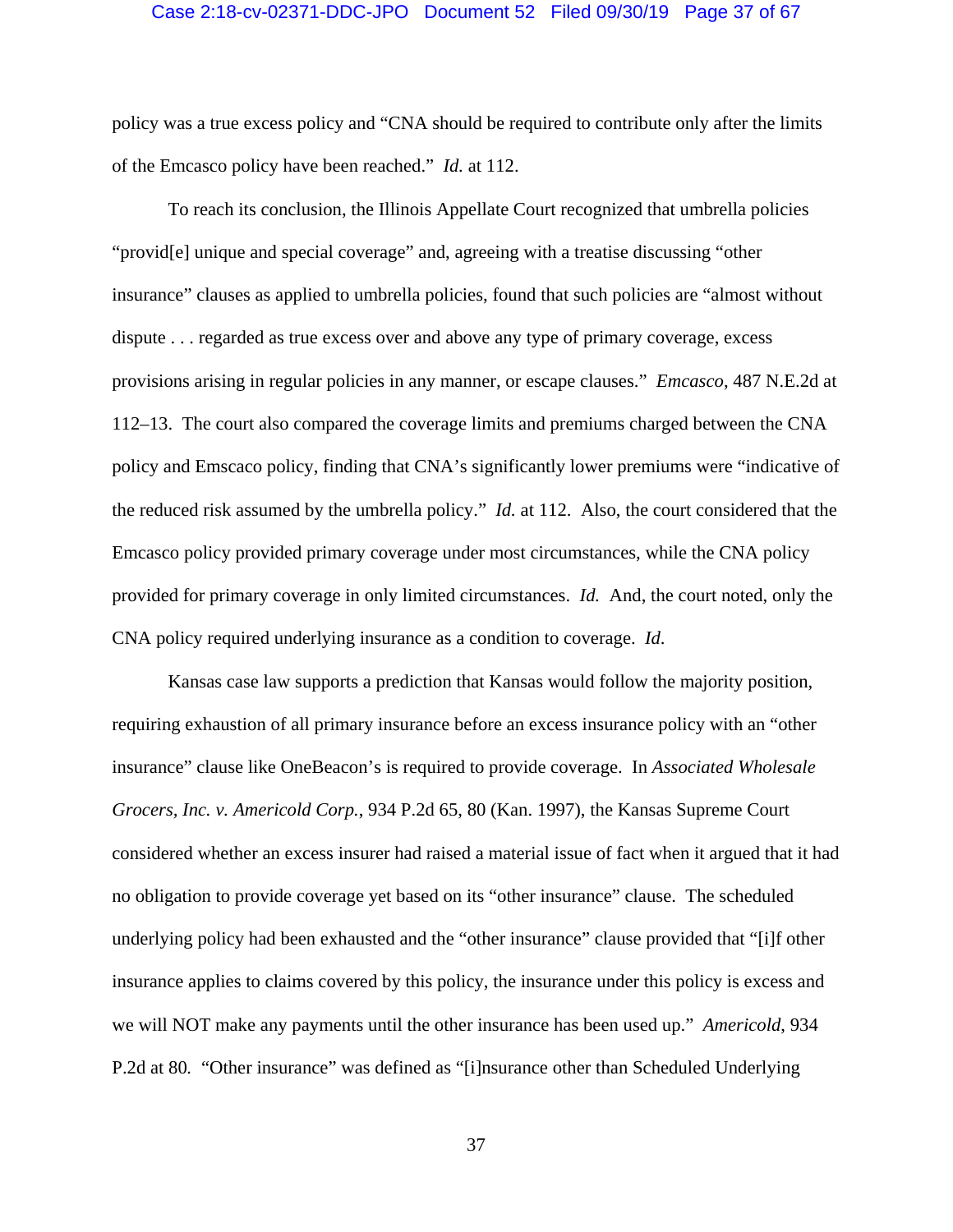# Case 2:18-cv-02371-DDC-JPO Document 52 Filed 09/30/19 Page 38 of 67

Insurance or insurance specifically purchased to be in excess of this policy affording coverage that this policy also affords." *Id.* The excess insurer argued that certain other primary policies should provide coverage first. *Id.* But, the Court reviewed the primary policies, found they would not apply under the events causing the loss, and concluded that the insurer "had not shown the existence of any valid coverage" under those policies.<sup>31</sup> *Id.* So, the Kansas Supreme Court affirmed summary judgment against the excess insurer. *Id. Cf. Atchison, Topeka & Santa Fe Ry. Co. v. Stonewall Ins.*, 71 P.3d 1097, 1131–32, 1134 (Kan. 2003) (determining that horizontal exhaustion principles required Santa Fe to pay its self-insured retention for each policy period before looking to coverage under excess insurance policies with "other insurance" clauses, because self-insured retentions were the equivalent of primary coverage). Based on the current Kansas case law, the court thus predicts that Kansas would follow the majority approach.

Now, the court turns to interpret the language in the OneBeacon Policy under Kansas rules of construction and this majority approach. The court finds the language in the OneBeacon Policy is unambiguous. No doubt exists that the OneBeacon Policy is intended to provide insurance in excess of the Allied World E&O Policy under the plain language of the policy. *See* Doc. 1-3 at 10 (insuring agreement stating OneBeacon will "provide the **Insured** with insurance excess of the [Allied World E&O Policy] . . . provided that the [Allied World E&O Policy] also

#### *Americold*, 934 P.2d at 81 (internal citations and quotations omitted).

<sup>&</sup>lt;sup>31</sup> The Kansas Supreme Court explained how primary coverage and excess coverage differ:

Primary insurance coverage is insurance coverage whereby, under the terms of the policy, liability attaches immediately upon the happening of the occurrence that gives rise to liability. An excess policy is one that provides that the insurer is liable for the excess above and beyond that which may be collected on primary insurance. In a situation in which there are primary and excess insurance coverages, the limits of the primary insurance must be exhausted before the primary carrier has a right to require the excess carrier to contribute to a settlement. In such a situation, the various insurance companies are not covering the same risk; rather, they are covering separate and clearly defined layers of risk. The remote position of an excess insurer thus greatly reduces its chance of exposure to a loss. This reduced risk is generally reflected in the cost of the excess policy.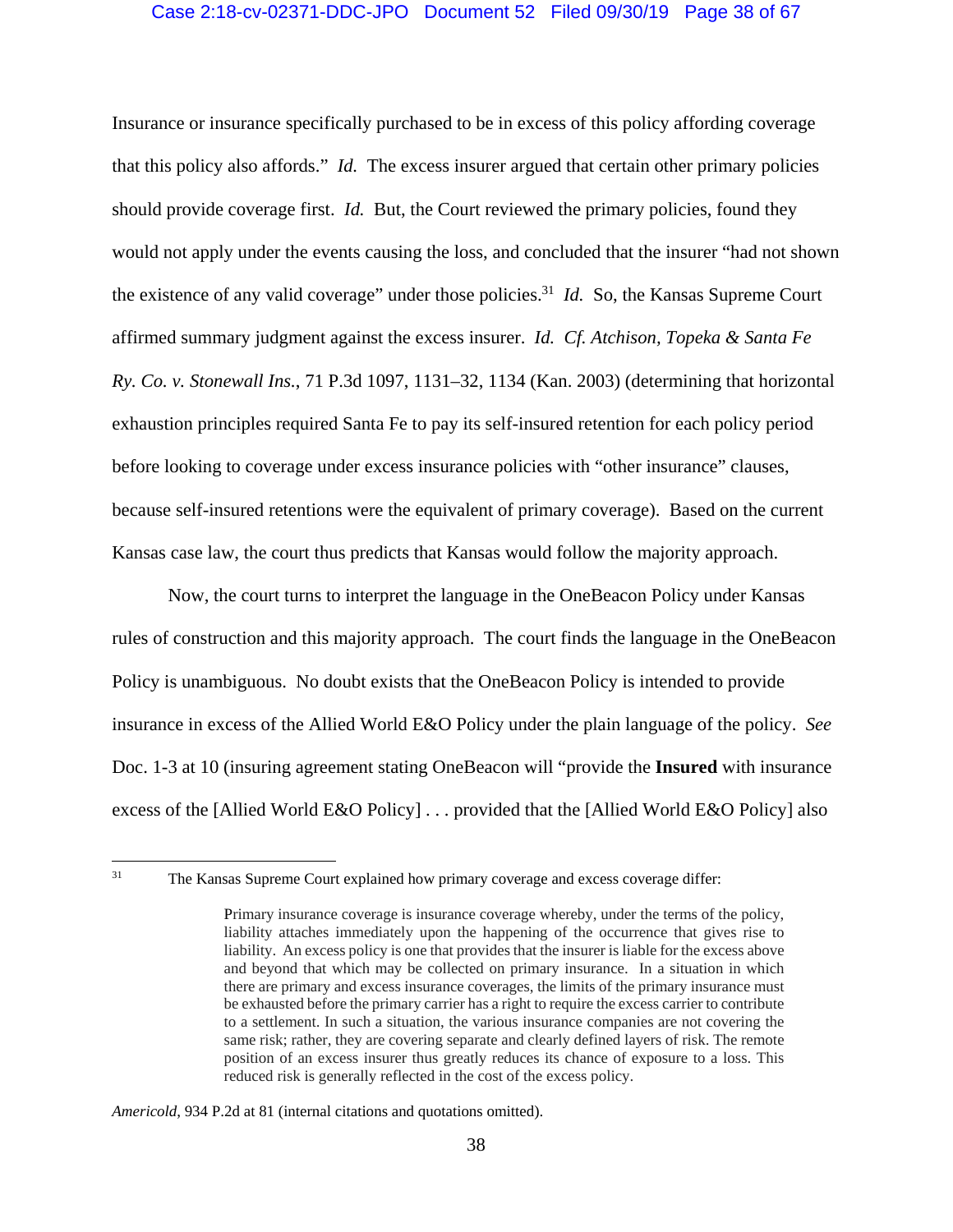# Case 2:18-cv-02371-DDC-JPO Document 52 Filed 09/30/19 Page 39 of 67

applies and has been exhausted). And, it is clear, no payments shall be made under the OneBeacon Policy "unless and until" the underlying insurance—the Allied World E&O Policy has been exhausted. *Id.* at 11 (exclusionary provision providing that OneBeacon "will not have any obligation to make any payment . . . unless and until the full amount" of the Allied World E&O Policy has been paid). But, considering the policy as a whole, the court finds that the terms of the OneBeacon Policy, which include the "other insurance" provision of the Allied World E&O Policy by following form,<sup>32</sup> also unambiguously intend coverage to apply under the policy only after all "other insurance" has been exhausted. *See* Doc. 1-1 at 24 ("This Policy shall be *excess of and shall not contribute with*: (a) any other insurance. . . ; and (b) any indemnification to which an **Insured** is entitled . . . ." (emphasis added)). The court must not "fragment[ ] the various provisions." *See City of Shawnee*, 546 F. Supp. 2d at1174. The "other insurance" clause here does not conflict with the insuring clause and exclusionary provision. Rather, a reasonable construction of the policy is that the OneBeacon Policy is in excess of both the Allied World E&O Policy and any "other insurance." And, it is excess to such other insurance "(whether collectible or not)." *Id.* 

In contrast, BCBSKS's arguments invite the court to add language to the policy, language providing that coverage attaches immediately upon exhaustion of the Allied World E&O Policy despite the excess "other insurance" clause. Also, its arguments require the court to find that the "other insurance" clause may be used in conjunction with the subrogation clause to seek reimbursement, but not to deny coverage, at least where coverage under the "other" policy is

<sup>32</sup> *See Utah Power & Light Co. v. Fed. Ins.*, 983 F.2d 1549, 1159–60 (10th Cir. 1993) (interpreting "other insurance" clauses that were incorporated into policies by reference to underlying insurance); *Bayou Steel Corp. v. Nat'l Union Fire Ins. Co. of Pittsburgh, Pa.*, 642 F.3d 506, 509 (5th Cir. 2011) ("A 'following form' excess policy incorporates by reference all terms and conditions of the primary insurance policy."); *Coffeyville Res. Ref. & Mktg., LLC v. Liberty Surplus Ins.*, 714 F. Supp. 2d 1119, 1129–30 (D. Kan. 2010) (applying primary policy's "other insurance" clause to excess insurer where excess insurer had follow form policy).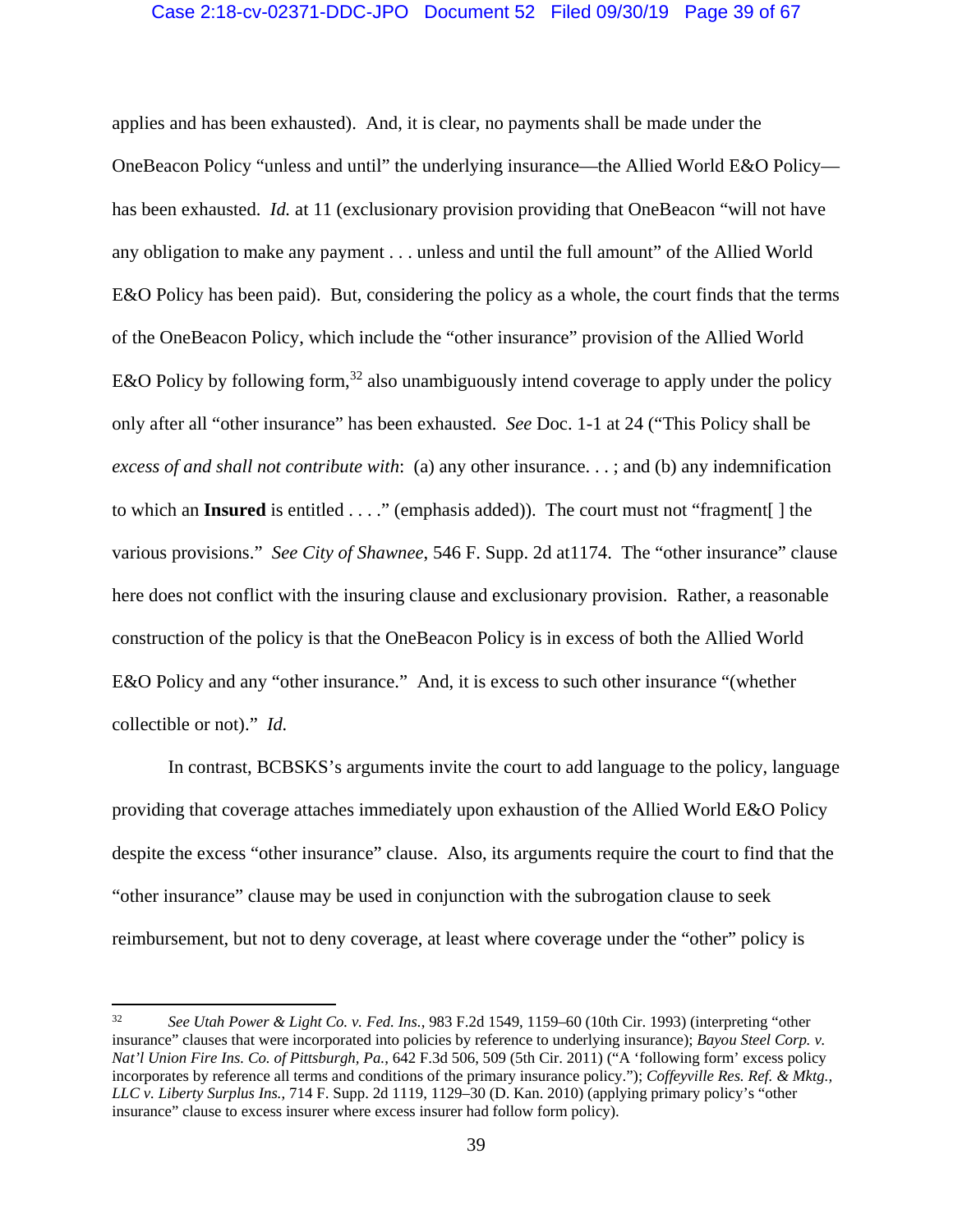#### Case 2:18-cv-02371-DDC-JPO Document 52 Filed 09/30/19 Page 40 of 67

disputed. The court declines these invitations. Instead, it enforces the contract as made. *See Bhd. Mut. Ins.*, 292 F. Supp. 3d at 1205; *see also City of Shawnee*, 546 F. Supp. 2d at 1174 (directing courts not to "strain to find an ambiguity" as "an ambiguity does not exist merely because the parties disagree on the interpretation of the language").

As the majority position explains, coverage under an excess policy generally does not attach until *all* primary insurance has been exhausted. This remains true even where the excess policy both has specified primary underlying insurance and an "other insurance" provision like OneBeacon's that provides it is excess to any "other insurance" as well. Exceptions to this rule may apply where the policy contains clear language to the contrary, as discussed below. But no such clear language exists here. And, the court finds OneBeacon has stated a plausible claim for relief in Count I to the extent it requests a declaratory judgment that its policy does not attach until BCBSKS exhausts all primary "other insurance."

The cases cited by BCBSKS and Allied World do not lead to a different conclusion here. *See* Doc. 26 at 8 (arguing that "[e]ven courts that have adopted horizontal exhaustion acknowledge that there is an exception to that rule [if] the excess insurance policy specifically names the underlying policy and states it will provide coverage when that specific policy is exhausted"); Doc. 21 at 8–9. First, defendants cite *Coffeyville Resources Refining & Marketing, LLC v. Liberty Surplus Insurance Corp.*, 714 F. Supp. 2d 1119 (D. Kan. 2010). *Coffeyville* applied Kansas law to determine priority between policies issued by National Union and Illinois Union. *Coffeyville*, 714 F. Supp. 2d at 1124–25. The Illinois Union policy was issued as an excess policy, listing a Liberty Surplus Insurance Company policy on its schedule of underlying insurance. *Id.* at 1125. It also included specific language that it will "continue in force as primary coverage" once Liberty's policy was exhausted, and had a follow form "other insurance"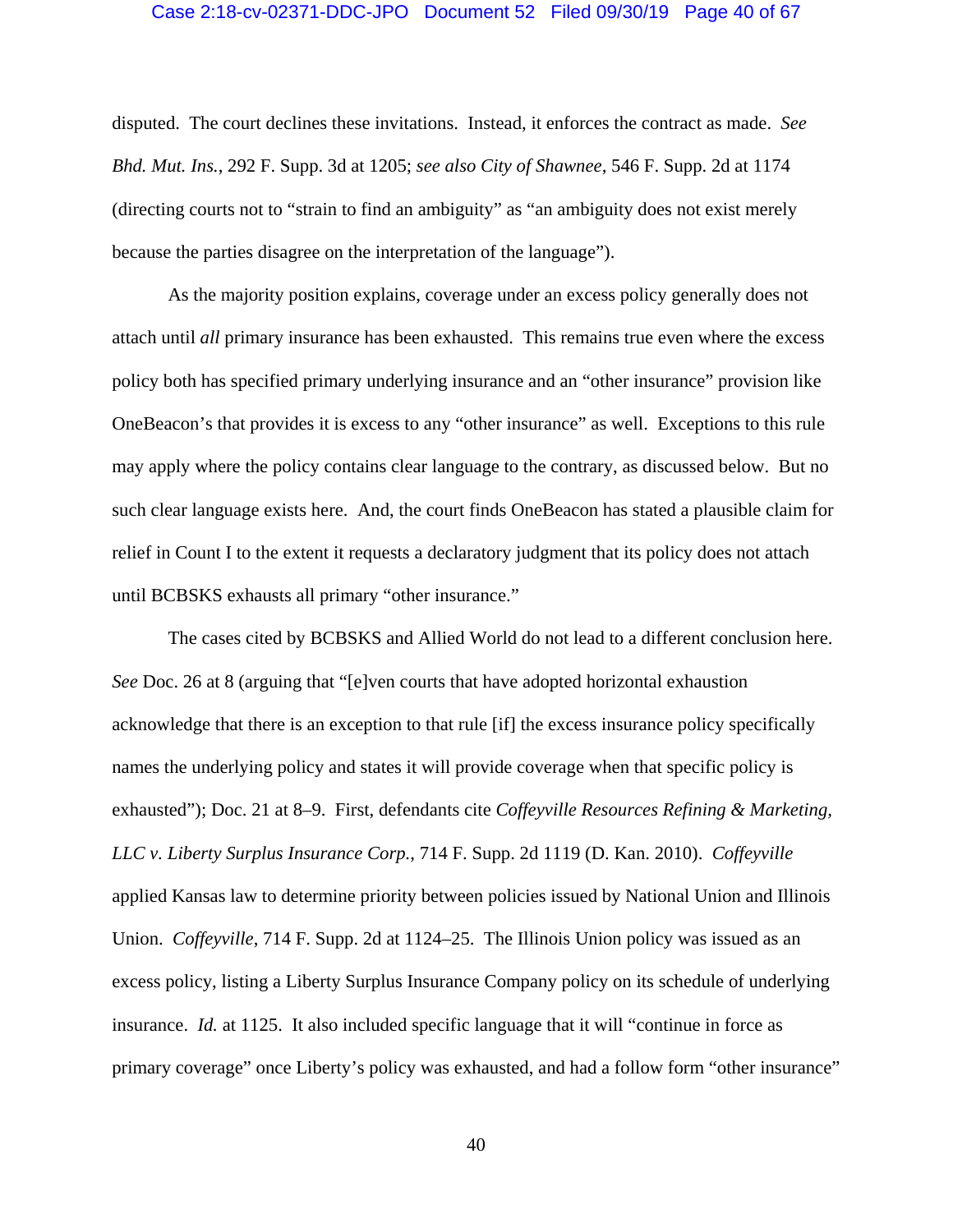#### Case 2:18-cv-02371-DDC-JPO Document 52 Filed 09/30/19 Page 41 of 67

clause which stated that the coverage was "primary insurance" and described a method of sharing if other primary insurance was also available. *Id.* at 1125–26. National Union provided a general liability policy with coverage that attached above a "Retained Limit." *Id.* at 1126. The "Retained Limit" included certain scheduled underlying insurance<sup>33</sup> and "any applicable Other Insurance" (which was defined to include "a valid and collectible policy of insurance providing coverage for damages covered in whole or in part by this policy"). *Id.* at 1126–27. And, the National Union policy contained an "other insurance" clause reiterating that if "other valid and collectible" insurance applied then the National Union policy was in excess. *Id.* at 1127.

National Union argued that, if both policies provide coverage, the Illinois Union policy is primary and must be exhausted before the National Union policy. *Coffeyville*, 714 F. Supp. 2d at 1128. Its position contended that (1) the Liberty policy had been exhausted, so under the express terms of the Illinois Union policy its liability had attached and it "continued . . . as primary coverage," (2) under Illinois Union's follow form "other insurance" clause it provided primary insurance, and (3) the Illinois Union policy was "Other Insurance" under the National Union policy, so the court should interpret the two policies and their "other insurance" clauses to require exhaustion of the Illinois Union policy first. *Id.* 

Illinois Union argued that the National Union policy was a primary policy because it was in excess only if the scheduled underlying insurance applied or "Other Insurance" was available. *Coffeyville*, 714 F. Supp. 2d at 1129. Illinois Union's position asserted that its policy was a true excess policy because it required exhaustion of a predetermined amount of primary coverage before it could ever be collectible. *Id.* According to Illinois Union, horizontal exhaustion under

<sup>&</sup>lt;sup>33</sup> The National Union policy's scheduled underlying insurance was not asserted to provide coverage for the liability here and did not list the Liberty or Illinois Union policies.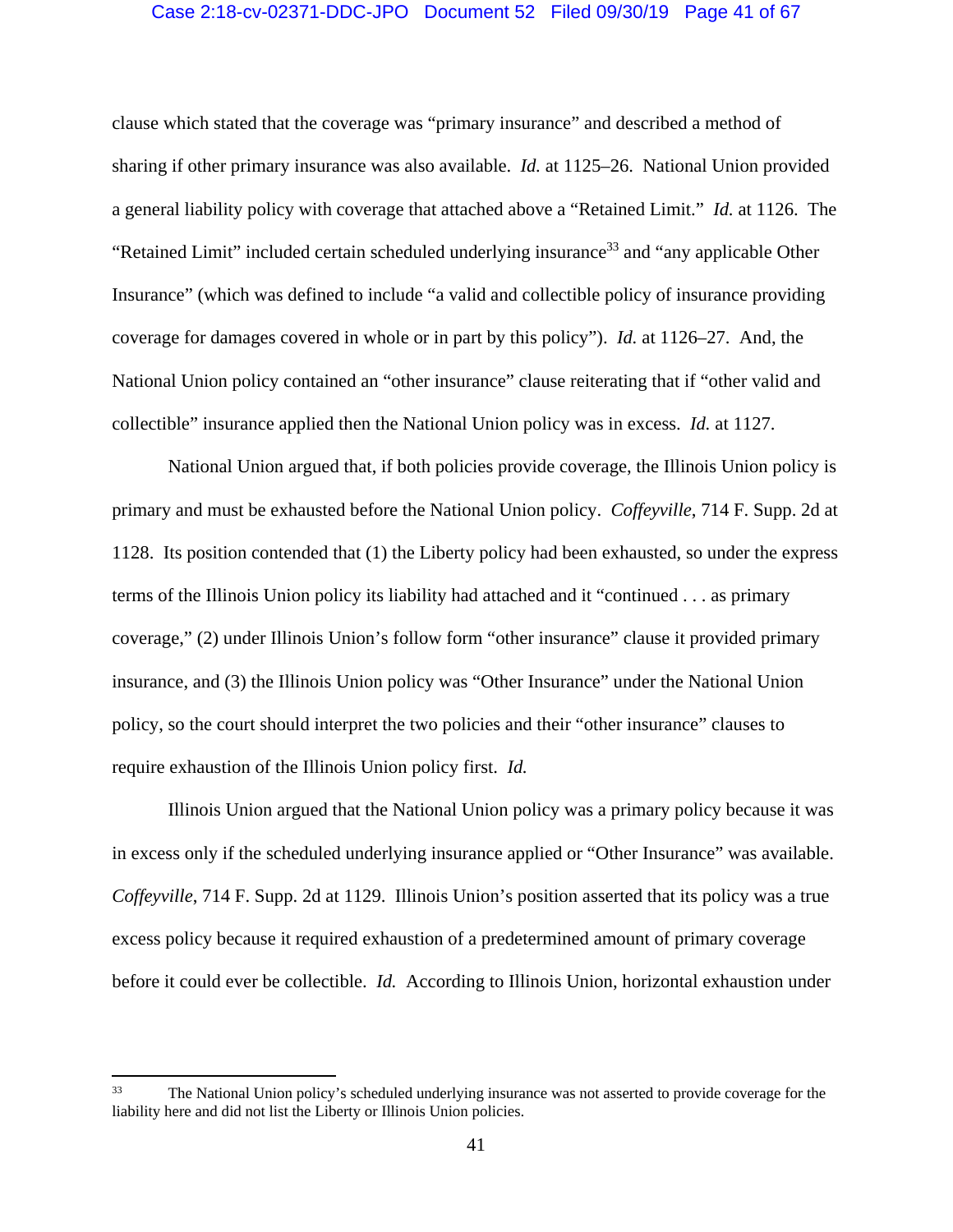#### Case 2:18-cv-02371-DDC-JPO Document 52 Filed 09/30/19 Page 42 of 67

Kansas law required all primary policies to be exhausted before the court could reach its layer of excess insurance. *Id.* 

Our court, however, sided with National Union. Because the Illinois Union policy "generally follows form to the Liberty policy . . . it stands to reason it would attach after exhaustion of the underlying policy." *Coffeyville*, 714 F. Supp. 2d at 1129. And, the court found, the policy language made clear that this indeed was the case because the policy stated that upon exhaustion of the primary policy it would "continue in force as primary insurance" and had an "other insurance" clause that solidified its position as a primary policy even if other insurance was available. *Id.* The National Union policy, however, was excess to the "Retained Limit," which included the Illinois Union and Liberty policies as "Other Insurance." *Id.* Reading all the provisions together, the court found the only reasonable interpretation was that the National Union policy was excess and the Illinois Union policy primary (because under the terms of the policy, once the Liberty coverage was exhausted it became primary). *Id.* at 1130. The court also considered the horizontal exhaustion argument. *Coffeyville*, 714 F. Supp. 2d at 1130. But, because the court determined the National Union coverage was excess, not primary, the argument could not support Illinois Union's position.

This is not a case like *Coffeyville* where the language in two excess policies (at least prior to exhaustion of the Liberty policy) was at issue and the court endeavored to interpret the priority of the policies. Here, while the Allied World E&O Policy now is alleged to be exhausted which, in a situation without any "other insurance," would mean coverage attaches, no language exists in the OneBeacon Policy explicitly providing for primary coverage upon such exhaustion. And, OneBeacon's "other insurance" clause differs significantly from the "other insurance" clause in *Coffeyville*, providing it is in "excess of" and "shall not contribute with" any other insurance.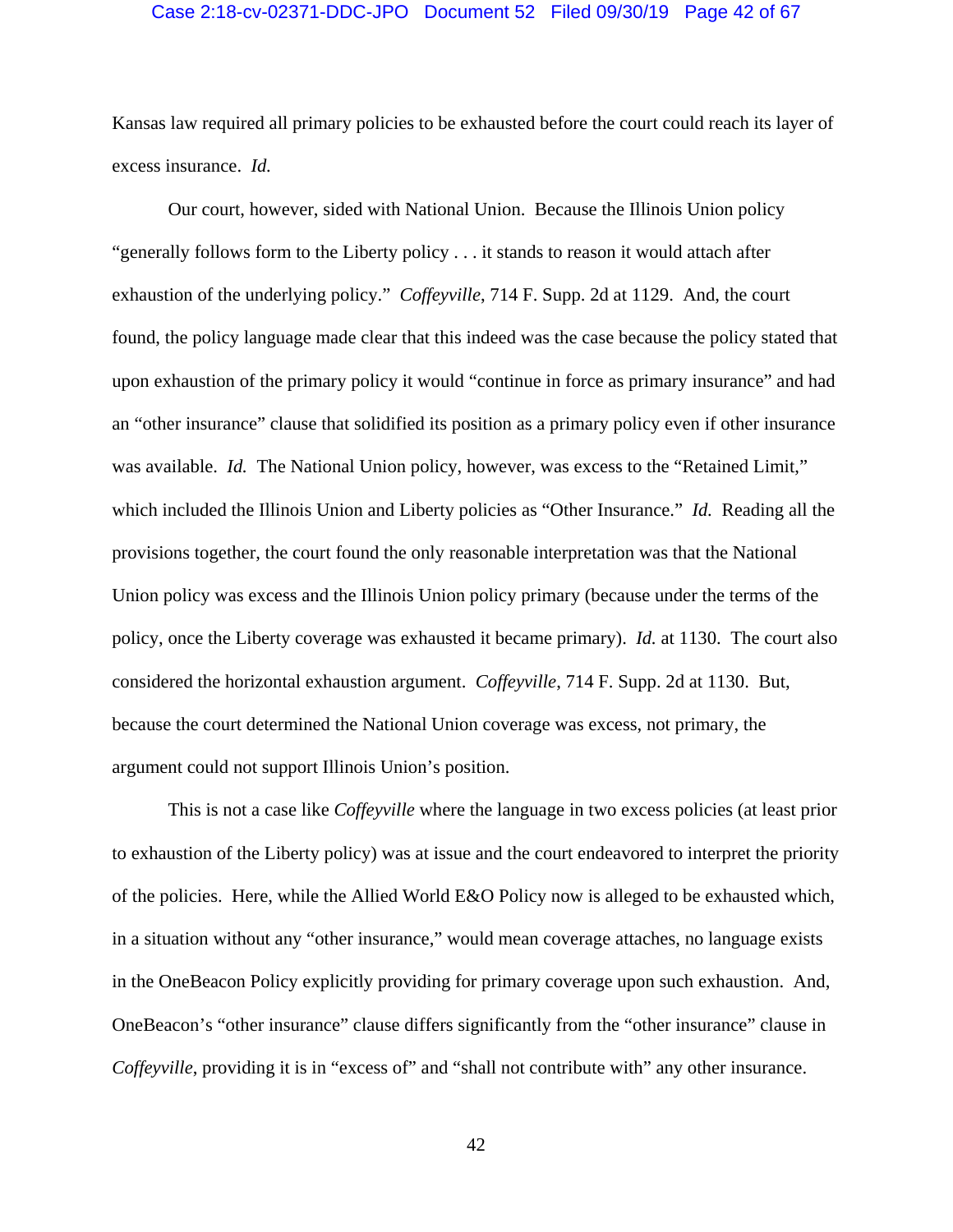#### Case 2:18-cv-02371-DDC-JPO Document 52 Filed 09/30/19 Page 43 of 67

Unlike *Coffeyville*, OneBeacon seeks a declaration that its *excess* policy does not attach until other *primary* insurance is exhausted.

The other cases cited by BCBSKS also did not involve an excess insurer with policy language and an "other insurance" clause sufficiently similar to the OneBeacon Policy. *See Am. Auto. Ins. v. First Mercury Ins.*, No. 13:CV-439 MCA/LF, 2017 WL 3575882, at \*2, 9–10 (D.N.M. Mar. 31, 2017) (holding that excess policy attached after exhaustion of only specified underlying insurance and before other insurance policy (which had "other insurance" clause providing it was excess under the circumstances at hand), where excess policy language stated that coverage attached "only after all Underlying Insurance has been exhausted" and that in the event of exhaustion it "shall continue in force as primary insurance", and no "other insurance" clause in the excess policy was discussed); *Travelers Cas. & Sur. Co. v. Transcontinental Ins.*, 19 Cal. Rptr. 3d 272, 274–80 (Cal. Ct. App. 2004) (interpreting insurer's duty to defend under policy language with two types of coverage where (a) "other insurance" language specifically was included in coverage provision that did not apply, (b) coverage provision that applied explicitly stated that insurer had duty to defend when applicable scheduled underlying insurance was exhausted and did not include "other insurance" language, and (c) general "other insurance" clause applicable to both types of coverages applied to payment of claims but *not* duty to defend); *id.* at 959 (discussing principles of horizontal exhaustion and holding that language of policy was "sufficiently clear to overcome the usual presumption that *all* primary coverage must be exhausted" before excess policy was triggered because the excess policy was specifically stated to be excess over the scheduled insurance and policy language was clear that the duty to defend arose upon exhaustion of that policy not other insurance); *Fed. Ins. v. St. Paul Fire & Marine Ins.*, 649 N.E.2d 460, 462–64 (Ill. Ct. App. 1995) (holding that "absent specific policy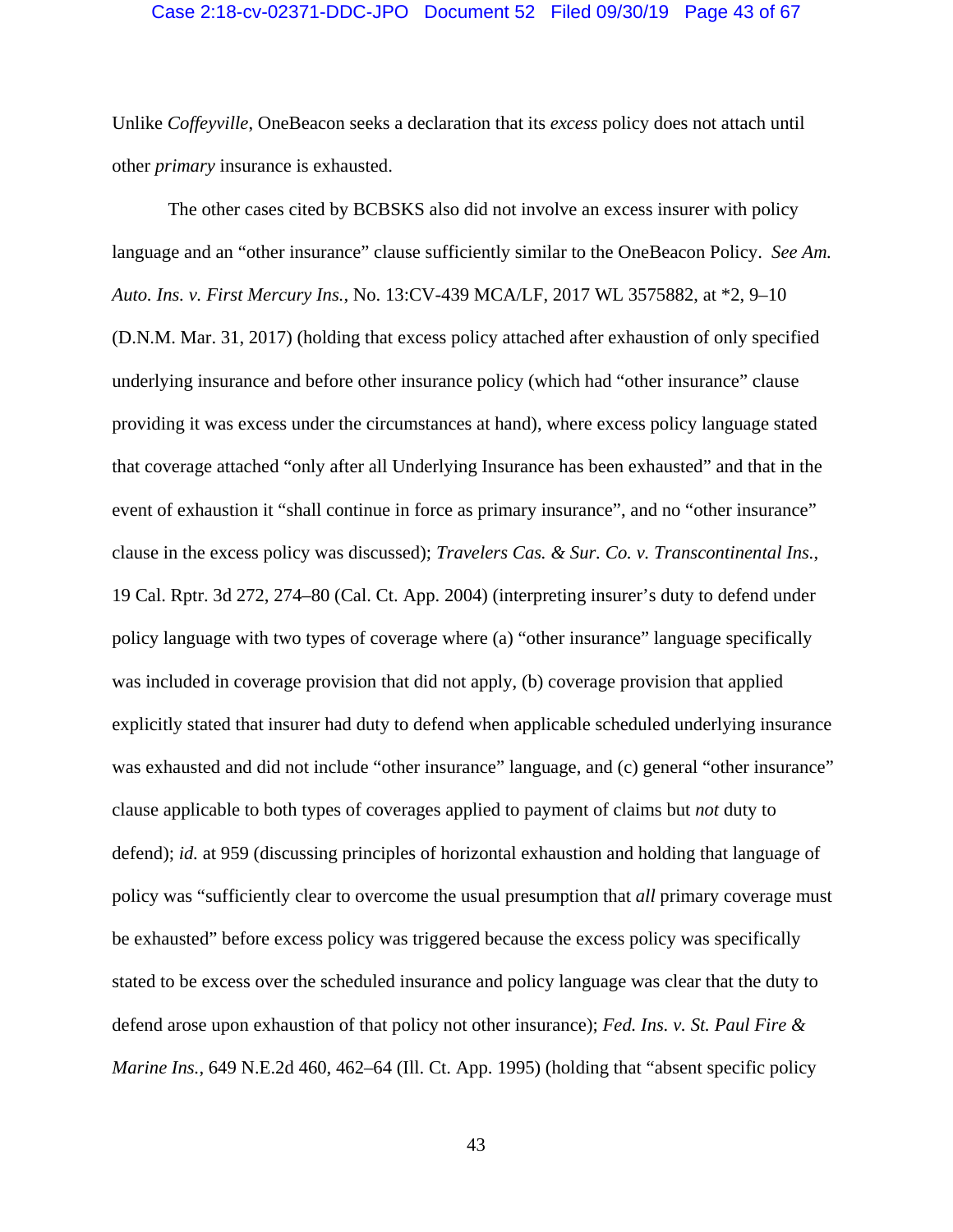# Case 2:18-cv-02371-DDC-JPO Document 52 Filed 09/30/19 Page 44 of 67

language to the contrary" generally a primary policy's "other insurance" clause cannot be compared to an excess policy's other insurance clause because "[u]nder the primary exhaustion principle" the excess coverage is not triggered until the limits of primary policies are exhausted, but here, the excess policy was stated to be excess to only one specific underlying policy and did not have an "other insurance" clause that made it excess to other polices—it provided for a method of sharing among "all valid and collectible insurance," so the court found excess policy was triggered upon exhaustion of only the specified underlying policy); *Mayor & City Council of Baltimore v. Utica Mut. Ins.*, 802 A.2d 1070, 1105 (Md. Ct. Spec. App. 2002) (adopting horizontal exhaustion because "[t]he exhaustion of all of the primary policies on the risk should occur prior to the requirement that any excess policy respond to the loss, unless the language of the excess policy states that (1) it is excess insurance over a particular, specific, primary policy, and (2) will be triggered when that discrete policy is exhausted[,]" but without addressing whether "other insurance" language would permit an excess policy with a specific primary policy to avoid triggering its obligations until all other primary policies in addition to the specified policy were exhausted). These cases show that courts have, at times, determined that excess policies are excess *only* to the specified underlying policy and are triggered upon exhaustion of that policy alone, despite the general rule requiring exhaustion of primary policies before excess policies. But, as illustrated above, they have done so after analyzing the specific policy language and finding primary "other insurance" clauses or language elsewhere in the policy (or lack thereof) that makes clear the excess policy is intended to apply only after the specified underlying insurance. That is not the case here.

Based on the unambiguous language in the policy itself, the guidance of the majority position, and the Kansas Supreme Court's holding in *Americold*, the court concludes that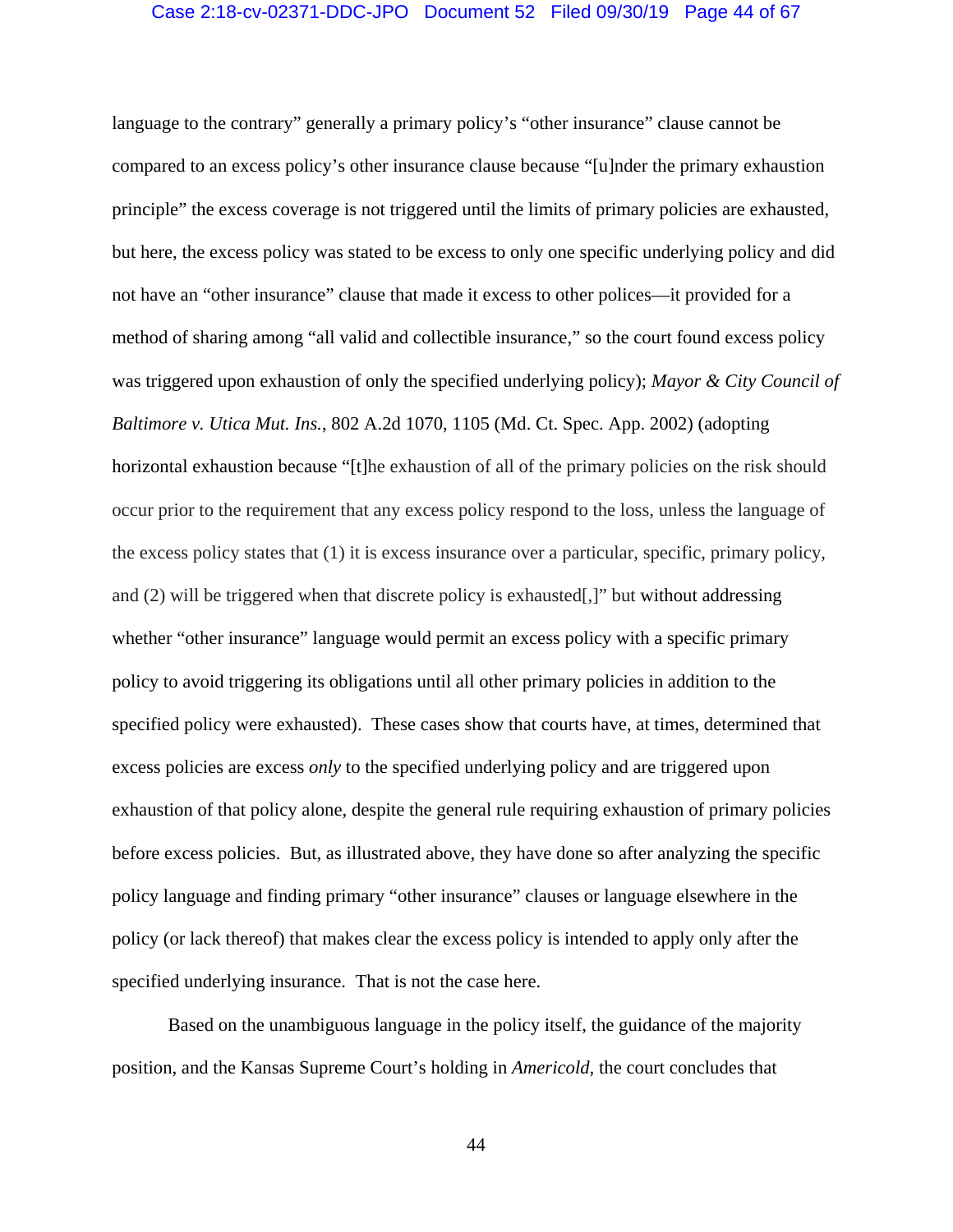#### Case 2:18-cv-02371-DDC-JPO Document 52 Filed 09/30/19 Page 45 of 67

OneBeacon has plausibly stated a claim for relief to the extent it seeks a declaration that its "other insurance" clause requires all primary coverage to be exhausted before it must provide coverage under the OneBeacon Policy.

But, the court recognizes, another wrinkle exists here. Allied World denies that the Allied World D&O Policy provides any coverage and OneBeacon seeks specific declaratory relief that the Allied World D&O Policy must be exhausted before its policy is implicated. Indeed, coverage under the Allied World D&O policy also is raised in the Related Case between Allied World and BCBSKS. BCBSKS and Allied World argue that the Allied World D&O Policy covers different risks than the OneBeacon Policy, and thus it cannot be considered "other insurance" even under the court's interpretation of the policy language above. Doc. 18 at 2, 5; Doc. 21 at 5–8; Doc. 29 at 9; Doc. 32 at 3–8. And Allied World's position is it owes no coverage at all. Doc. 21 at 7 n.2. The court considers the question this wrinkle presents in the next section.

#### **4. Do the Policies Cover the Same Loss?**

An "other insurance" clause "merely sets forth priority when there is more than one policy that provides coverage for a loss." *Progressive Nw. Ins. v. Vangilder*, Nos. 15-2324-JAR-TJJ, 15-1128-JAR-TJJ, 2016 WL 427740, at \*4 (D. Kan. Feb. 4, 2016) (first citing *Narron v. Cincinnati Ins.*, 97 P.3d 1942, 1048 (Kan. 2004); then citing *Cain v. Goodville Mut. Cas. Co.*, No. 92, 451, 2005 WL 697462, at \*2 (Kan. Ct. App. Mar. 25, 2005)). "Priority only comes into play where two or more policies provide coverage." *Id.*; *see also Progressive Nw. Ins. v. Handshumaker*, 662 F. App'x 630, 632 (10th Cir. 2016) (applying Kansas law to affirm summary judgment in declaratory judgment action and explaining that other insurance clauses are used to determine priority when more than one policy provides coverage for a loss); *First*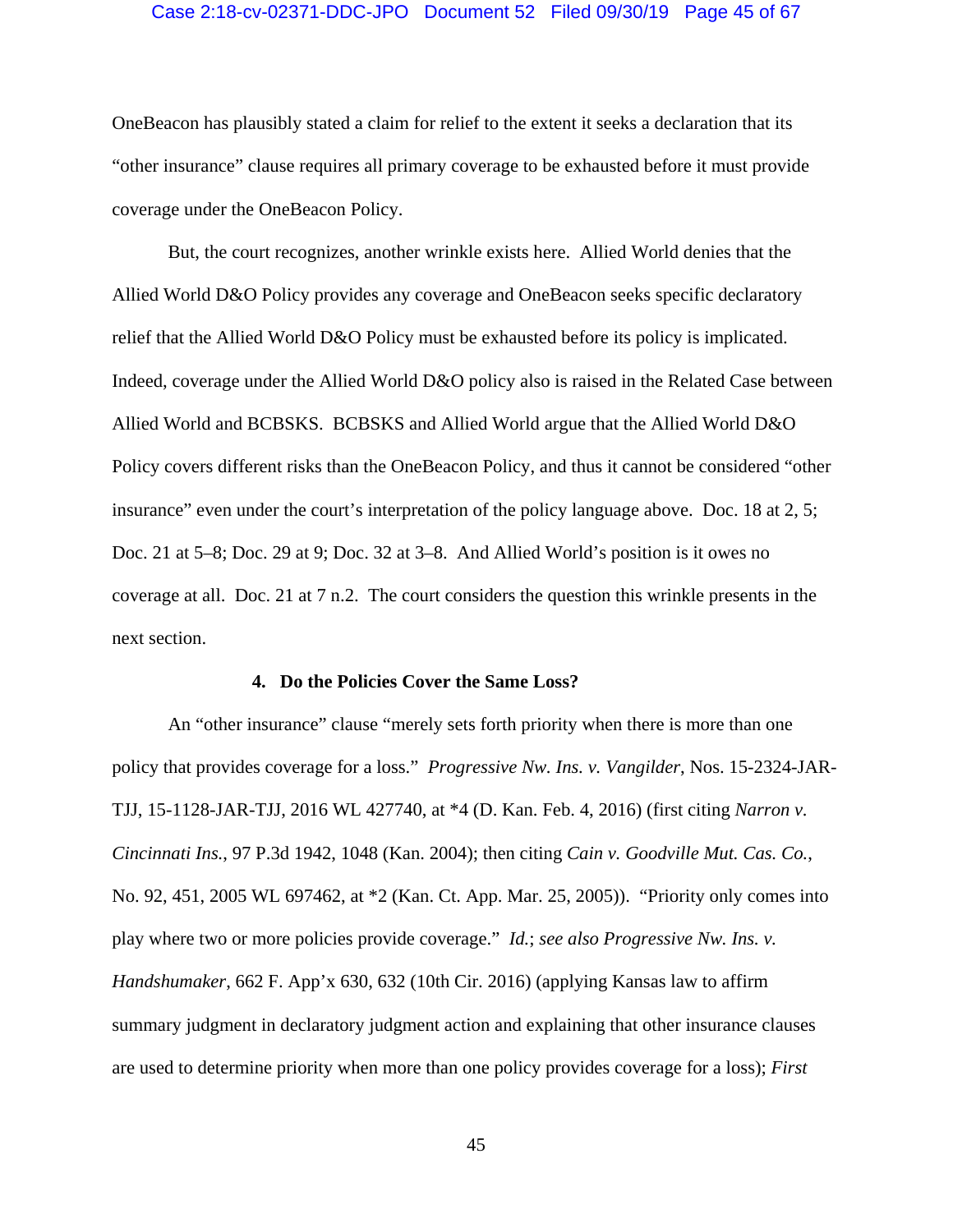## Case 2:18-cv-02371-DDC-JPO Document 52 Filed 09/30/19 Page 46 of 67

*Mercury*, 2017 WL 3575882, at \*5 ("Critically, in order for an 'other insurance' clause to be effective, the two policies at issue must insure the same [loss] . . . If two policies do not cover the same loss, then an 'other insurance' clause cannot operate to render one policy excess over the other." (internal quotations and citations omitted)). *Cf. Farmers Ins. Exch.*, 2011 WL 13116736, at \*3 (determining priority of coverage *if* both policies provided coverage in the underlying suit, but reserving a ruling on the merits whether one of the policies actually "provided coverage in the underlying suit or whether [insurer] might have a valid affirmative defense."). Even where two policies do not provide identical coverage, if the policies provide some of the same coverage, the court may need to determine which policy should be given priority. *See Hennes Erecting Co. v. Nat'l Union Fire Inc. Co. of Pittsburgh, Pa.*, 813 F.2d 1074, 1077 (10th Cir. 1987).

The answer to the question whether the Allied World D&O Policy provides any primary coverage overlapping with the OneBeacon Policy's excess coverage turns on the facts in the underlying Antitrust Litigation. The court concludes this question best can be resolved when the Related Case and this case are consolidated. As explained below, the court cannot determine now whether other primary insurance is available here—as OneBeacon contends—which provides coverage to BCBSKS for the same losses covered by the OneBeacon Policy.

Allied World argues that the Allied World E&O Policy and the Allied World D&O Policy "provide coverage for mutually exclusive risks" because the former covers losses arising from claims arising from Managed Care Activities and the latter "excludes coverage for such claims." Doc. 32 at 3–4. The court disagrees. Instead, the court finds there is a potential for overlapping coverage under the two policies. The Allied World D&O Policy's exclusion for a "**Loss**" arising out of "**Managed Care Activities**" does not apply to portions of a "an otherwise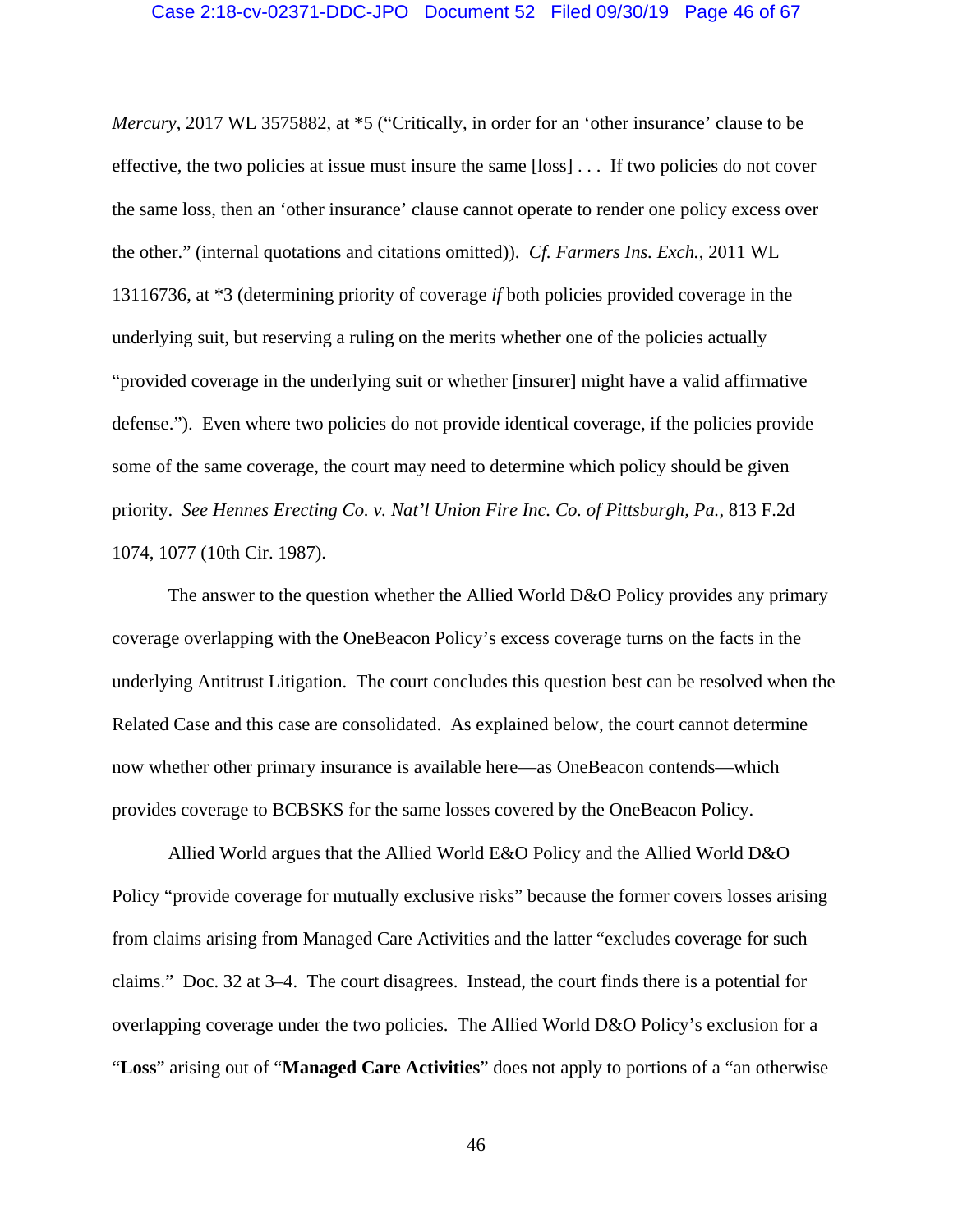### Case 2:18-cv-02371-DDC-JPO Document 52 Filed 09/30/19 Page 47 of 67

covered **Claim**" for "**Provider Selection Practices**." Doc. 1-2 at 24. And, "**Provider Selection**" is included in the definition of "**Managed Care Activity**" in the Allied World E&O Policy, and by following form, the OneBeacon Policy. Doc. 1-1 at 45. So, to the extent the claims stemming from the Antitrust Litigation arise out of "**Provider Selection Practices**," the policies may cover the same "**Loss**," which in each case includes the defense costs under each policy for which BCBSKS currently seeks reimbursement. *See* Doc. 1-1 at 7; Doc. 1-2 at 12. Both policies also contain provisions about claims for "**Antitrust Activity**." *See* Doc. 1-1 at 2, 6 (Allied World E&O Policy); Doc. 1-2 at 28 (specific insuring agreement for "Antitrust Activities Coverage" under Allied World D&O Policy). At this stage of the pleadings, the court does not have enough information to determine if the policies provide coverage for some of the same losses arising from "**Provider Selection Practices**" and "**Antitrust Activities**," or if the claims arising from the Antitrust Litigation involve only "**Managed Care Activities**" that fit squarely within an exclusion, making the policies' coverage mutually exclusive. *See Anapolsky v. Nat'l Union Fire Ins. Co. of Pittsburgh, Pa.*, No. 12-21275-civ-Cooke/Turner, 2013 WL 11842018, at \*6 (S.D. Fla. Aug. 21, 2013) (denying summary judgment where "a fact question remains as to whether the Director and Officer insurance policy . . . covered the claims . . . asserted in the underlying action."). On this record, court cannot decide as a matter of law that the two policies do not insure the same loss, and thus finds OneBeacon has stated a plausible claim for relief.

Moreover, in the interest of judicial economy, the court finds it appropriate to address these questions surrounding insurance coverage and indemnity under the Allied World D&O Policy, the License Agreement, and the OneBeacon Policy when the Related Case and this suit are consolidated, and after OneBeacon has amended its Complaint to add BCBSA as a party. The court finds, under the policy language and facts alleged, OneBeacon has stated a plausible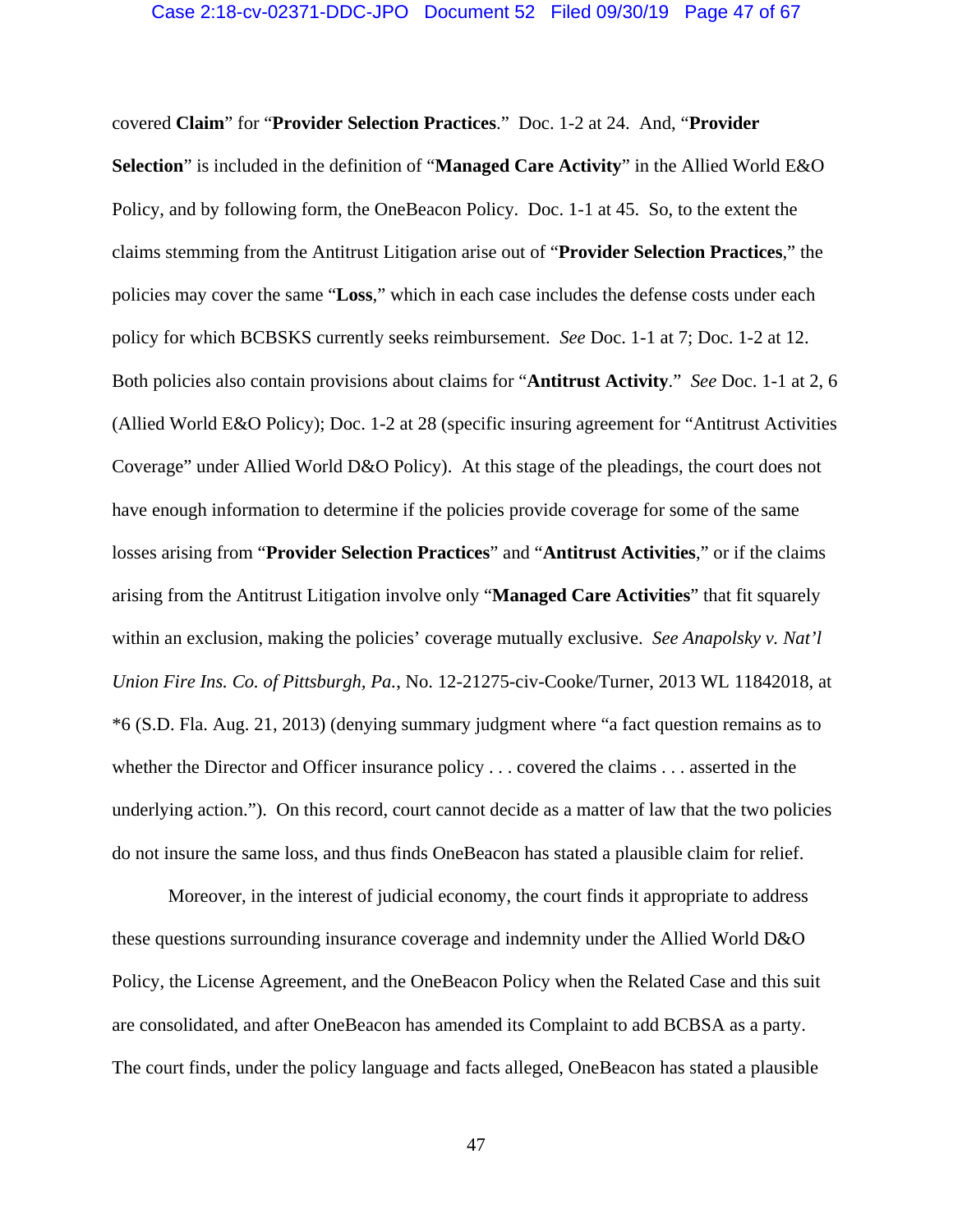# Case 2:18-cv-02371-DDC-JPO Document 52 Filed 09/30/19 Page 48 of 67

claim for relief in Count I. Going forward, the burden will be on OneBeacon "to establish facts which bring the case within the exception[ ] [to coverage] set forth in the policy"—*i.e.*, that the Allied World D&O Policy is applicable primary "other insurance" that first must provide coverage.34 *City of Shawnee*, 546 F. Supp. 2d at 1174.

# **5. Trigger of Duty to Reimburse Defense Expenses Where "Other Insurance" is in Dispute**

Neither party has identified any Kansas law addressing the remaining question on Count I, discussed briefly *supra* Part IV.B.3—whether an excess insurer fails to state a plausible claim that its policy is not triggered when a dispute over coverage under another policy exists. BCBSKS argues that OneBeacon cannot plausibly state a claim that its policy is not yet triggered, where coverage under the Allied World D&O Policy is disputed. BCBSKS argues that "[e]ven if OneBeacon ha[s] a meritorious argument" that its policy is secondary to other primary policies in addition to the Allied World E&O Policy, "the law does not support the notion that BCBSKS should be forced to forgo insurance coverage while an insurer who recognizes a coverage obligation points a finger at another insurer who has denied any coverage obligation for the same claim." Doc. 18 at 9. Instead, BCBSKS contends that OneBeacon must reimburse its defense expenses first, then pursue a contribution claim against Allied World. *Id.* As support, BCBSKS cites *Everaard v. Hartford Accident & Indemnity Co.*, 842 F.2d 1186 (10th Cir. 1988), arguing that the Tenth Circuit has found other insurance clauses to allow subrogation or

<sup>&</sup>lt;sup>34</sup> In the Related Case, Allied World seeks a declaration of no coverage because, in part, it alleges the Antitrust Litigation falls within an exclusion to its policy for acts done in the performance of "Managed Care Activities." *See* No. 18-2513, Doc. 1 at 15. BCBSKS denies this allegation. *See* No. 18-2515, Doc. 16 at 21. For Allied World to secure the declaratory relief it seeks, it must shoulder the burden of proving facts establishing that coverage for the Antitrust Litigation falls within an exception to its policy. *See Assoc. Wholesale Grocers, Inc. v. Americold Corp.*, 934 P.2d 65, 76 (Kan. 2001) ("In seeking to avoid liability on the ground that the injury is covered under an exception to the general terms of its policy, [insurer] has the burden of proving facts bringing this case within the exception.").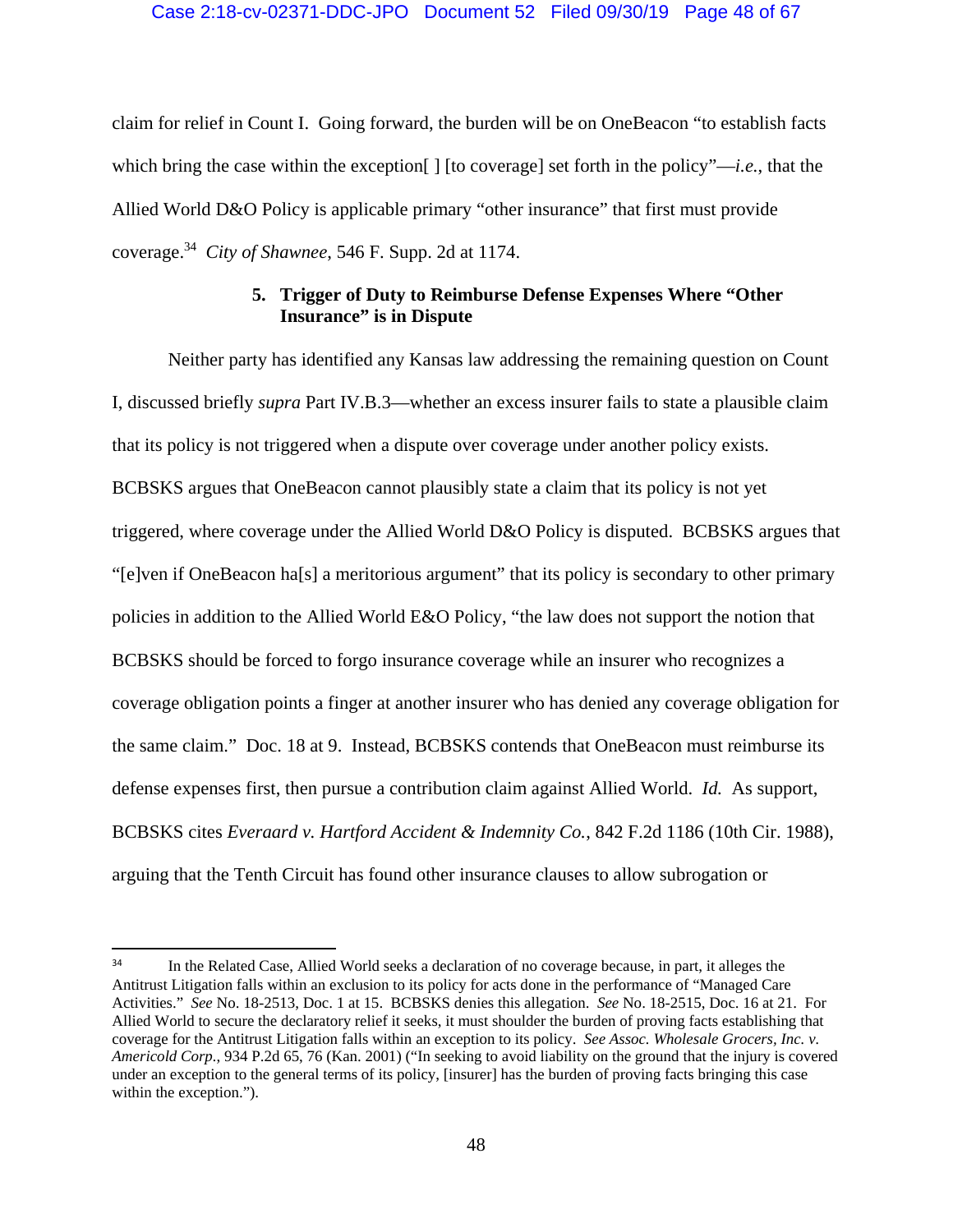#### Case 2:18-cv-02371-DDC-JPO Document 52 Filed 09/30/19 Page 49 of 67

indemnification from other available sources, but that the insurer must pay its obligations first. *Everarrd* is distinguishable.

In *Everaard*, an insurance company argued that its uninsured motorist insurance provided excess coverage to its insured, and thus it was not liable to provide coverage until all underlying coverage was exhausted. *Everarrd*, 842 F.2d at 1187–88, 1191. Its policy had an "other insurance" clause that provided it was excess over any other collectible insurance if its insured was in a non-owned vehicle. *Id.* at 1191. But, the Tenth Circuit rejected this argument because, under Oklahoma uninsured motorist statutes, it was clear that such coverage is primary coverage as "[i]t does not undertake to protect the insured against liability he may incur to others but rather compensates him for a loss caused by a . . . tortfeasor." *Id.* at 1190–92. Because the insurance company's obligation was primary, the Circuit determined that it "may rely on the other insurance clause to seek subrogation or indemnification from the other available liability insurance," but it could not insist that the insured first litigate the priority of all available coverage. *Id.* at 1192.

The Eighth Circuit and Southern District of Iowa also have decided when an insurer's obligation to reimburse defense costs is triggered. *See Liberty Mut. Ins. v. Pella Corp.*, 633 F. Supp. 2d 714, 724–26 (S.D. Iowa 2009), *aff'd in part*, 650 F.3d 1161, 1172–74 (8th Cir. 2011). There, the district court granted declaratory relief to the insured holding that Liberty Mutual's duty to reimburse the insured's defense costs was triggered despite "other insurance" clauses because Liberty Mutual's policies were primary. *Id.* at 726. The court explained that the distinction between an excess policy and a primary policy was critical. *Id.* at 725. "Other insurance" clauses in primary policies are intended "to define which coverage is primary and which coverage is excess *between policies*," but do not affect the insured's right to recover under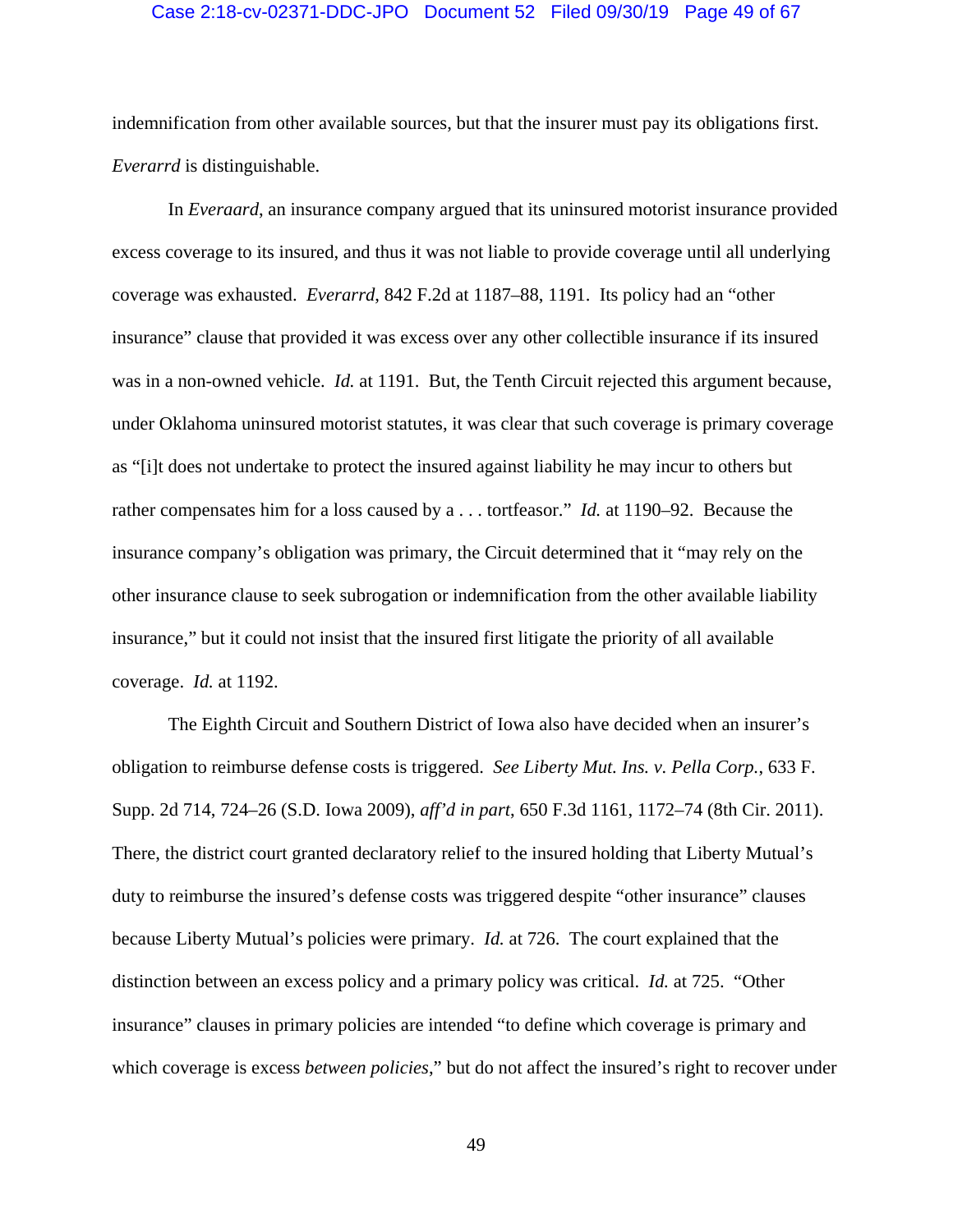#### Case 2:18-cv-02371-DDC-JPO Document 52 Filed 09/30/19 Page 50 of 67

concurrent primary policies. *Id.* (citations and internal quotations omitted). However, with a true excess policy, "any underlying primary insurance must be exhausted before coverage . . . is triggered." *Id.*; *see also Pella*, 650 F.3d at 1172 (noting an insurer with a true excess policy "is not liable for any portion of the loss until the primary insurer's policy limit has been exhausted, even if the primary policy contains an other-insurance clause" (internal quotations and citations omitted)).

While the Liberty Mutual policies were labeled "excess" policies, the court determined that they did not meet the criteria to be a "true excess" policy. *Liberty*, 633 F. Supp. 2d*.* at 725. True excess policies generally require a primary policy as a condition of coverage, do not attach until a specified amount of primary coverage is exhausted, "are excess in all instances except for limited circumstances," and their "nature is reflected by low premiums compared to the typically large amount of risk insured." *Id.* Primary policies, on the other hand, are "purchased to be the first tier of insurance coverage" and are "intended to kick in the moment liability is established, but which may be excess in certain, specified situations." *Id.* The Liberty Mutual polices did "*not require* the existence of a primary policy as a condition of coverage (nor list any underlying schedule of insurance that they [were] in excess to)" and provided coverage similar to insured's other primary policies. *Id.* at 725–26. Thus, the court found that the policies provided primary coverage and, while Liberty Mutual could separately seek to determine priority among other insurers based on its "other insurance" clauses, its insured had a right to recover its defense costs now. *Id.* at 726; *see also Rhone-Poulenc, Inc. v. Int'l Ins.*, No. 94 C 3303, 1996 WL 328011, at \*11–13 (N.D. Ill. June 11, 1996) (holding that insurer of *primary* insurance policy with an excess "other insurance" clause "may not refuse to pay an otherwise valid claim by asserting other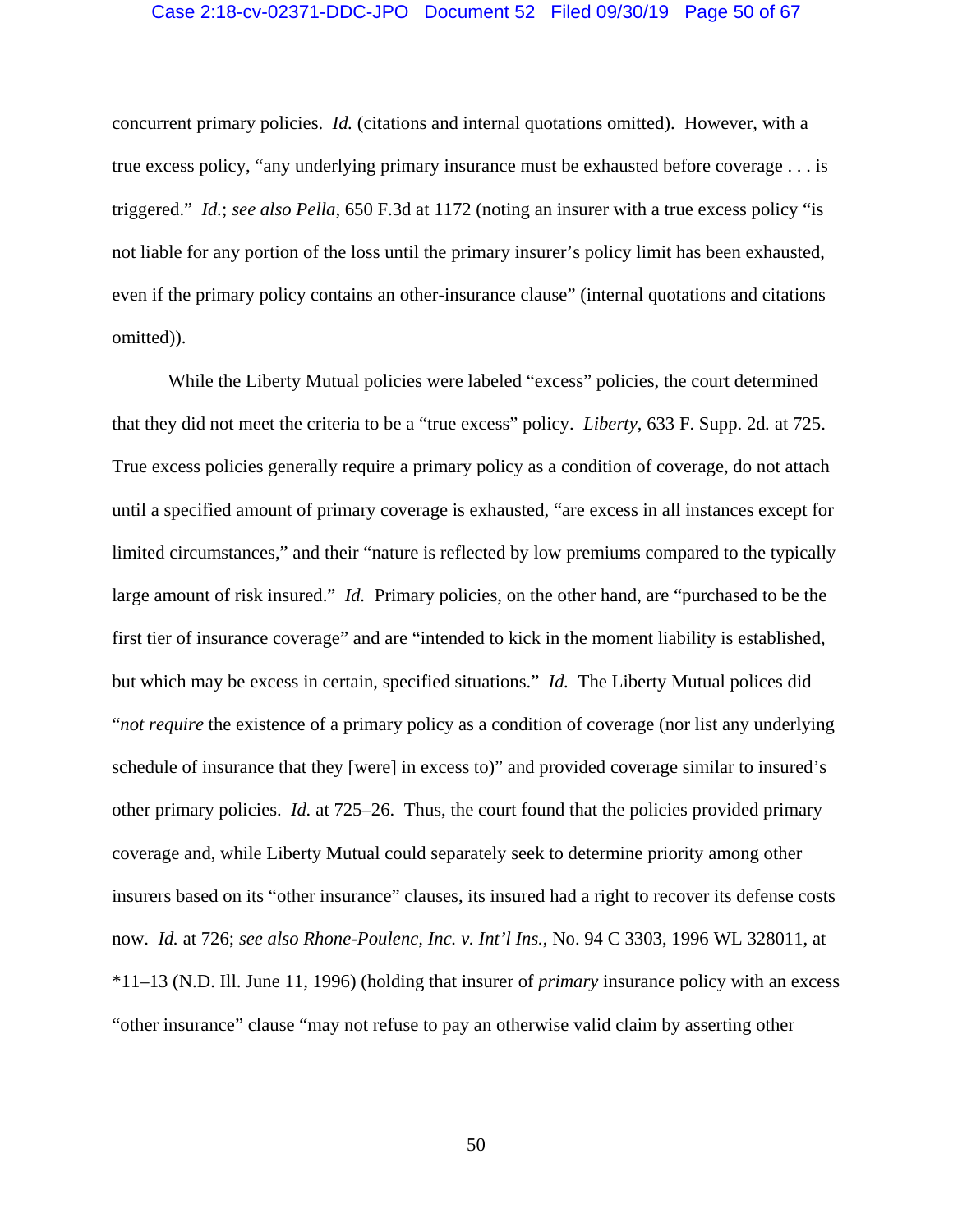#### Case 2:18-cv-02371-DDC-JPO Document 52 Filed 09/30/19 Page 51 of 67

insurance potentially may cover the claim" where other primary insurers had not acknowledged coverage). The Eighth Circuit affirmed the district court's conclusion. *Pella*, 650 F.3d at 1174.

The situation here differs from *Everaard* and *Liberty Mutual*. OneBeacon has plausibly alleged that BCBSKS holds a true excess policy from OneBeacon that does not attach until the Allied World E&O Policy and any applicable primary "other insurance" are exhausted. Indeed, the plain language of the policy provides that the OneBeacon Policy is excess to any other insurance, "whether collectible or not." Doc. 1-1 at 24. So, if the Allied World D&O Policy provides coverage for the same losses (a contested issue to be determined at a later date) but the insurer has refused to pay, the OneBeacon Policy is clear that it is in excess of that amount. And, the OneBeacon Policy protects BCBSKS against liability it may incur to others, which does not raise the same public policy concerns as the Oklahoma uninsured motorist statutes intended to address—*i.e.*, the statutes at issue in *Everaard*.

The court acknowledges BCBSKS paid premiums to OneBeacon to ensure coverage in the situation it finds itself in now—where the specific underlying policy has been exhausted and it is incurring defense expenses that it intended to be covered by its excess policy with OneBeacon. And, courts have required a *primary* insurer to pay claims or provide indemnity before litigating whether coverage under another policy should take priority. *See Rhone-Poulenc*, 1996 WL 328011, at \*11–13 (requiring payment of claims where insurer provided a *primary* insurance policy with excess "other insurance" clause and other primary insurers had not acknowledged coverage); *In re Deepwater Horizon*, 807 F.3d 689, 694–96 (5th Cir. 2015) (rejecting primary insurer's<sup>35</sup> argument that its coverage was not triggered until a final judicial

<sup>35</sup> Insurer here provided coverage in a "tower" of insurance policies, and the court referred to its coverage of the losses between \$100 million and \$150 million to be a primary coverage obligation, not a "policy of last resort." But, the policy was excess to underlying insurance and, under the "other insurance" provision, other insurance. *Id.*  at 692, 695.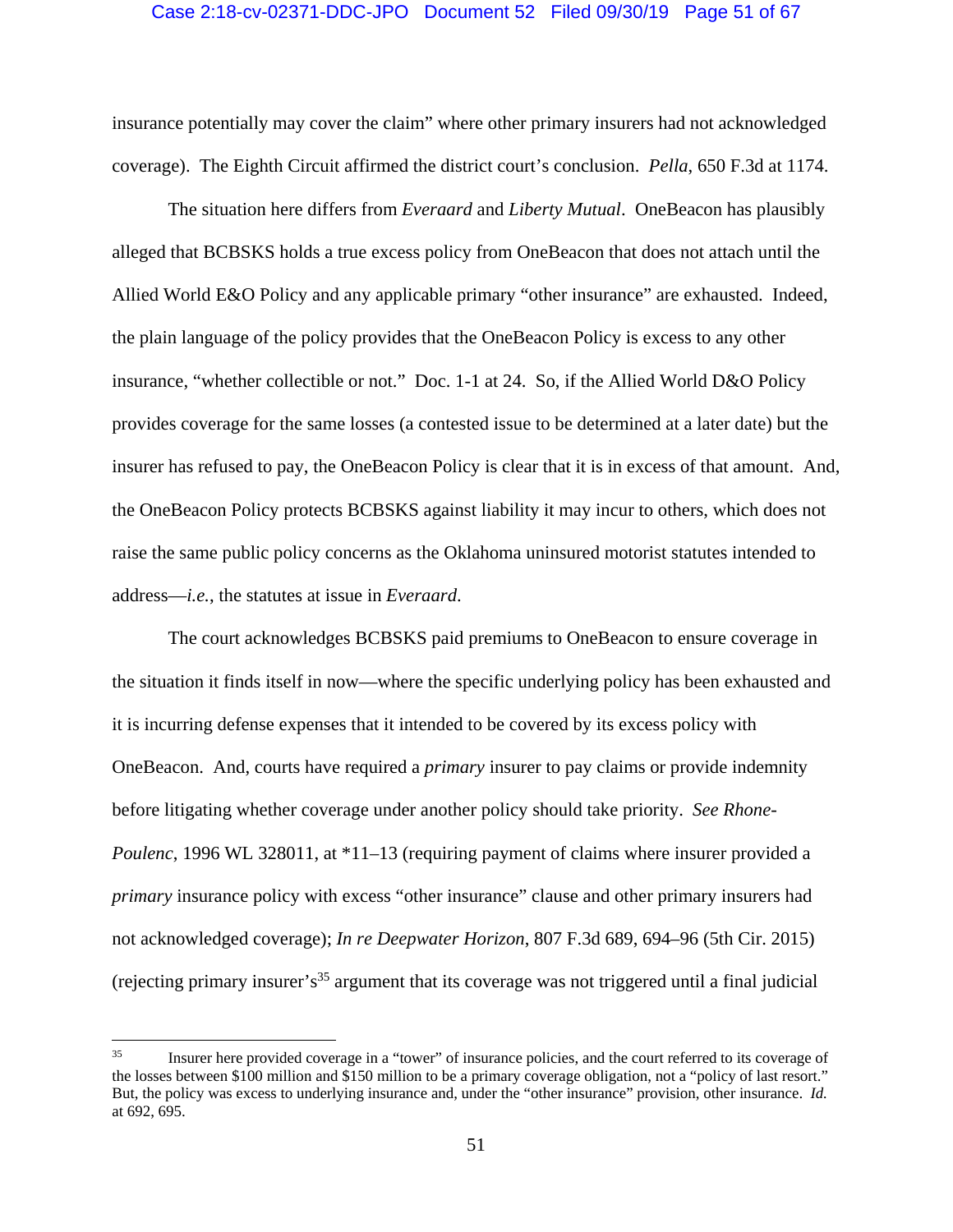# Case 2:18-cv-02371-DDC-JPO Document 52 Filed 09/30/19 Page 52 of 67

determination whether a third party had to indemnify its insured because the Fifth Circuit determined it was reasonable to interpret the "other insurance" clause (which provided that policy was excess if other insurance or indemnification "*applies* to a loss that is also covered by the policy") to mean that other insurance presently must apply; and, if third party disputes indemnification, it does not presently apply, and insurer must provide coverage now and seek contribution from third party later under its subrogation rights); *id.* at 695–96 ("In short, we do not read the Other Insurance Clause to require that [insured] exhaustively litigate other potential sources of coverage before [insurer's] payment obligation is triggered."). But, OneBeacon plausibly has alleged that it provides *excess* coverage that does not attach until *all* primary insurance has been exhausted *whether collectible or not*. So, the court concludes, OneBeacon can state a plausible claim that its policy is not yet triggered because it has provided excess coverage.

The majority rule supports this conclusion. The question remains whether the Allied World D&O Policy and the OneBeacon Policy provide coverage for the same loss, but BCBSKS has not shown its desired result—mandating coverage before the dispute is resolved—is required as a matter of law. *See Americold*, 934 P.2d at 80 (affirming summary judgment because plaintiff could not show the existence of any valid coverage under any primary policies); *Farmington Cas. Co. v. United Educators Ins. Risk Retention Grp., Inc.*, 117 F. Supp. 2d 1022, 1026–27 (D. Colo. 1999) (holding that insurer of policy with excess "other insurance" clause stating that it was "excess of and shall not contribute with" other valid and collectible insurance "cannot be required to pay defense costs" where other primary policy also covered the same loss). *Cf. Rhone-Poulenc Inc.*, 71 F.3d at 1302 (noting that "the excess insurer's duty to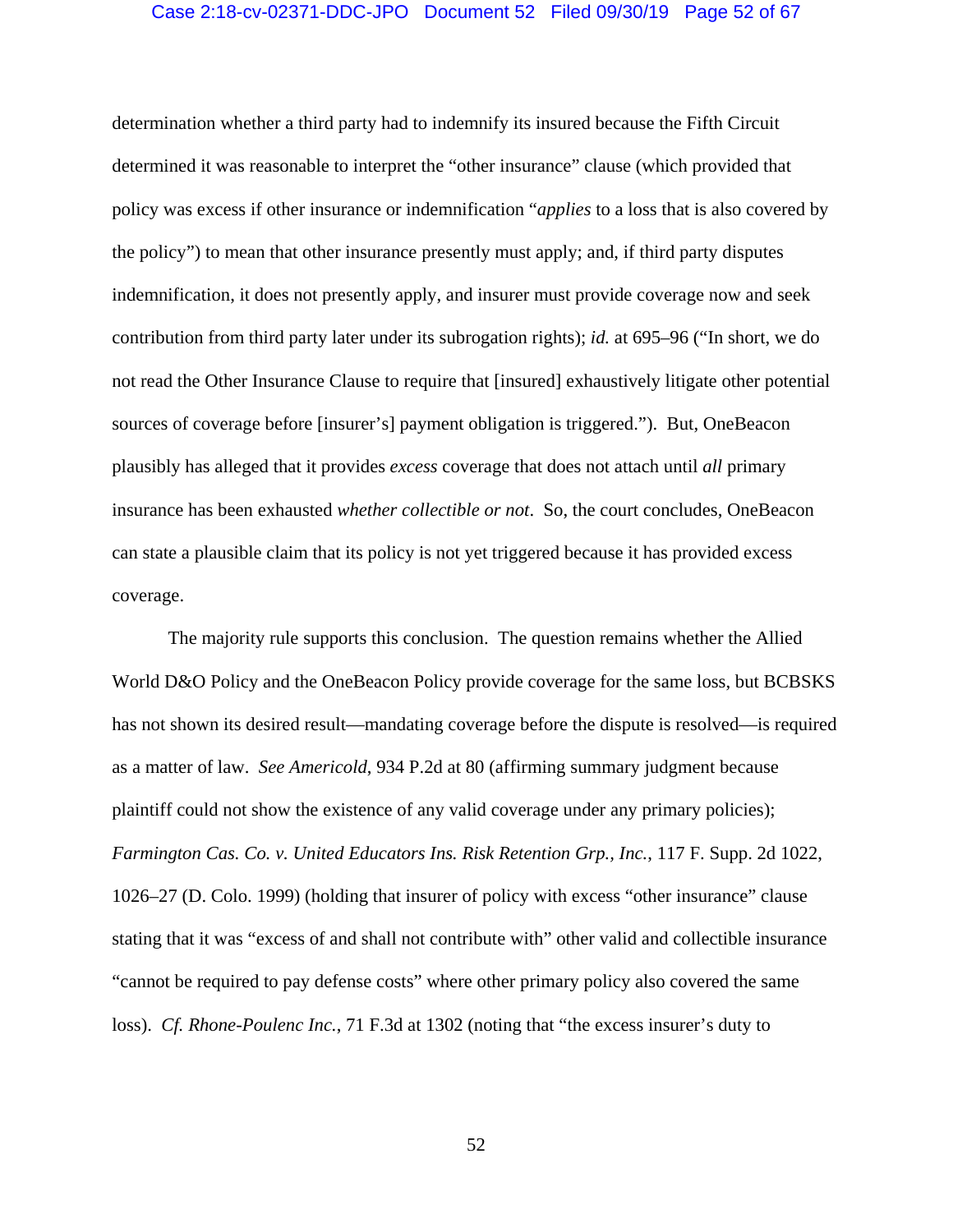indemnify does not attach until the insured has tried and failed to collect under his primary policies"). The court thus denies defendants' Motions to Dismiss.<sup>36</sup>

## **6. Count I Conclusion**

Accepting as true the facts alleged in OneBeacon's Proposed Complaint and interpreting the OneBeacon Policy as a matter of Kansas law, the court finds OneBeacon has stated a plausible claim for relief in Count I. BCBSKS's and Allied World's Motions to Dismiss Count I are denied. And, as further explained below, OneBeacon is granted leave to amend its Complaint.

# **C. Proposed Counts II, III, and IV and Original Counts II, IV, and V against BCBSKS**

BCBSKS again argues that OneBeacon's proposed Counts II, III, and IV are futile for the same reasons its Motion to Dismiss argues that the court should dismiss OneBeacon's existing Counts II, IV, and V. BCBSKS argues that "[p]roposed Counts II, II, and IV are, in substance, virtually identical to Counts II, IV, and V in the [o]riginal Complaint" and subject to dismissal for failure to state a claim. Doc. 50 at 4–5. The court agrees the Counts, substantively, are identical. *Compare* Doc. 1 at 22–25 (Compl. ¶¶ 79–85) *with* Doc. 44-1 at 29–33 (Am. Compl. ¶¶ 92–98); *compare* Doc. 1 at 26 (Compl. ¶¶ 91–96) *with* Doc. 44-1 at 33–34 (Am. Compl. ¶¶ 99–104); *compare* Doc. 1 at 27 (Compl. ¶¶ 97–103) *with* Doc. 44-1 at 34–35 (Compl. ¶¶ 105– 111). But, as explained below, the court does not find they are subject to dismissal under Rule  $12(b)(6)$ .

<sup>&</sup>lt;sup>36</sup> BCBSKS could assert a claim against OneBeacon for breach of contract if no "other insurance" applies and OneBeacon has failed to provide coverage when required. *See Everarrd*, 842 F.2d at 1192. However, OneBeacon's "[r]esort to a judicial forum is not *per se* bad faith." *See id.*; *see also Hennes Erecting*, 813 F.2d at 1077 ("An 'other insurance' clause is designed to limit, reduce or *avoid* an insurer's loss in those cases where there is multiple coverage." (internal quotations and citation omitted) (emphasis added)).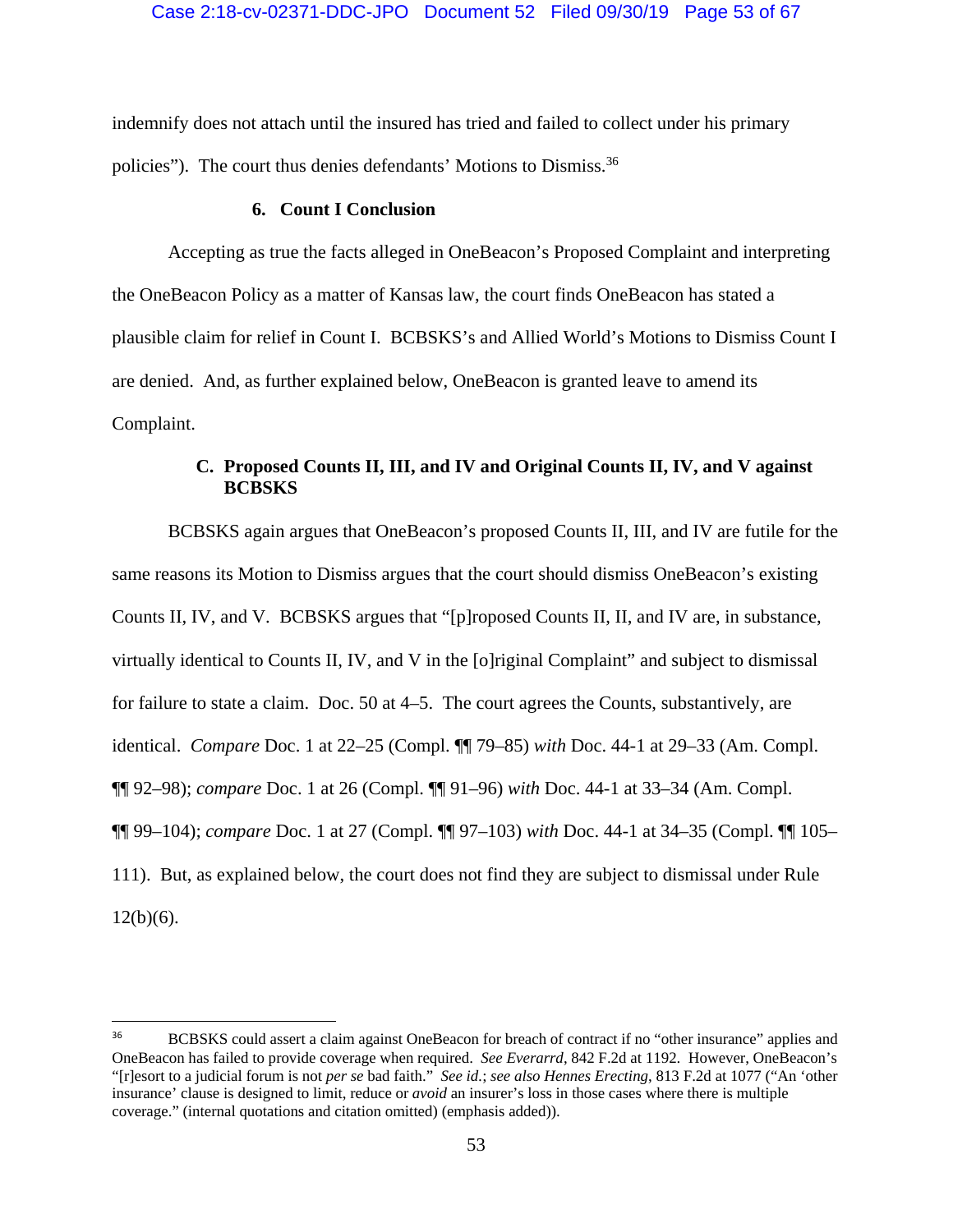#### Case 2:18-cv-02371-DDC-JPO Document 52 Filed 09/30/19 Page 54 of 67

BCBSKS argues that OneBeacon is trying to avoid its contractual obligations by alleging breach of the Cooperation Clauses. Doc. 18 at 2. BCBSKS contends that OneBeacon has not provided fair notice of the information it requests "or even whether such information or documents exist," *i.e.*, BCBSKS asserts OneBeacon has made, at best, bare and conclusory allegations that do not rise above a speculative level. Doc.  $18$  at  $3$ ,  $11-12$ . And, to the extent OneBeacon seeks privileged documents, BCBSKS asks the court to dismiss these claims "because they are based on the false premise that BCBSKS is required to provide OneBeacon with information and documents . . . that are protected from disclosure by the attorney-client privilege, the joint-defense privilege, and/or the work product doctrine." Doc. 18 at 2–3. While BCBSKS concedes that the Kansas courts have not addressed the issue, it contends that Kansas would follow the majority rule and "reject[ ] OneBeacon's argument that a cooperation clause in an insurance policy compels an insured to disclose privileged communications and protected work product to its insurer." *Id.* at 13. Finally, even if OneBeacon has pleaded with requisite specificity the information it requests, BCBSKS argues that OneBeacon's Complaint does not adequately allege that breach of the Cooperation Clauses has prejudiced OneBeacon substantially—as required by Kansas law to void coverage obligations. Doc. 18 at 3, 19–22.

In Counts II and III, OneBeacon seeks a judicial declaration that BCBSKS has failed to cooperate in compliance with the Cooperation Clauses and that such a failure prevents it from seeking coverage under the OneBeacon Policy. In the proposed Count IV, OneBeacon requests "a declaratory judgment that BCBSKS must produce the requested information and documents. Under Kansas law, a "[b]reach of a cooperation clause in a liability insurance policy does not by itself relive an insurer of responsibility. The breach must cause substantial prejudice to the insurer's ability to defend itself." *Boone v. Lowry*, 657 P.2d 64, 70 (Kan. Ct. App. 1983); *see*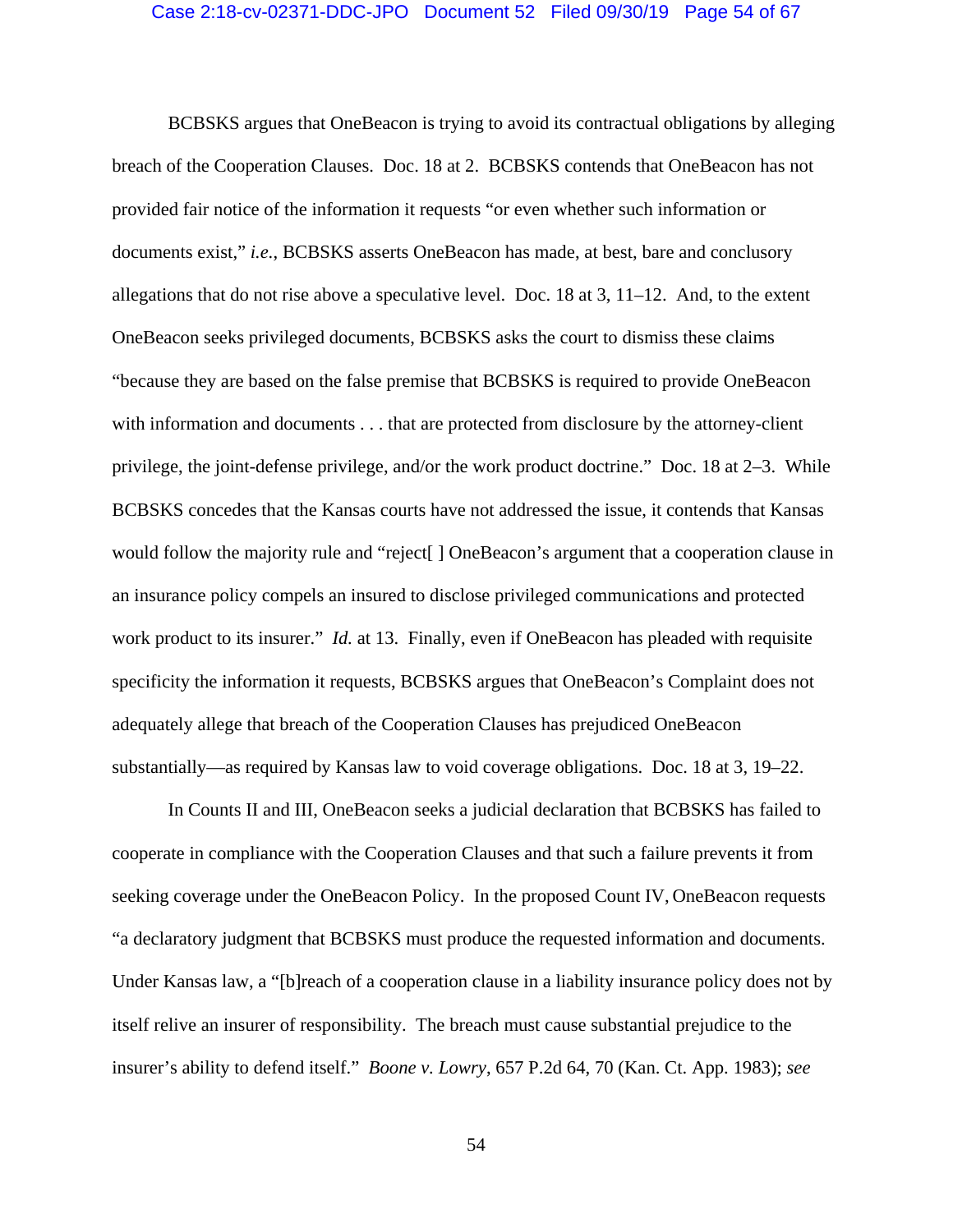#### Case 2:18-cv-02371-DDC-JPO Document 52 Filed 09/30/19 Page 55 of 67

*also Boardwalk Apartments, L.C. v. State Auto Prop. and Cas. Ins.*, No. 15-2714-JAR, 2015 WL 197308, at \*6, 18–19 (D. Kan. Jan. 14, 2015); *Potomac Ins. of Ill. v. Huang*, No. 00-4013-JPO, 2002 WL 418008, at \*16 (D. Kan. Mar. 1, 2002). For example, our court, applying Kansas law, has found that breach of a cooperation clause by admitting liability in an underlying suit caused substantial prejudice because it affected the insurer's ability to defend the claims and limit its liability under the insurance contract. *See Youell v. Grimes*, 217 F. Supp. 2d 1167, 1174 (D. Kan. 2002). "Where an insurer seeks to avoid liability under its policy for failure of the [insured] to cooperate as required by a condition of the policy, the burden is on the insurer to establish the facts which bring the case within the specified condition in the policy." *Watson v. Jones*, 610 P.2d 619, 624 (Kan. 1980). "Lack of cooperation as a policy defense depends upon the facts and circumstances in each case." *Id. at* 626. In a case where an insurer argued it was entitled to deny coverage under a cooperation clause in part based on insured's failure to provide requested documents and information, the Kansas Court of Appeals applied the following standard, in addition to requiring substantial prejudice: "In order to prevail on [a] defense of noncooperation, the insurer must show, by a preponderance of evidence, an unreasonable and willful pattern of refusing to answer material and relevant questions or supply material and relevant documents." *Evergreen Recycle, L.L.C. v. Ind. Lumbermens Mut. Ins.*, 350 P.3d 1091, 1117 (Kan. Ct. App. 2015) (quoting 14 Couch on Insurance 3d § 199:39 (2014)). In *Evergreen*, the Kansas Court of Appeals found the insurer "failed to show that [the insured] did not cooperate and that the lack of cooperation resulted in substantial prejudice," so the court affirmed summary judgment in favor of the insured.

So, to secure a declaration precluding coverage under the policy unless BCBSKS cooperates, OneBeacon must allege not only that BCBSKS has failed to cooperate, but also that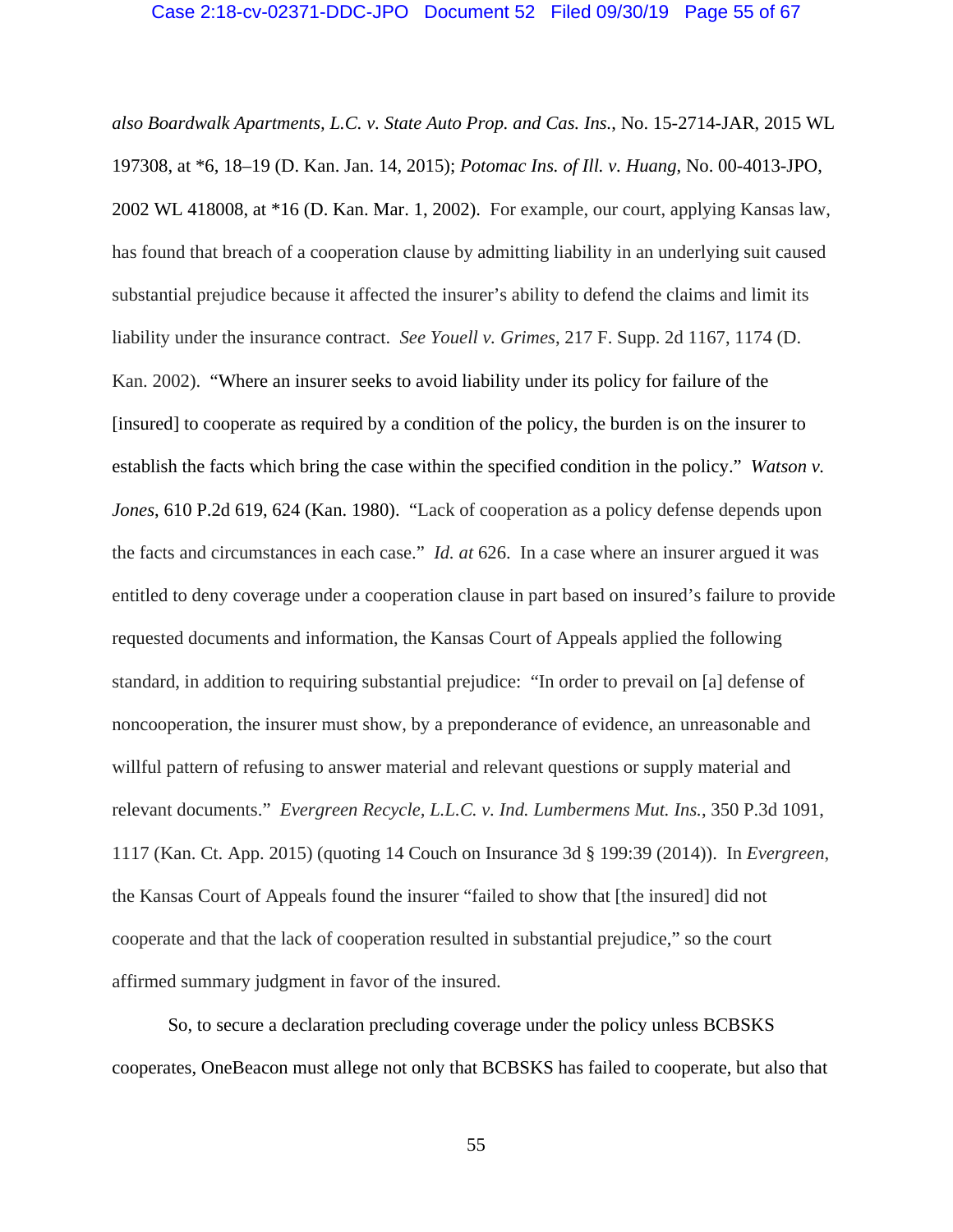# Case 2:18-cv-02371-DDC-JPO Document 52 Filed 09/30/19 Page 56 of 67

this failure caused BCBSKS substantial prejudice. OneBeacon ultimately will bear the burden to establish facts showing substantial prejudice from non-cooperation. *Watson*, 610 P.2d at 624. But, at the initial pleading stage, the court finds the allegations in the Complaint suffice to state a claim as examined below.

The Proposed Complaint and existing Complaint identify specific categories of information and documents that OneBeacon seeks from BCBSKS. They also allege BCBSKS has not provided the majority of the requested items, thus violating the Cooperation Clauses. *See*  Doc. 44-1 at 30–32 (Am. Compl. ¶ 95).<sup>37</sup> BCBSKS's argument that OneBeacon must include more detail about what BCBSKS has refused to provide or asserted is privileged, goes beyond the short and plain statement required under Fed. R. Civ. P. 8. BCBSKS also argues OneBeacon includes only a "threadbare recital" of the elements making only a "conclusory statement" of substantial prejudice from breach of the cooperation clauses. Doc. 18 at 20; *Bixler*, 596 F.3d at 756. In Count III, OneBeacon alleges that BCBSKS's "failure to comply with the above-noted cooperation clauses has substantially prejudiced OneBeacon." Doc. 44-1 at 34 (Am. Compl. ¶ 103).38 But, that allegation does not stand alone. OneBeacon also asserts that refusing to provide the requested documents was "necessary for its coverage investigation." *Id.* at 34 (Am. Compl.  $\P$  102).<sup>39</sup> And, that the documents would enable OneBeacon to "assess [BCBSKS's] potential liability" and "make determinations regarding coverage" for "any potential settlement

<sup>&</sup>lt;sup>37</sup> This factual allegation is substantially the same as the list of information requested in the existing Complaint. But unlike the Proposed Complaint, the existing Complaint also included "[a] list of all persons deposed in the MDL action and their employer/affiliation." *Compare* Doc. 1 at 23–24 (Compl. ¶ 82) *with* Doc. 44-1 at 30–32 (Am. Compl. ¶ 95).

<sup>&</sup>lt;sup>38</sup> This factual allegation is identical to the existing Complaint. Doc. 1 at 26 (Compl. ¶ 95).

<sup>&</sup>lt;sup>39</sup> This factual allegation is identical to the existing Complaint. Doc. 1 at 27 (Compl. ¶ 100).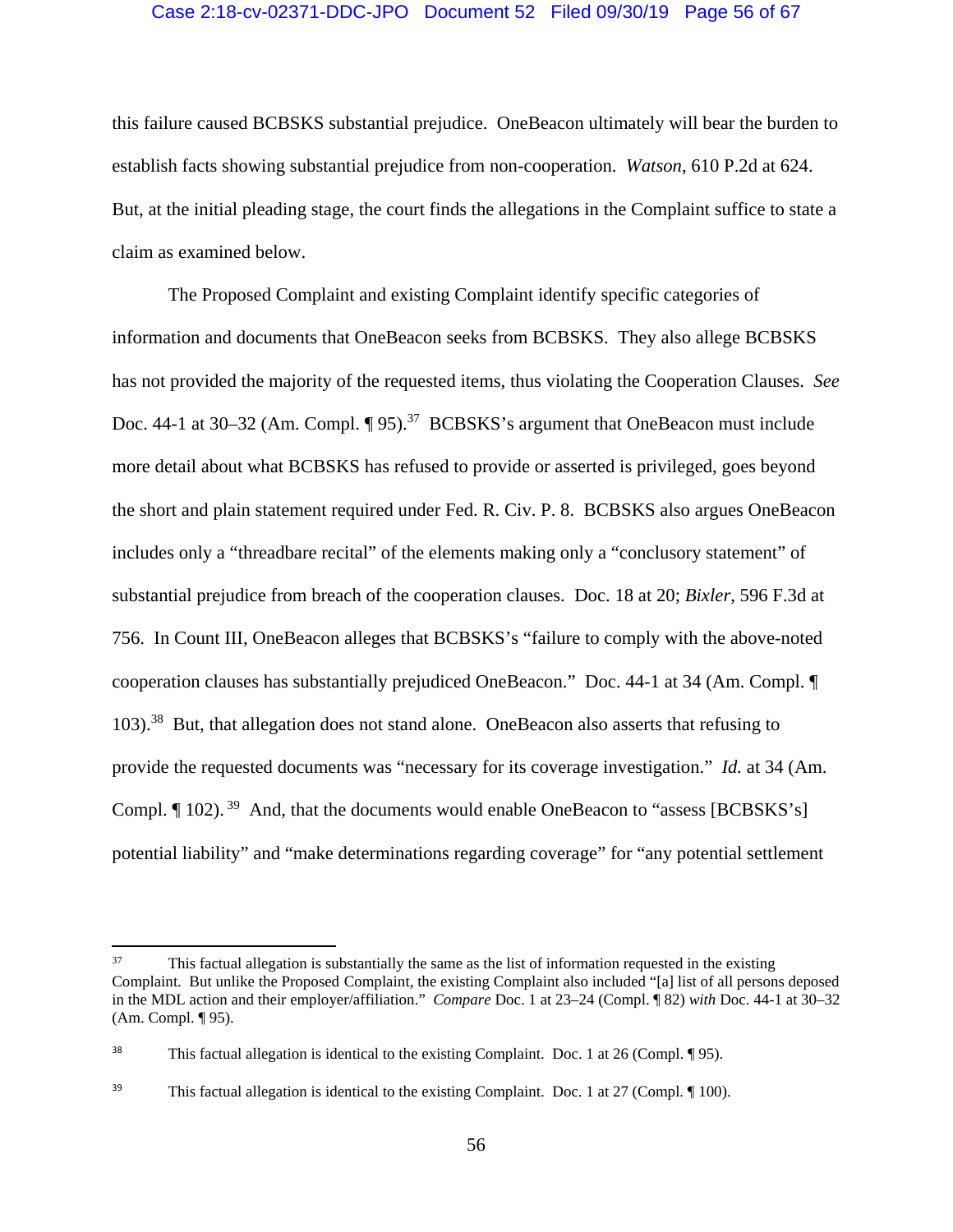# Case 2:18-cv-02371-DDC-JPO Document 52 Filed 09/30/19 Page 57 of 67

or judgment." Doc. 44-1 at 3-4, 26 (Am. Compl.  $\P\P$  14, 81).<sup>40</sup> The court finds OneBeacon has provided BCBSKS with fair notice of the nature of the claims as well as the grounds upon which each claim rests. *See Khalik*, 671 F.3d at 1191–92. For each of the proposed Counts II, III, and IV, OneBeacon has alleged sufficient facts, accepted as true, to state a claim for relief that is plausible on its face. And for the same reason, BCBSKS's Motion to Dismiss each of existing Counts II, IV, and V for failure to state a claim is denied, as the existing Counts are based on substantially similar allegations in the existing Complaint.

Because OneBeacon also is seeking a declaration about "the scope of the rights and obligations of the parties" under the Cooperation Clauses and has identified categories of documents rather than particular documents at issue, BCBSKS asks the court to decide now, as a matter of law, whether the OneBeacon Policy's Cooperation Clauses "operate as a waiver of the insured's privileges and work product protections." Doc. 26 at 11, 16–18; Doc. 44-1 at 33 (Am. Compl. ¶ 98). The court, however, reserves any determination on this matter until an actual issue about waiver of privileged communications arises in this case. On its face, the Proposed Complaint requests various types of documents, but does not assert that OneBeacon is entitled to them even if privileged or that BCBSKS has waived its privileges. But, it does admit that BCBSKS takes the position that some of its requests are "covered by the mediation privilege" or "barred by the attorney-client privilege and/or work product doctrine." Doc. 44-1 at 32–33 (Am. Compl. ¶ 97). To the extent BCBSKS believes any categories of information or documents are entitled to attorney-client privilege, work product doctrine, or joint-defense privilege under Kansas law, it may raise that argument in discovery proceedings and in its arguments on the substance of the requested declaration. But, it is premature to interpret the Cooperation Clauses

<sup>&</sup>lt;sup>40</sup> This factual allegation is identical to the existing Complaint. Doc. 1 at 3, 25 (Compl. ¶ 11, 89).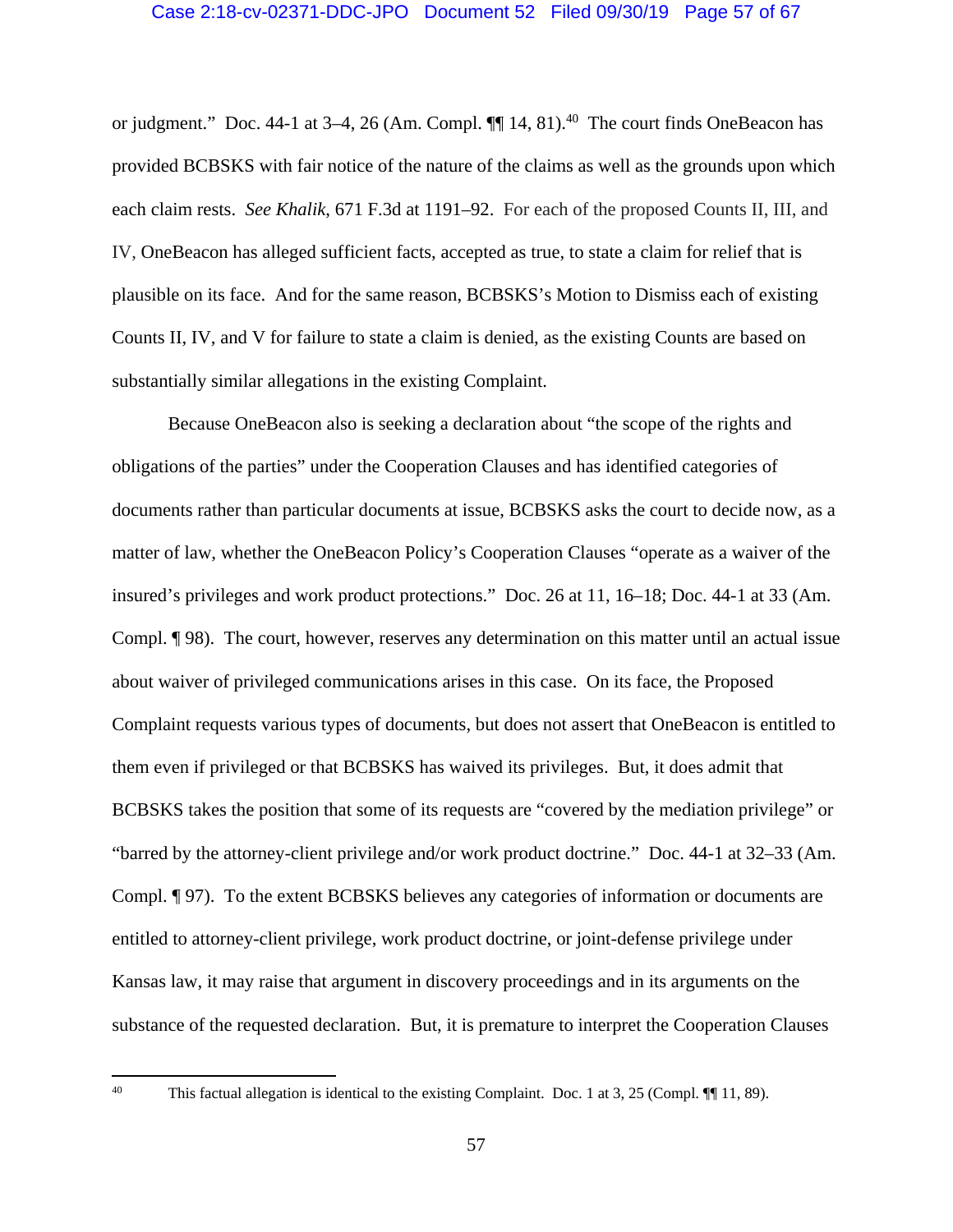#### Case 2:18-cv-02371-DDC-JPO Document 52 Filed 09/30/19 Page 58 of 67

under Kansas law before BCBSKS has established that OneBeacon is requesting items barred by privilege and OneBeacon has asserted waiver. At this stage of the proceedings, the court finds OneBeacon has alleged sufficient facts to state a claim for relief in Counts II–IV that are plausible on their face. Those claims survive the Motion to Dismiss.

#### **D. Proposed Count V and Original Count VI against BCBSKS**

BCBSKS argues that the proposed Count V "is the same claim as Count VI of the [o]riginal Complaint with only slight modifications." Doc. 50 at 5. Proposed Count V seeks a declaration that BCBSKS may pursue subrogation against Allied World and BCBSA for any sums it reimburses to BCBSKS under the OneBeacon Policy. Doc. 44-1 at 36–37 (Am. Compl. ¶¶ 112–118). Count VI of the original Complaint requests the same general declaratory relief as the proposed Count V of the Proposed Complaint, though the alleged facts have changed in the Proposed Complaint (and OneBeacon now also seeks a declaration of subrogation rights against BCBSA in addition to Allied World). *Compare* Doc. 1 at 28–29 (Compl. ¶¶ 104–109) *with* Doc. 44-1 at 36–37 (Am. Compl. ¶¶ 112–118). Though interrelated, the Proposed Complaint distinguishes proposed Count V as seeking relief about the extent of OneBeacon's subrogation rights and proposed Count VI as seeking a declaration that BCBSKS has failed to comply with the "other insurance" and subrogation clauses and such failure precludes coverage. *Compare* Doc. 44-1 at 36–37 (Am. Compl. ¶¶ 112–118) *with* Doc. 44-1 at 37–39 (Am. Compl. ¶¶ 119– 126).

In its Motion to Dismiss, BCBSKS argues for dismissal of existing Count VI (now the proposed Count V) for lack of subject matter jurisdiction because the existing Complaint "fails to state that an actual case or controversy exists between OneBeacon and BCBSKS with respect to OneBeacon's subrogation rights." Doc. 18 at 22. BCBSKS notes that the existing Complaint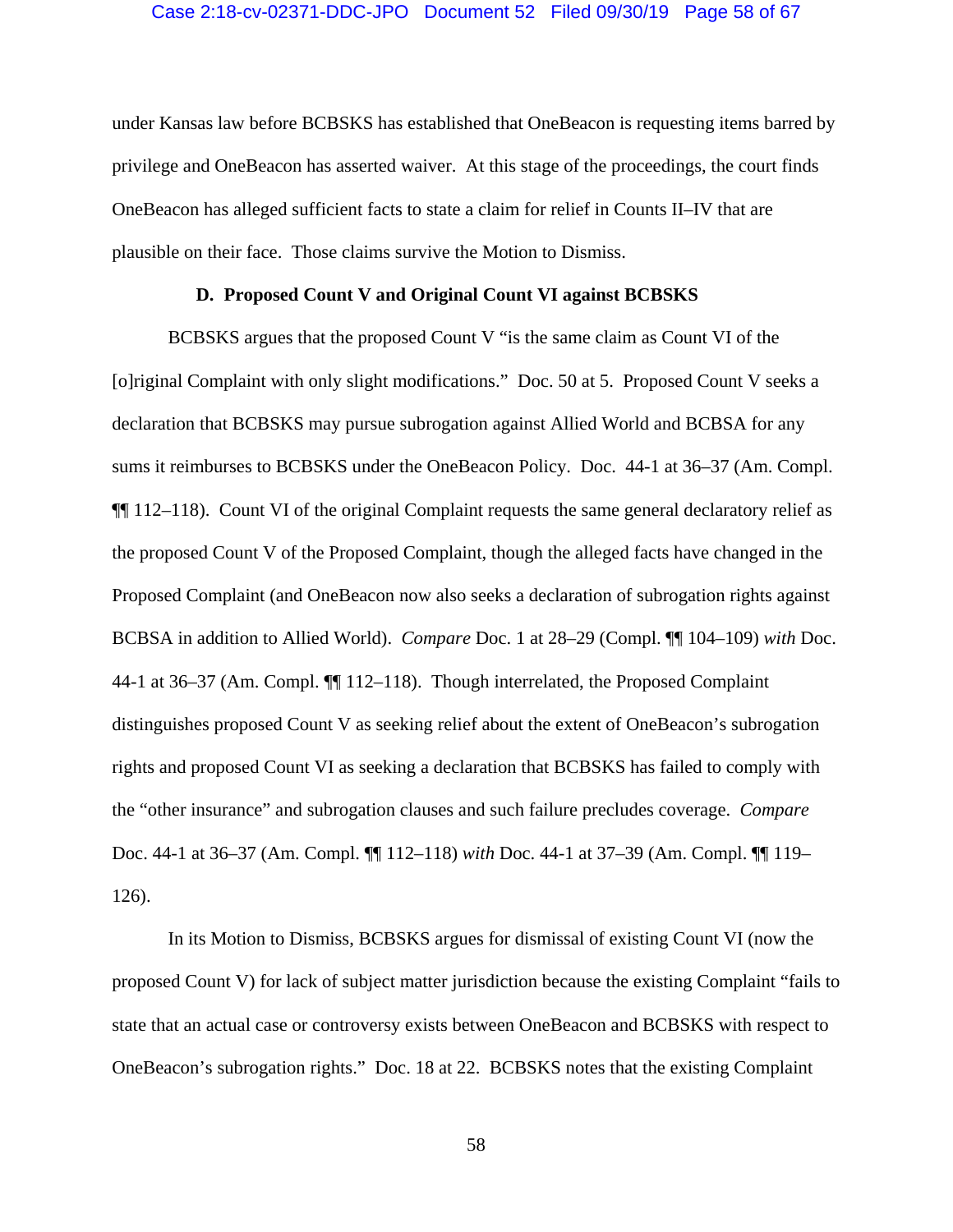## Case 2:18-cv-02371-DDC-JPO Document 52 Filed 09/30/19 Page 59 of 67

"does not allege that a dispute exists between OneBeacon and BCBSKS regarding OneBeacon's subrogation rights," and does not allege "that BCBSKS has taken *any* position" about such subrogation rights." *Id.* at 23. Rather, it seeks a declaration about OneBeacon's rights in the future, if the Allied World E&O Policy is exhausted and BCBSKS seeks reimbursement of defense expenses from OneBeacon. *Id.* at 23–24. But, because the existing Complaint does not allege BCBSKS has taken any position on the potential subrogation rights, BCBSKS argues the relief sought in this claim is an impermissible advisory opinion. *Id.* Finally, BCBSKS argues that a court cannot not grant declaratory relief if a plaintiff is trying to litigate "a single issue in a dispute that must await another lawsuit for complete resolution." *Id.* at 25. Since OneBeacon does not assert any subrogation/contribution rights against Allied World for denying coverage and failing to pay defense expenses under the Allied World D&O Policy, BCBSKS asserts the declaration sought would not provide complete relief to any party. *Id.* OneBeacon responds that it will dismiss existing Count VI if BCBSKS stipulates that OneBeacon's subrogation rights would not be foreclosed if it began to advance defense expenses. Doc. 19 at 18.

Under the factual circumstances alleged in the existing Complaint, the court struggles to find any actual controversy about OneBeacon's subrogation rights. Indeed, as BCBSKS points out, no subrogation rights exist under the language of the subrogation clauses until payment is made. Doc. 18 at 25; Doc. 26 at 20; Doc. 44-1 at 23 (Am. Compl.  $\P$  66)<sup>41</sup> ("In the event of any payment under this Policy, the Underwriter will be subrogated to all the **Insured's** rights of recovery against any person or entity . . . ."); Doc. 1-1 at 56 ("In the event of any payment hereunder, the **Underwriter** shall be subrogated to the extent of any payment to all of the rights

<sup>&</sup>lt;sup>41</sup> The policy language in the OneBeacon Policy provided as an exhibit to plaintiff's existing Complaint and the Proposed Complaint cuts off after "whatever else," and the exhibit appears incomplete. *See* Doc. 1-3 at 12. The court thus refers to the provision as it is recited in plaintiff's Proposed Complaint (and existing Complaint). *See* Doc. 44-1 at 23–24 (Am. Compl. ¶ 66) and Doc. 1 at 18 (Compl. ¶ 59).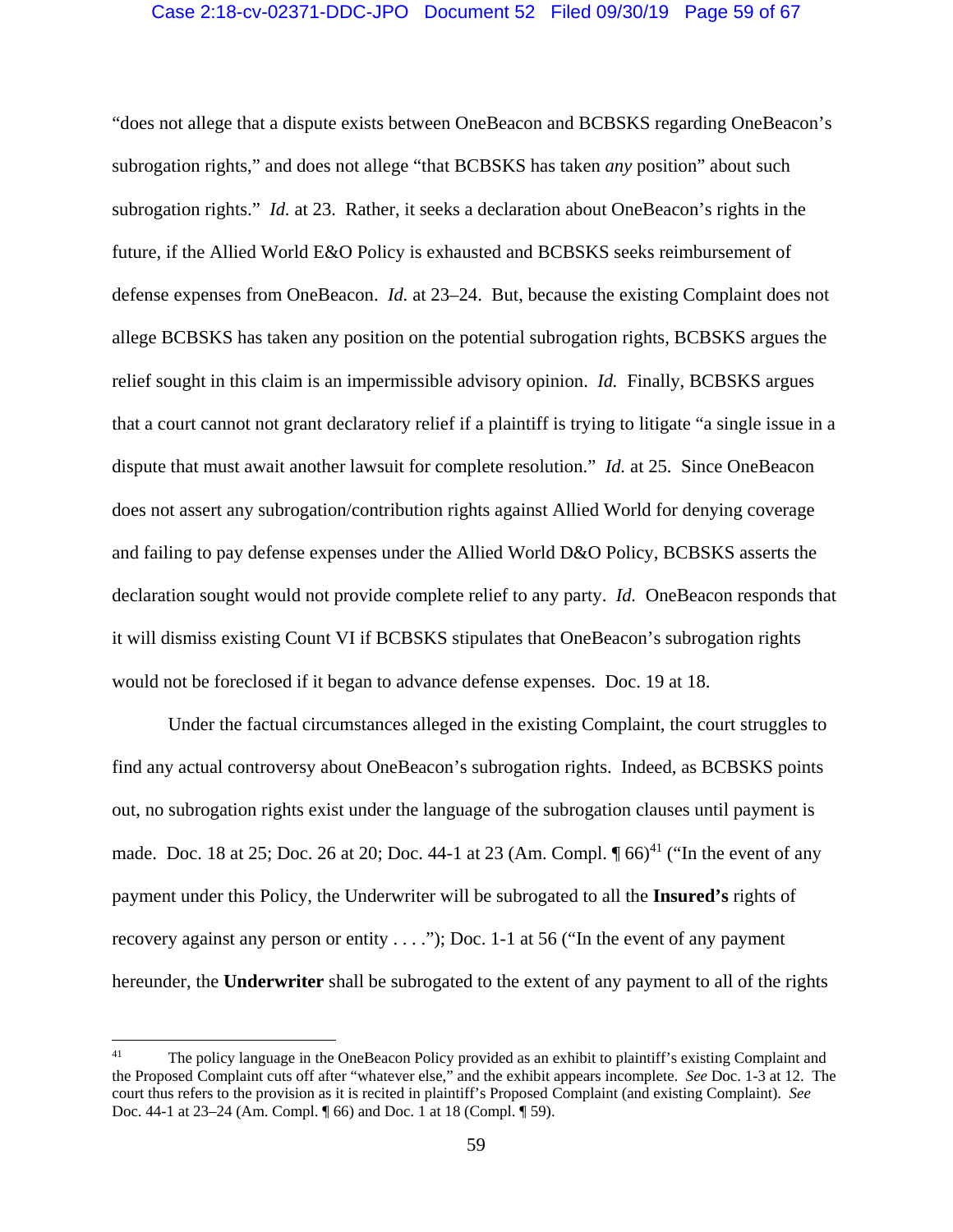#### Case 2:18-cv-02371-DDC-JPO Document 52 Filed 09/30/19 Page 60 of 67

of recovery of the **Insured**s."). So, OneBeacon's request for a stipulation that such rights would not be foreclosed if it makes a payment is counterintuitive. And, BCBSKS was not alleged to take any position about potential subrogation rights in the future that might present an actual dispute.

But, BCBSKS's dismissal arguments are defeated by the updated factual allegations and claims asserted in OneBeacon's Proposed Complaint. For example, OneBeacon now alleges that the Allied World E&O Policy limit has been exhausted and OneBeacon has started reimbursing BCBSKS for defense expenses in the Antitrust Litigation. Doc. 44-1 at 3 (Am. Compl. ¶ 12). OneBeacon now alleges that BCBSKS "has not agreed to assist . . . with its efforts to obtain subrogation from BCBSA and Allied World," which has "prejudiced OneBeacon's potential or actual right of recovery and forced it to prematurely reimburse defense expenses." *Id.* at 4 (Am. Compl. ¶ 16); *see also id.* at 26 (Am. Compl. ¶ 81). In the new proposed Count VI, OneBeacon alleges that it advised BCBSKS that it was seeking subrogation from BCBSA and "requested that [BCBSKS] provide certain information and documents . . . to assist . . . with its subrogation efforts" but BCBSKS "has not agreed to cooperate . . . and has prejudiced OneBeacon's potential or actual right of recovery by, among other things, failing to pursue indemnification from [ ] BCBSA." Doc. 44-1 at 39 (Am. Compl.  $\P$  124–125). And, in the new proposed Counts VII and VIII, OneBeacon alleges that Allied World is obligated to pay BCBSKS's defense expenses under the Allied World D&O Policy, and OneBeacon seeks damages from Allied World through its subrogation rights. *Id.* at 39–41 (Am. Compl. ¶¶ 127–133). OneBeacon asserts a subrogation claim against BCBSA in new proposed Count IX as well. *Id*. at 40–41 (Am. Compl. ¶¶ 134– 141). And, if leave to amend is granted, the filing of OneBeacon's First Amended Complaint will render BCBSKS's arguments for dismissing the existing Count VI moot.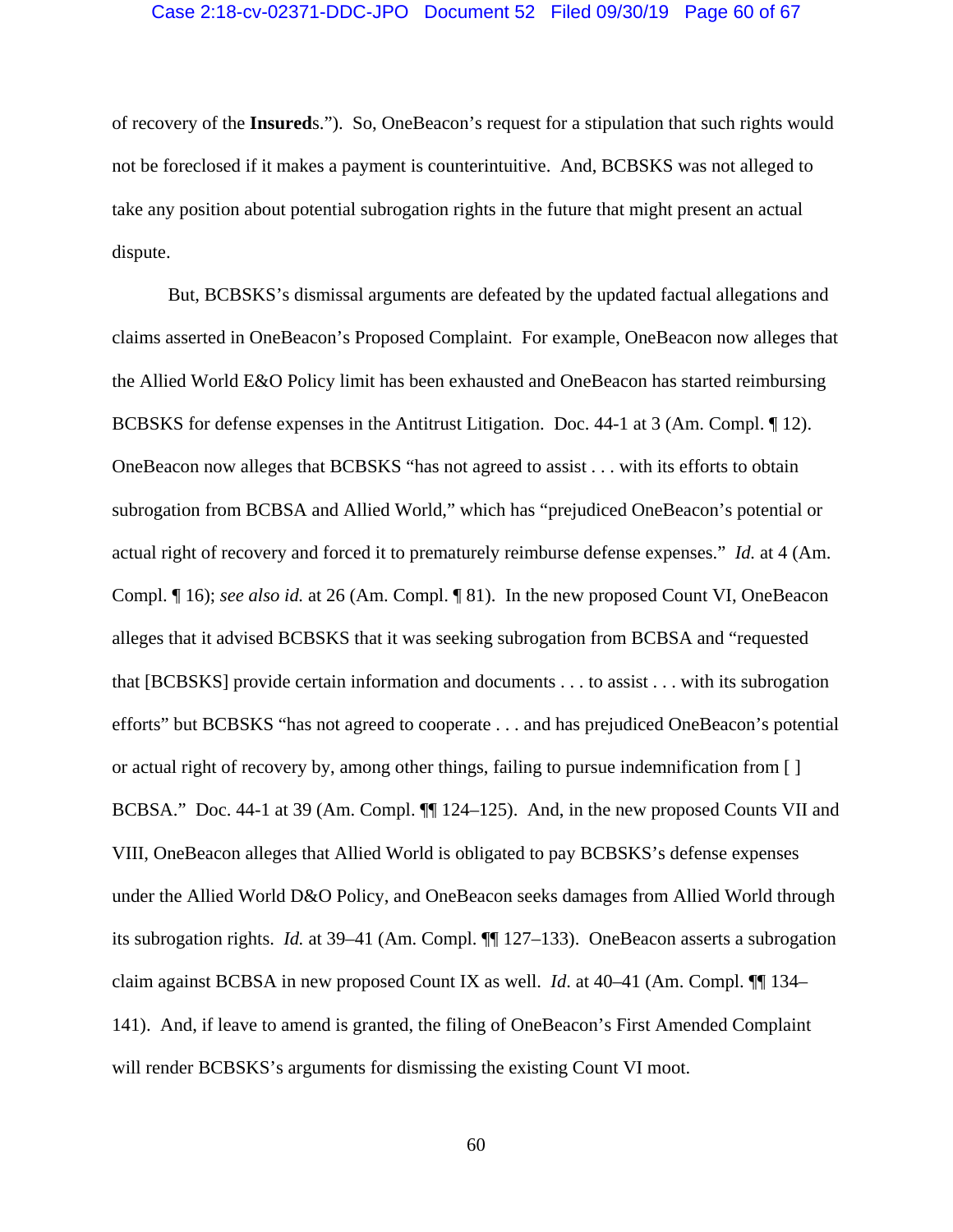#### Case 2:18-cv-02371-DDC-JPO Document 52 Filed 09/30/19 Page 61 of 67

Responding to OneBeacon's motion for leave to file the Proposed Complaint, BCBSKS maintains that OneBeacon has not alleged any facts to support OneBeacon's conclusory allegation that an actual controversy exists with BCBSKS about OneBeacon's subrogation rights against Allied World or BCBSA. Doc. 50 at 5–6. BCBSKS asserts that OneBeacon has not alleged "that BCBSKS has taken any position regarding OneBeacon's subrogation rights" and thus OneBeacon still is merely seeking "an impermissible advisory opinion." *Id.* at 6. OneBeacon disagrees. It argues the proposed Count V raises justiciable issues because it now has paid defense expenses under the OneBeacon Policy and requested assistance in pursuing subrogation rights. Doc. 51 at 3. And, by not agreeing to assist OneBeacon, BCBSKS has violated the subrogation clauses' requirements that the insured "do nothing that may prejudice [insurer's] position or potential or actual rights of recovery." Doc. 51 at 4; *see also* Doc. 44-1 at 23 (Am. Compl.  $\P$  66);<sup>42</sup> Doc. 1-1 at 57.

The court finds that BCBSKS's futility arguments directed at proposed Count V do not outweigh the other factors favoring leave to amend, discussed *infra* Part IV.F. The extent of OneBeacon's rights to pursue subrogation against Allied World and BCBSA, and BCBSKS's obligation to "do nothing that may prejudice" OneBeacon's position or recovery, tie to Count I and whether the Allied World D&O Policy and OneBeacon Policy cover any of the same loss. Also, the scope of the "other insurance" and subrogation clauses are affected by the alleged indemnity obligations of BCBSA under the License Agreement. And, the parties have not substantively briefed this issue, because these are new allegations in the Proposed Complaint and

<sup>&</sup>lt;sup>42</sup> The policy language in the OneBeacon Policy provided as an exhibit to plaintiff's existing Complaint and the Proposed Complaint cuts off after "whatever else," and the exhibit appears incomplete. *See* Doc. 1-3 at 12. The court thus refers to the provision as it is recited in plaintiff's Proposed Complaint (and existing Complaint). *See* Doc. 44-1 at 23–24 (Am. Compl. ¶ 66) and Doc. 1 at 18 (Compl. ¶ 59).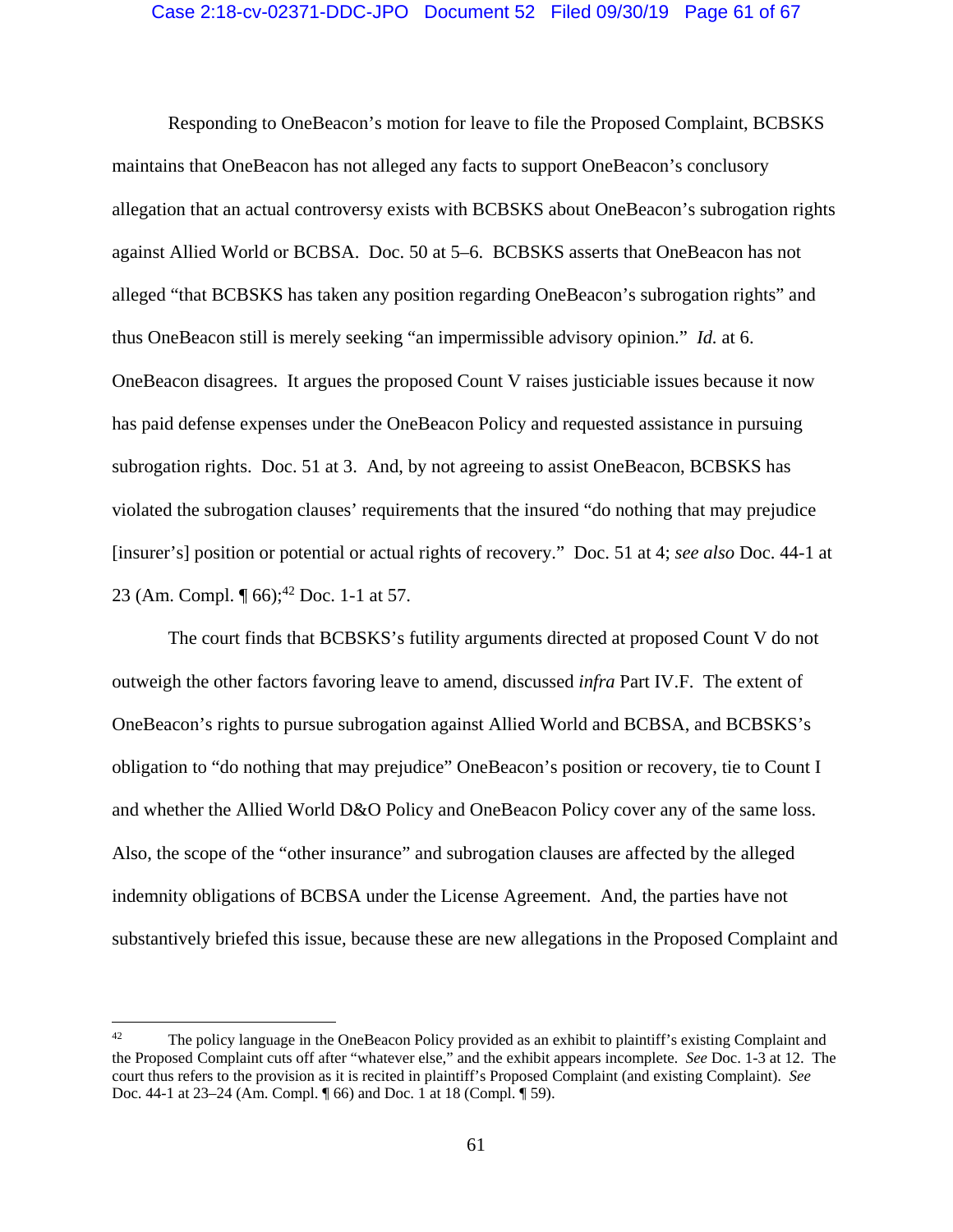# Case 2:18-cv-02371-DDC-JPO Document 52 Filed 09/30/19 Page 62 of 67

BCBSA is not a party to the suit yet. Allowing leave to amend this Count to reflect the current state of affairs among the parties will promote a full adjudication of the merits of the disputes among the parties within a comprehensive proceeding. *See First Savings Bank*, 184 F.R.D. at 368.

Because BCBSKS's arguments in its Motion to Dismiss directed at the existing Count VI will become moot when OneBeacon files its First Amended Complaint, the court denies that portion of the motion as moot. This decision is without prejudice to BCBSKS's right to assert any challenges to the sufficiency of OneBeacon's proposed Count V through a motion to dismiss or other timely motion directed at the First Amended Complaint and its updated allegations. The updated allegations in the proposed Count V affected the substance of BCBSKS's dismissal arguments for the existing Count VI, unlike the court's analysis of the futility and dismissal arguments for the proposed Counts I–IV and the existing Counts I, II, IV, and V. Those proposed Counts relied on essentially the same allegations in the original Complaint. And thus, the court's analysis of the merits of the futility of the motion to amend and the motions to dismiss are the same. And, as discussed below in connection with the new proposed Counts VI, X, and XI, the court limited the briefing on the Motion for Leave to Amend.

### **E. Proposed Counts VI, X, XI Against BCBSKS**

BCBSKS argues that adding Counts VI, X, and XI against it—as outlined in the Proposed Complaint—also are futile. Doc. 50 at 6–10. But, as OneBeacon appropriately points out, the court set an expedited briefing scheduling on the Motion for Leave to Amend and limited the length of any responses and replies. Doc. 49. OneBeacon argues it should have an opportunity to address BCBSKS's arguments in a full response to a future motion to dismiss. Doc. 51 at 5. If a party opposes a motion for leave to amend solely on the basis that the amendment would be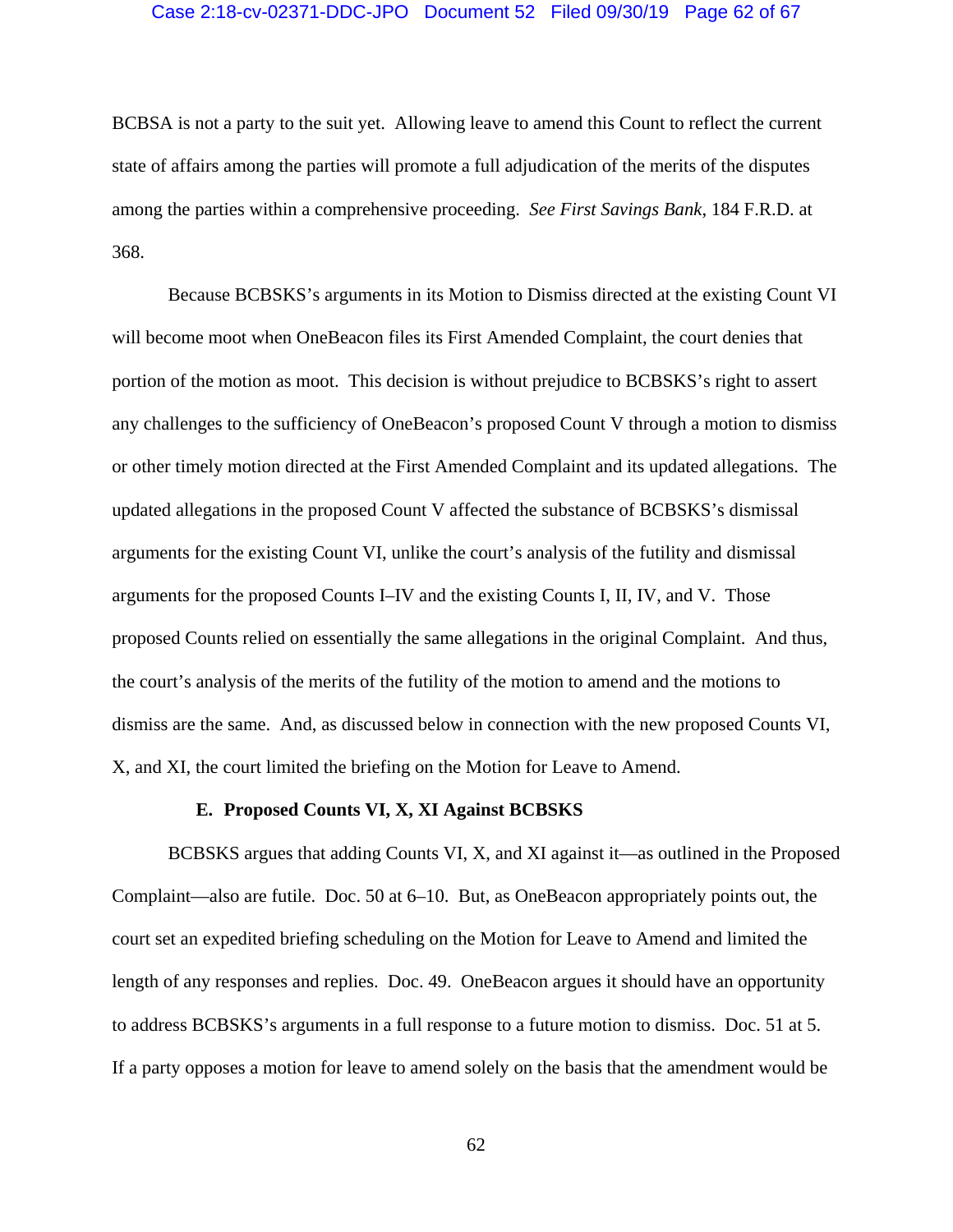#### Case 2:18-cv-02371-DDC-JPO Document 52 Filed 09/30/19 Page 63 of 67

futile, the court may exercise its discretion to "allow the amendment . . . [so long as] the party opposing it will have an opportunity to challenge the sufficiency of newly added claims through a motion to dismiss." *Koehler v. Freightquote.com, Inc.*, No. 12-2505-KHV-GLR, 2013 WL 3878170, at \*4 (D. Kan. July 26, 2013).

Here, the court has rejected BCBSKS's futility arguments for Counts I–V of the Proposed Complaint. And below, the court addresses the remaining factors and grants leave to amend. Thus, as amended, the Complaint itself (as opposed to claims within it) is not subject to dismissal. *See id.* The court finds it is in the interests of justice and judicial efficiency to permit the parties to brief any arguments for dismissal of these new claims fully. BCBSKS will have an opportunity to challenge the sufficiency of the new proposed Counts VI, X, and XI through an appropriate motion following OneBeacon's filing of its First Amended Complaint in accordance with this Order. *See id.* For this reason, and because the factors discussed in the next section favor granting leave to amend, the court grants OneBeacon's motion for leave to amend and assert the proposed Counts VI, X, and XI. Similarly, OneBeacon is granted leave to amend with respect to all proposed Counts not specifically addressed in this Order. BCBSKS, Allied World, and BCBSA may challenge the sufficiency of the claims asserted in the First Amended Complaint through responsive motions.

#### **F. Other Factors Favor Allowing Amendment**

As explained above, the court does not find BCBSKS's futility arguments justify refusing to grant leave to amend. The court also finds that several other factors the court should consider on a Rule 15 motion favor granting leave to amend. *First*, OneBeacon has not engaged in undue delay. It has moved for leave to update allegations and add additional claims based on changed circumstances that have occurred recently, like the exhaustion of the Allied World E&O Policy,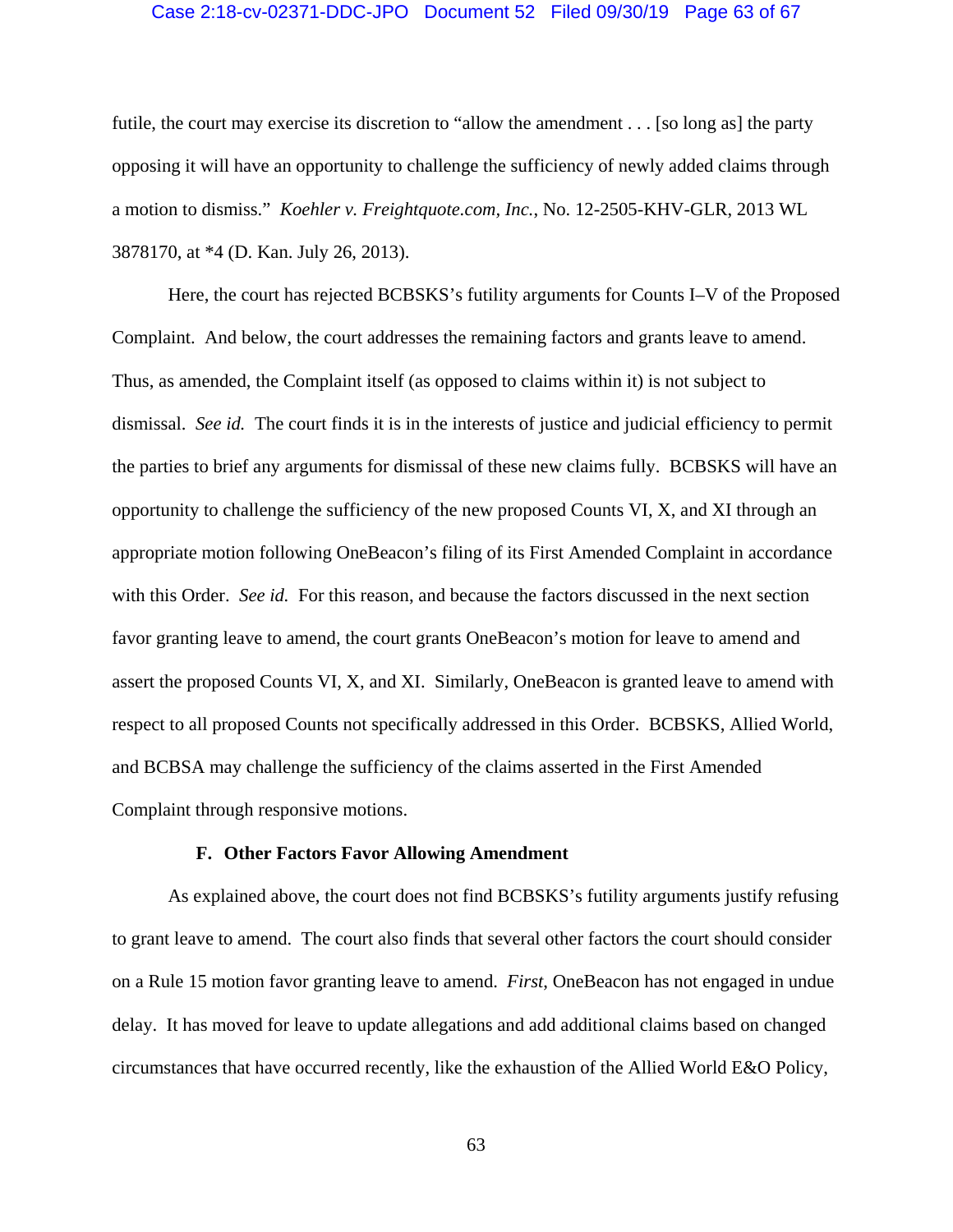# Case 2:18-cv-02371-DDC-JPO Document 52 Filed 09/30/19 Page 64 of 67

and following unsuccessful mediation. *Second*, the court finds no bad faith or dilatory motive here. *Third*, the proposed amendments do not seek to cure deficiencies of other amendments, but seek to add a party and bring certain factual allegations current. *Finally*, defendants will not suffer undue prejudice if the court grants leave to amend. Despite the fact OneBeacon filed the original Complaint more than a year ago, this case is still in its early stages. Much of this timeline was designed by the parties. At their request, the court has stayed the case for much of the time it has been pending before the court. *See* Docs. 39 at 3, 42. It is OneBeacon's first requested amendment, and defendants may file new motions to dismiss to present any motionworthy issues. The court finds that OneBeacon's proposed amendments will promote a full adjudication of the merits of the parties' disputes within a comprehensive proceeding, particularly once consolidated with the Related Case, and thus grants the requested leave to amend. *See First Savings Bank*, 184 F.R.D. at 368.

## **G. Original Complaint Count III**

BCBSKS's Motion to Dismiss also argues for dismissal of OneBeacon's Count III of the original Complaint. Because the court has granted OneBeacon's motion to amend its Complaint as set forth in this Order and OneBeacon's Proposed Complaint no longer asserts Count III from the original Complaint, the court denies BCBSKS's motion with respect to the original Complaint's Count III as moot.

# **V. OneBeacon's Motion for Leave to File Under Seal**

OneBeacon filed a Motion for Leave to File Under Seal, seeking leave from the court to file proposed Exhibits 5, 6, and 7 to its Proposed Complaint under seal. Doc. 47. OneBeacon asserts that these exhibits "were previously filed under seal" in the underlying Antitrust Litigation and, "[a]lthough it appears that these documents were subsequently unsealed by [that]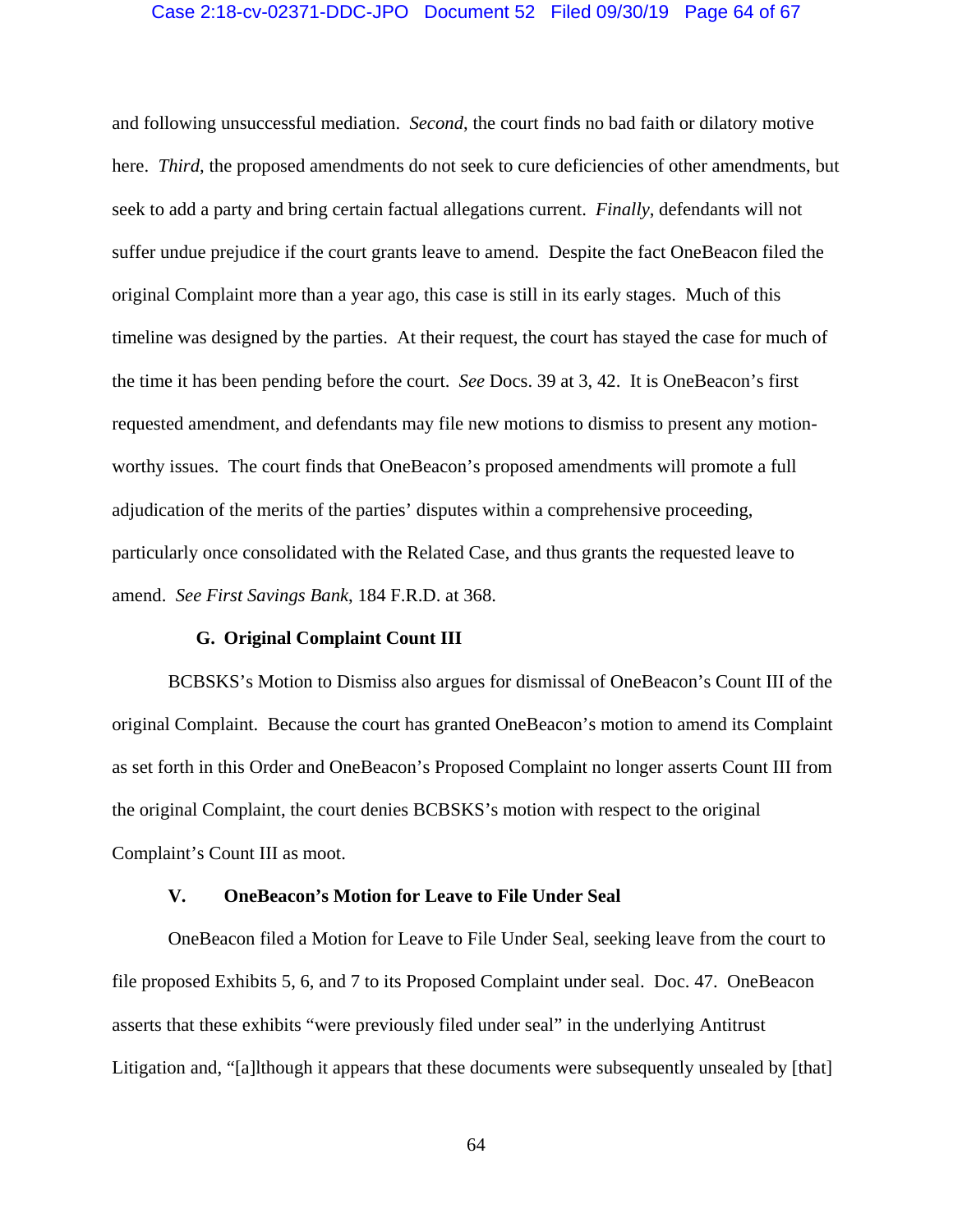#### Case 2:18-cv-02371-DDC-JPO Document 52 Filed 09/30/19 Page 65 of 67

court . . . defendant [BCBSKS] maintains that Exhibits 5 and 6 are still subject to confidentiality protections and [p]laintiff believes . . . would maintain the same position as to Exhibit 7." *Id.* at 1–2. So, OneBeacon moves to file under seal "to preserve any protections that may apply." *Id.*  at 2. Neither BCBSKS nor Allied World has responded to OneBeacon's motion and the time to do so has expired.

The Supreme Court recognizes a "general right to inspect and copy public records and documents, including judicial records and documents." *Nixon v. Warner Commc'ns, Inc.*, 435 U.S 589, 597 (1978) (citations omitted). Nevertheless, a party may rebut the presumption of access to judicial records by demonstrating that "countervailing interests heavily outweigh the public interests in access." *Mann v. Boatright*, 477 F.3d 1140, 1149 (10th Cir. 2007) (citation and internal quotation marks omitted). The party seeking to deny access must shoulder the burden to establish a sufficiently significant interest that outweighs the presumption of access. *Id.* (citation and internal quotation marks omitted). This legal standard requires federal courts to assess competing interests, weighing those interests that favor the general right of public access and those that genuinely deserve some protection. When engaging in this endeavor, the case authority confers substantial discretion on district judges. *See, e.g.*, *Nixon*, 435 U.S. at 599; *see also Mann*, 477 F.3d at 1149.

After reviewing OneBeacon's motion and the corresponding documents it seeks to file under seal, the court denies the Motion for Leave to File Under Seal, but it does so without prejudice to refiling another motion. OneBeacon's request to file under seal does not comport with the Supreme Court and Tenth Circuit's standards for sealed filings. The court must adhere to this standard, as must the parties. So, the court cannot abide OneBeacon's request to seal here, even though it is unopposed by the other parties.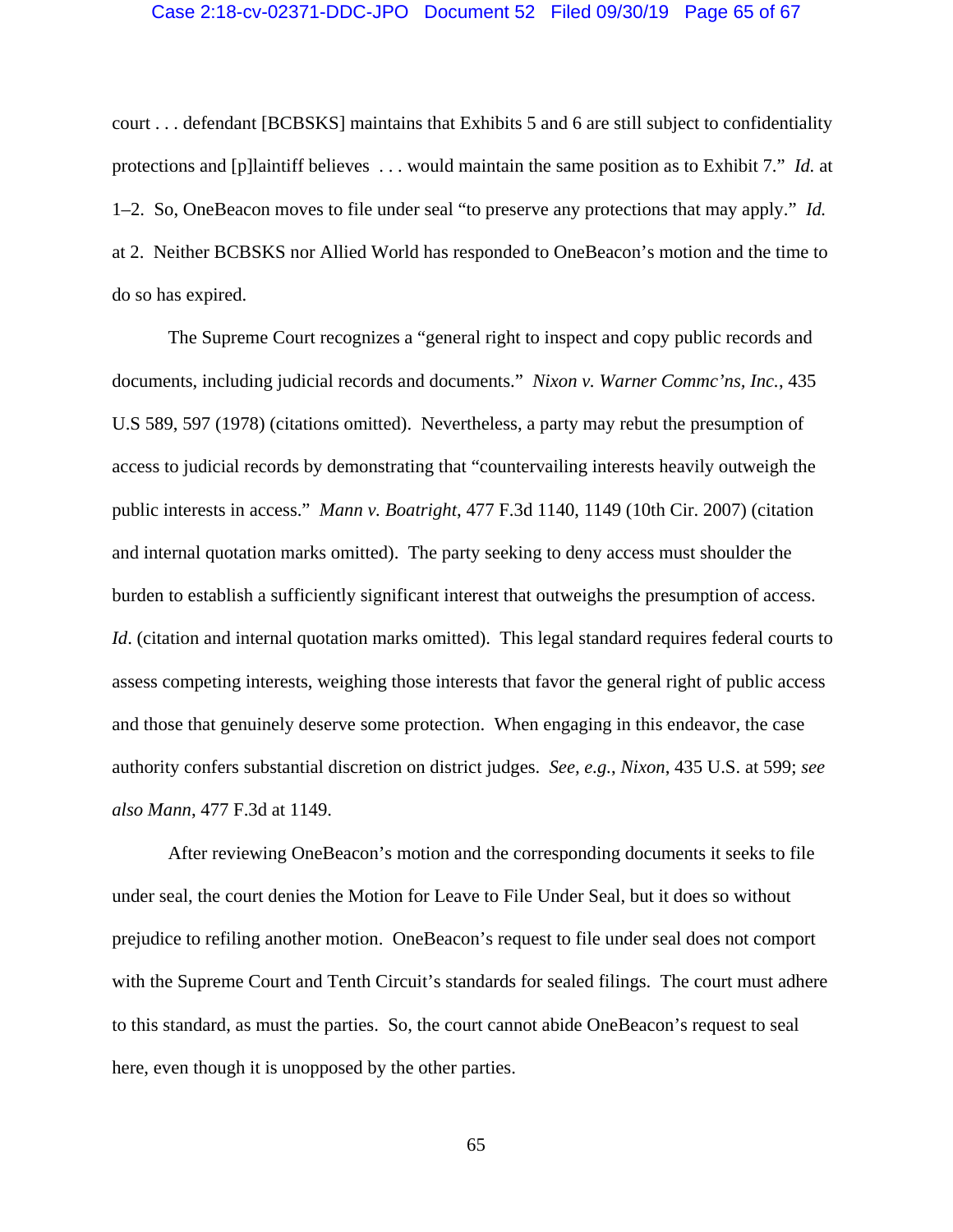# Case 2:18-cv-02371-DDC-JPO Document 52 Filed 09/30/19 Page 66 of 67

OneBeacon has not presented the court with enough information to shoulder its burden to establish that a sufficiently significant interest outweighs the presumption of public access to judicial records. Instead, the motion just makes blanket assertions that such documents were once filed under seal in the Antitrust Litigation and the Exhibits contain information that BCBSKS *may* deem confidential. BCBSKS has not weighed in. The court recognizes that some of the exhibits might qualify for a sealed filing, for example if they include "sources of business information that might harm a litigant's competitive standing." *Nixon*, 435 U.S at 597. But OneBeacon has not made that showing with its motion. And, OneBeacon explains that such Exhibits now are unsealed in the Antitrust Litigation. So, they are available to the public already and unlikely to qualify for confidential protection.

 For these reasons, the court denies OneBeacon's Motion for Leave to File Under Seal (Doc. 47) without prejudice. OneBeacon or any other party may file a motion seeking leave to file under seal such documents if they provide an explicit explanation showing why sealed protection is appropriate.

#### **VI. Conclusion**

For reasons explained, the court:

- Grants plaintiff OneBeacon's Motion for Leave to File Its First Amended Complaint (Doc. 44) as the court finds the factors favor amendment here and BCBSKS's futility arguments do not justify refusing to grant leave to amend.
- Denies defendant BCBSKS's Motion to Dismiss (Doc. 17) and defendant Allied World's Motion to Dismiss (Doc. 20) as the court finds a justiciable case or controversy, exercises its discretion over the declaratory relief Counts, and finds plaintiff has stated claims for relief plausible to survive the Motions to Dismiss.